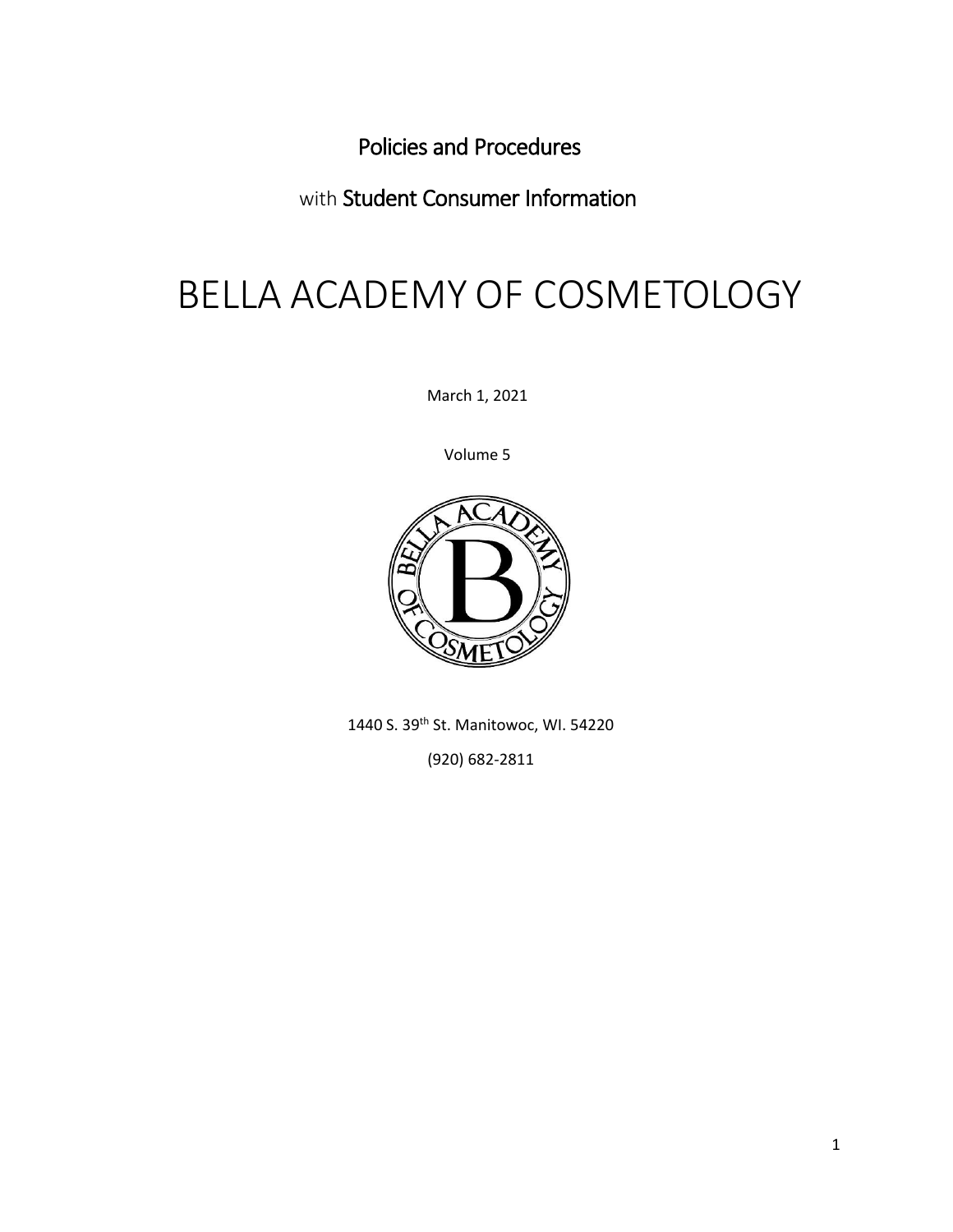# Contents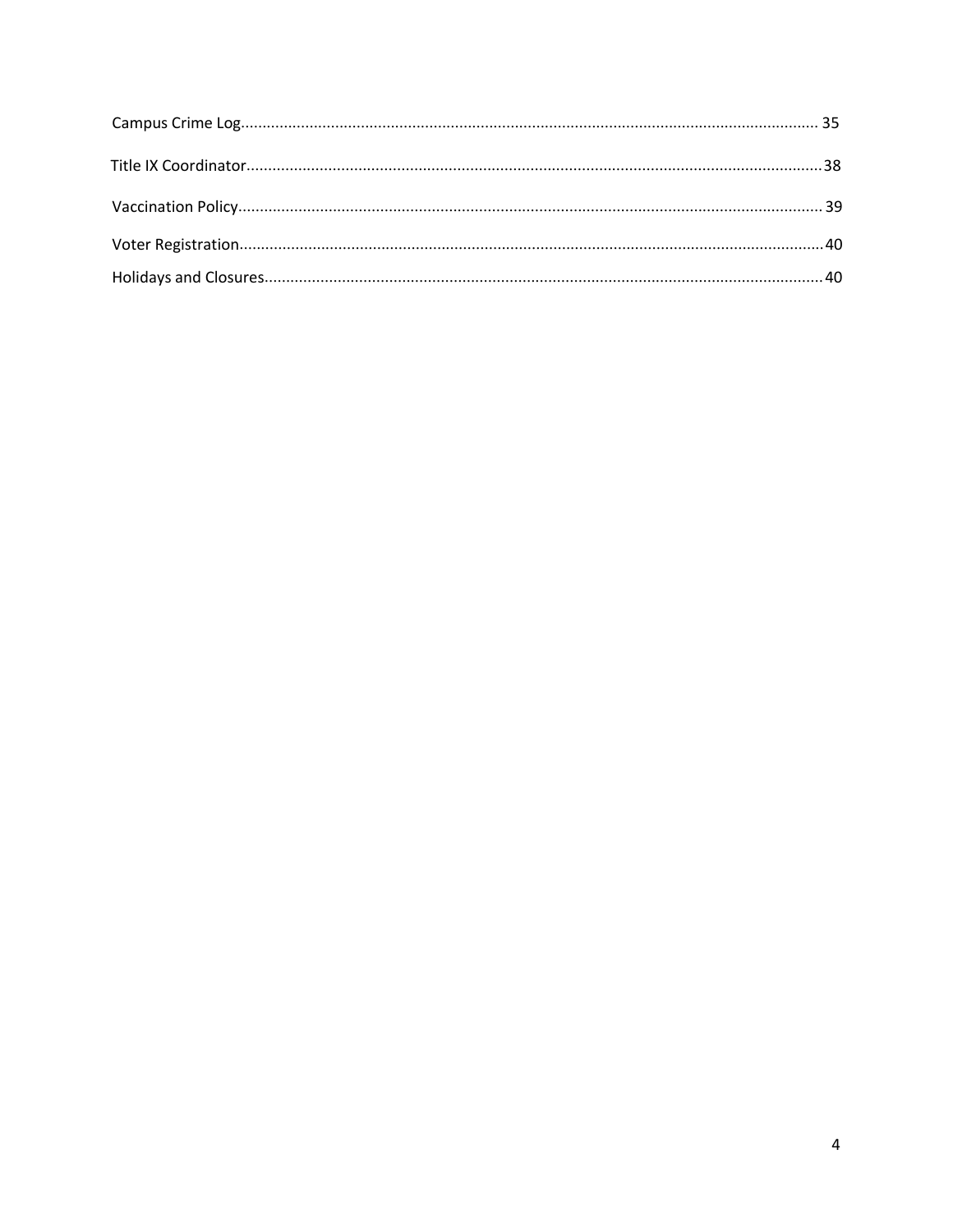# General Consumer Information to all Students

<span id="page-4-0"></span>Bella Academy of Cosmetology is providing consumer information about the Academy to all current and incoming students through the means of this Consumer Information document. It is imperative that students to understand all aspects of this Consumer Information document including: Satisfactory Academic Progress Policy (SAPand the relation to any federal student aid that the student may apply for and / or consequences that could result from early withdrawal due to unsatisfactory progress. Federal aid students must carefully read the information provided in this document to understand the rights and responsibilities as a recipient and carefully read the information provided in this document to understand the rights and responsibilities as a recipient of federal student aid. **Contact personnel to assist with Consumer Information** Director of Education, Our Director of Admissions, Financial Aid Director is knowledgeable of the information contained within this document and are readily available to assist prospect/enrolled students and/or their parents during normal business hours. Our business hours are: Monday, Tuesday, Wednesday,Thursday, 9–4:30 pm, Friday 9-3:30pm. You may also call with questions at (920) 684-1971.

# Student Right to Know

<span id="page-4-1"></span>The most current pre-enrollment information is given upon enrollment. The U.S. Department of Education requires that the Academy discloses information, such as completion rates, and meet reporting requirements. A disclosure requirement is information that the Academy is required to distribute or make available to another party, such as a prospective or enrolled student or employees. A reporting requirement is information that the Academy submits to the U.S. Department of Education or other agencies. Disclosure and reporting requirements sometimes overlap. For certain topics, the Academy is required to make information available to prospective and enrolled students, employees or others and to submit information to the Department of Education. These disclosures are reported annually. Additional information can be obtained at the Academy's Admission Office and www.BellaAcademyManitowoc. Bella Academy of Cosmetology is committed to the principle of promoting access to information that will allow consumers such as prospective and enrolled students, parents, and other agencies to make enrollment decisions.

# <span id="page-4-2"></span>Financial Aid

For Financial Aid information you may contact Karen Vander Werff, Co-Financial Aid Director, at (920) 684-1971. She is available on Wednesdays.

# <span id="page-4-3"></span>Admissions

For Admissions information you may contact Sara Schneider, Director of Admissions, at (920) 684-1971 or saralnlsalon@comcast.net.

# <span id="page-4-4"></span>General Information

For general Academy information you may contact: Bella Academy at (920)684-1971.

# <span id="page-4-5"></span>Faculty and administrative staff:

The following is an organizational chart of the Directorship and staff of the Bella Academy of Cosmetology:

## Proprietors;

Maureen & Dennis Lehman Kelly & Mark Lindekugel, Stacy & Mike Martin

## Directors

| Director; Maureen Lehman, Director of Admissions; Sara |
|--------------------------------------------------------|
| Schneider, Director Finance: Mark Lindekugel.          |
| Financial Aid. Karen Vander Werrf                      |

#### Instructors

Christine Dennis, Dayla Riesterer, Maureen Lehman

Bella Academy of Cosmetology does currently employ substitute teachers. If an instructor is absent, a substitute instructor fills in for them.

Substitute Instructors; Alison Staudinger, Jeffrey McConachie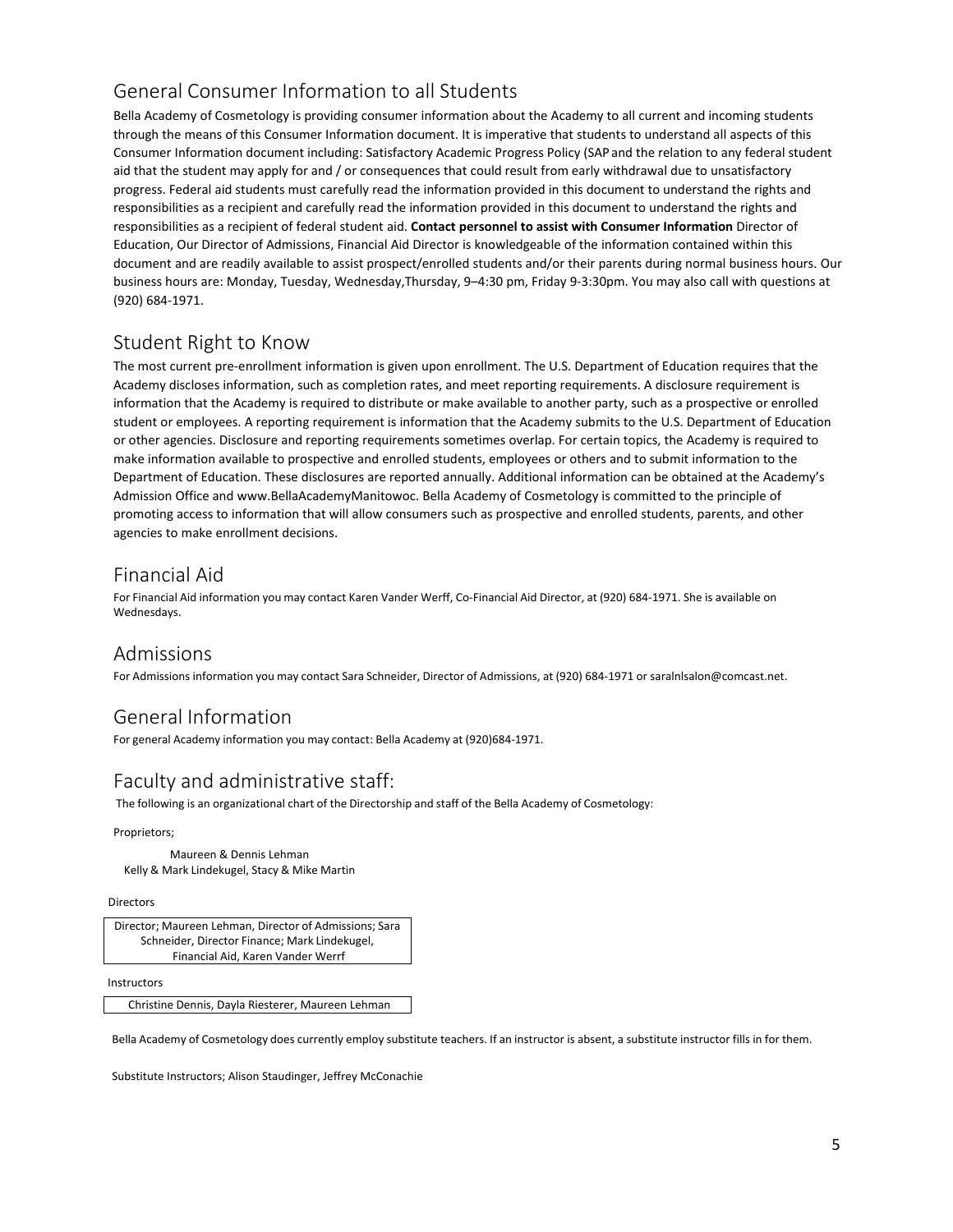# **Cosmetology Practitioner, Barbering:**

There are many opportunities open to licensed Cosmetologist. Bella Academy prepares all graduates for the licensing exam and entry level positions in hair salons, spa salons, and barber shops. Additional industry experience could lead to employment in management, as product knowledge trainers, distribution sales, platform artists, sales associates, educators, regional representatives for cooperate chain salons and cosmetology school as well as salon and school owners.

Performance objections; upon completion of the cosmetology practitioner and barbering course, the student will have knowledge in the following subjects;

Bacteriology and safety and sanitation

- Tools and equipment
- All areas of haircutting hairstyling scalp treatments and nail care
- Shampooing and conditioning
- Wigs, hairpieces and extensions
- Chemical texture service
- Hair color service
- Shaving and beard trim
- Anatomy and physiology
- Product knowledge/ customer service
- Laws rules personal ethics and the history of cosmetology

The Cosmetology Practitioner course has a total of 1550 clock hours and the Barbering course has a total of 1000 clock hours. Programs are comprised of practical and theory training required by each course of instruction. The course of instruction is based on the latest edition of Milady's Standard text of Cosmetology or Barbering, in conjunction with training materials form Matrix and other companies available to them. Bella Academy is founded on providing the student with a solid foundation in the art of Cosmetology and Barbering. It will give the student a platform to grow and expand in the industry. The following example is course requirements for Cosmetology Practitioner. The Barbering course requirement is listed second.

**580/100 hours:** principles and techniques of haircutting, hair tapering ,clipper cuts, razor cutting, hair styling, curling, thermal waving, finger waving, roller setting, pin curl placement, blow drying, shampoos, scalp and hair treatments, conditioning reconditioning, hair analysis and care of wigs and hairpieces and extensions.

**577/included above Hours:** Principles and techniques of hair straightening relaxing thermal hair straightening, hair styling permanent waving, hair coloring, tinting, bleaching, chemical relaxing and chemistry. **115/10 hours:** Individual student needs, industry trends and electives.

**95 / 23 hours:** Principle and techniques of beard and mustache shaping hair removal, waxing, facials, facial massage makeup eyelashes,light therapy, principles of electricity, into to electro logy, skin care treatments, tools implements, and equipment.

**50 hours:** principles and techniques of anatomy, and physiology of the hair, skin and nails. disorders of the hair skin, scalp, and nails.

**30/15 Hours:** product knowledge, product use safety and sales. consulting with customer for services, effective communications and human relations

**40 /15 hours:** bacteriology, infection control, sterilization, and sanitation tools products and equipment.

**35/0 hours:** Principle and techniques of manicuring, including nail enhancement services.

**18/ 18 hour:;** Laws, rules and professional ethics, history of cosmetology and barbering.

**10/5 hours:** Hygiene health grooming and personal development.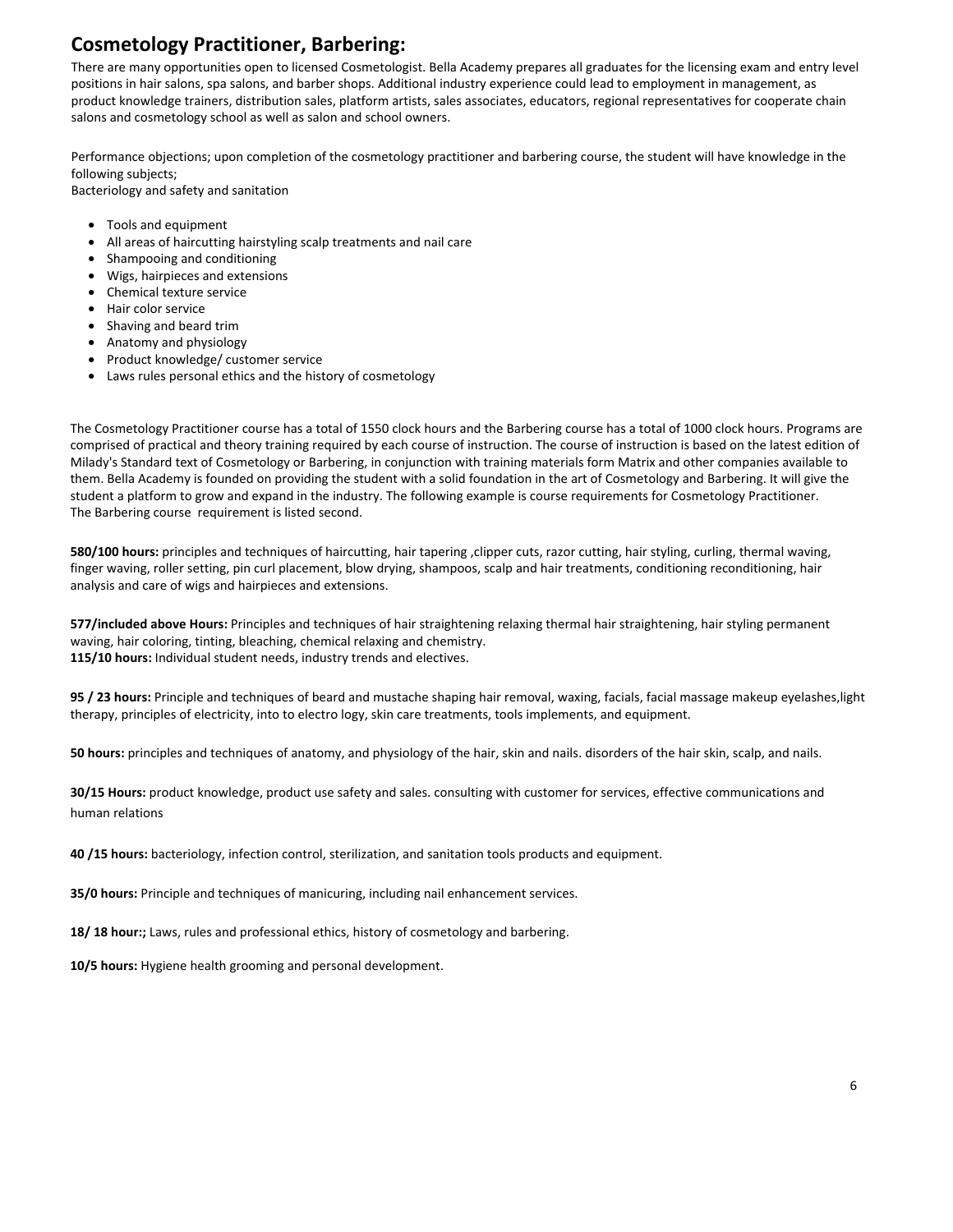# <span id="page-6-0"></span>Mission Statement:

Bella Academy of Cosmetology provides the environment and learning opportunities for all students, so as graduates, they will possess the confidence and skills, which will enable them to successfully excel in their chosen field.

# <span id="page-6-1"></span>History:

Bella Academy of Cosmetology began educating students in September, 2010. The Academy began with the idea that students having smaller class sizes and more individual attention would excel in this wonderful career. Bella Academy of Cosmetology alumni have been advancing in their careers in high end, full-service salons, corporate salons and barber shops.

# <span id="page-6-2"></span>Non-Discrimination Policy

Bella Academy of Cosmetology admits students of any age, sex, race, marital status, religion, color, national and ethnic origin, creed or political affiliation to all the rights, privileges, programs, and activities generally accorded or made available to students at the school. It does not discriminate on the basis of age, sex, race, marital status, religion, color, national and ethnic origin, creed or political affiliation in administration of its educational policies, admissions policies, financial aid programs and other school-administered programs. Inquiries concerning compliance with Title VI of the Civil Rights Act of 1964, Title IX of the Education Amendments of 1972 and Section 504 of the Rehabilitation Act of 1973 regarding activities relating to ensuring nondiscrimination in the admission and treatment of students, curriculum and course offerings, student policies, services and activities relating to ensuring non-discrimination in employment policies and practices may be directed to the Director of School. The Academy does not recruit students already attending or enrolled at another school offering similar programs of study. All prospective applicants (new, transfer students, and students requesting re-entry) must meet with an Academy representative.

# Admissions Policy and Procedure:

Admission is offered to career-minded men and women whom during the Academy interview/tour show a keen interest and passion for the field of study, professionalism and strong interest in academics.

- A valid Driver's license or birth certificate verifying that the applicant is at least 17 years of age.
- A valid high school diploma or GED. A copy of transcript hours completed, with a breakdown of individual educational areas, i.e. haircutting, permanent waving, coloring, etc.

• Certification of hours from the Wisconsin Department of Safety and Professional Services of previously-attended school(s).

<span id="page-6-3"></span>Admission is offered to career-minded men and wome<br>passion for the field of study, professionalism and stronch<br>**A** valid Driver's license or birth certificate ver<br><br>**A** valid high school diploma or GED. A copy or<br>educationa Admission is offered to career-minded men and women whom during the Academy interview/tour show a keen interest and<br>passion for the field of study, professionalism and strong interest in academics.<br>A valid Driver's license passion for the field of study, professionalism and strong interest in academics.<br>
• A valid briver's license or birth certificate verifying that the applicant is at least 17 years of age.<br>
• A valid high school diploma or A valid Driver's license or birth certificate verifying that the applicant is at least 17 years of age.<br>
A valid high school diploma or GED. A copy of transcript hours completed, with a breakdown of individual<br>
educational Admissions Policy and Procedure:<br>
Admission is offered to career-minded men and women whom during the Academy intervies<br>
passion for the field of study, professionalism and strong interest in academics.<br>
• A valid Driver's enrolling for educational training for the Misconsin Department of Safety and Professional Services of previously-attended<br>
school(s).<br>
Enrollment Process<br>
Keep in mind that the Academy's goal is to accept your enrollment, • Considered all information about the Academy's goal is to accept your enrollment, it is not guaranteed. The Director of Admissions will notify<br>Prollment Process<br>Weep in mind that the Academy's goal is to accept your enro Enrollment Process<br>
Keep in mind that the Academy's goal is to accept your enrol<br>
you of your admission status. If you are denied admission yo<br>
thereafter. If you are denied enrollment more than 3 times in<br>
Students Respon • Review financial responsibilities for attending and institute of Admissions will notify<br>Keep in mind that the Academy's goal is to accept your enrollment, it is not guaranteed. The Director of Admissions will notify<br>tyou Example 10 In mind that the Academy's goal is to accept your enrollment, it is n<br>vou of your admission status. If you are denied admission you can re-app<br>thereafter. If you are denied enrollment more than 3 times in a 12-m

<span id="page-6-4"></span>

• Before enrolling for college.<br>
• Before enrolling for educational training and instruction in our programs, prospective students are responsible for the following:<br>
Students Responsibilities:<br>
• Before enrolling for educ Students Responsibilities:<br>
Students Responsibilities:<br>
Before enrolling for educational training and instruction in our<br>
Neview and consider all information about the Acader<br>
and career availability.<br>
Neview financial res Students Responsibilities:<br>
Before enrolling for educational training and instruction in our programs, prospective students<br>
• Review and consider all information about the Academy's program, including curricu<br>
• Review fi • Review and consider all information about the Academy's program, including curriculum, costs, policies, job demands,<br>• Review and consider all information about the Academy's program, including curriculum, costs, policie

• Notify the Academy of any information or financial needs that may change during the enrollment process.

- 
- 
-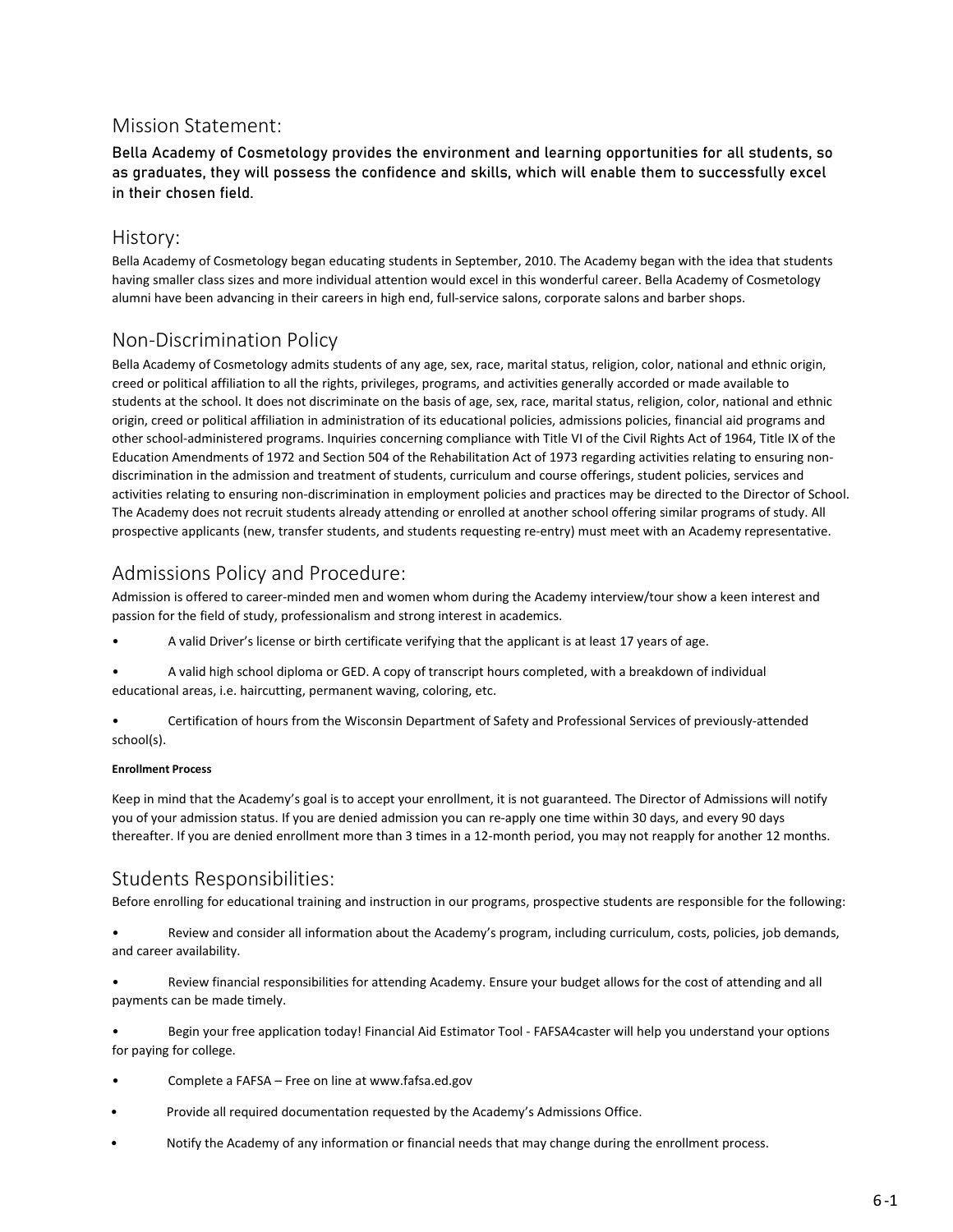# **POLICY FOR VALIDATING DIPLOMAS**

All students will be required to provide a copy of either their high school diploma, GED or high school transcript in order to enter in to all programs of study at DCI Career Institute. These documents need to be presented to the admissions department no later than the day of orientation. If a student is a GED recipient the student must provide a copy of the GED, or a copy of the request for GED form (Exhibit E), with a copy of the money order that was sent in to the state for the GED document.

The registrar will review all diplomas, GED's and high school transcripts to confirm that they are official documents. If the Registrar determines that a diploma, GED or high school transcript may have been tampered with, the registrar will request an official document from the respective institution to validate that document. The student will be required to pay any fees necessary to obtain those official documents.

If a request is made, all transcripts or official documents must be presented to the registrar in a sealed envelope with the school/institution logo or faxed from the official school/institution where the student received the transcript or official document. A diploma release form will be signed at orientation that will permit the school to request these documents. (Exhibit A)

If the high school transcript or diploma is not received before the start of classes, the registrar will make every attempt to obtain an official high school transcript from the institution listed on the release form. (Ex: call the school or institution or mail a request form to obtain a copy.) Any fees associated with obtaining the transcript are the responsibility of the student. No student financial aid will be disbursed for the student if the registrar does not have documentation that properly validates high school graduation.

To verify that a school is a legitimate PA Licensed School, the registrar will check the PA Dept of Education website www.edna.ed.state.pa.us. Home schooled students will be required to provide a transcript from their local school district or a transcript certified by a parent. Appropriate steps would be enforced in other states as well. A student that submits a diploma or official document from a foreign country will have their document translated by an appropriate official to verify that their diploma is a valid high school diploma.

## Exceptions to the above stated policy include the following:

1) Once the student has provided a copy of the GED request form (See attached) and a copy of the money order the student would be permitted to start class, but no financial aid would be disbursed on the student until the school receives the official GED transcript. This can sometimes take up to 4 to 6 weeks.

2) If the student informs the registrar that their high school can not locate the student's transcript, and the registrar has contacted the institution and confirmed that the student has graduated or received a GED, the registrar will request something in writing from the institution to validate high school graduation.

3) If a student received their GED through the Military or a Correctional Facility the registrar, would review the official documentation and validate that it meets the high school graduation requirements.

Three examples are attached of acceptable exceptions:

- 1. Exhibit B-Military Record<br>2. Exhibit C-Documentation
- Exhibit C-Documentation from a Correctional Facility
- 3. Exhibit D-A letter from the institution on their letterhead

If official high school graduation can not be verified, the student will not be permitted to continue in the program.

## **Bella Academy will use the following service to verify your High School Diploma or GED Certificate.** www.nacacnet.org

National Association for College Admission Counseling 1050 North Highland Street, Suite 400 Arlington, VA 22201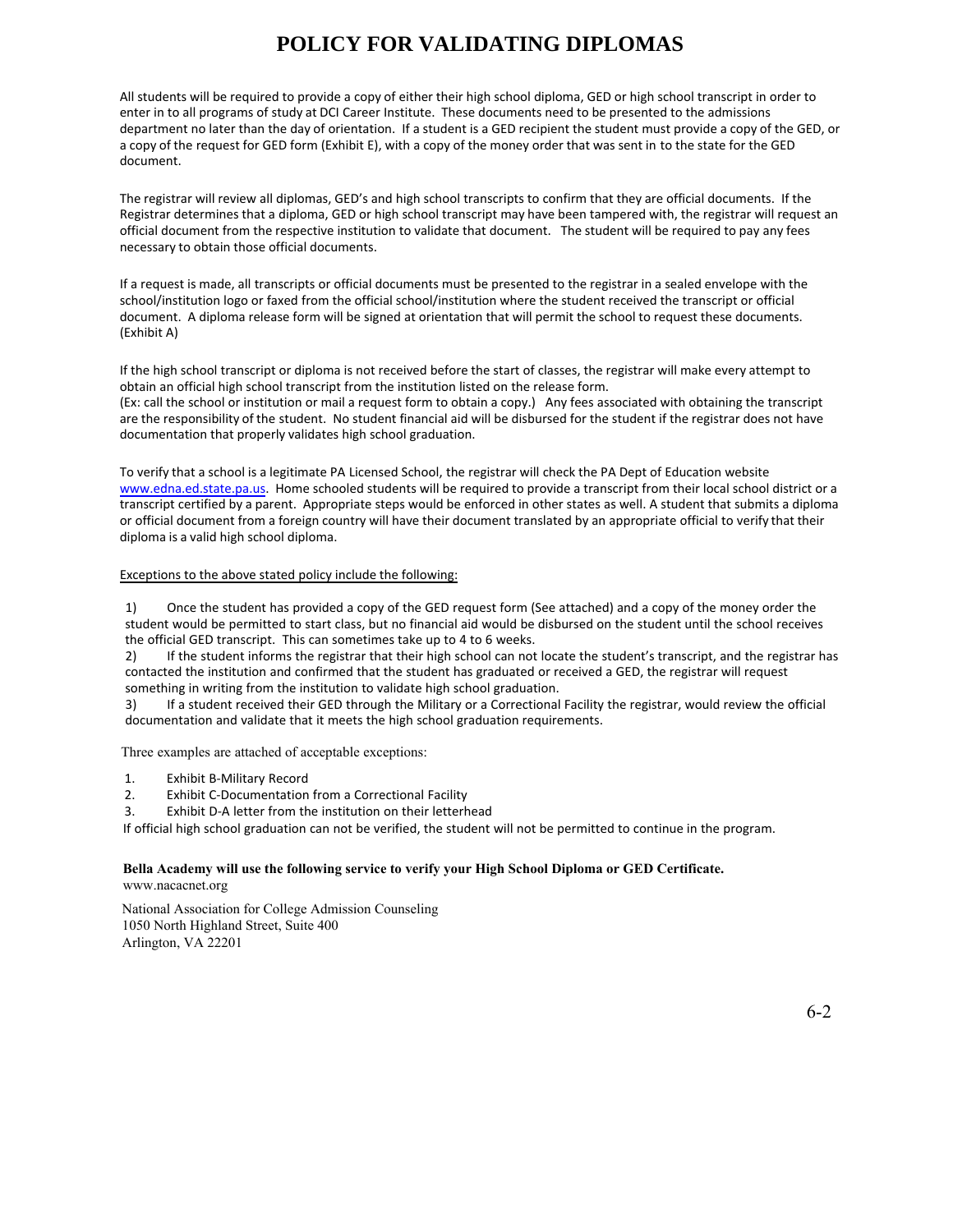# Transfer and Reenter Policy:

Transfer and re-entry students will be accepted in accordance with the Wisconsin Department of Safety and Professional Services rules and regulations and must submit:

- A valid Driver's license or birth certificate verifying that the applicant is at least 17 years of age.
- <span id="page-8-0"></span>• A copy of transcript hours completed, with a breakdown of individual educational areas, i.e. haircutting, permanent waving, coloring, etc.
- Certification of hours from the Wisconsin Department of Safety and Professional Services of previouslyattended school(s).
- Students transferring out; there is no guarantee that the institution a student transfers to will accept hours earned at Bella Academy.

Transfer hours that are accepted are also counted both as attempted and completed hours for the determination of when the maximum allowable time frame has been exhausted. The school will charge a \$175 re-entry fee to students who have withdrawn and wish to re-enter more than 30 days after termination. The tuition rates current at the time of re-entry will apply to the balance of training hours needed for students who re-enroll more than 30 days after the formal withdraw date unless mitigating circumstances apply.

# Re-Admission requirements for Service Members

<span id="page-8-1"></span>Bella Academy will not deny readmission to a person who is a member of, applies to be a member of, performs, has performed, applies to perform, or has an obligation to perform service in the uniformed services on the basis of that membership, application for membership, performance of service, application of service or obligation to perform service. Bella Academy will promptly readmit at no extra cost, (to the next available class), any service member with the same academic status as the student had when the student last attended.

# Graduation Requirements:

<span id="page-8-2"></span>In order to graduate, students must successfully complete the designated work assignments, the required number of hours for their chosen course and pass all test written and rubric as well as the final written and practical examination with a minimum grade of 80%. Students will, upon graduation and after financial obligations to Bella Academy of Cosmetology are satisfied, receive a diploma and transcript for their course of study.

# Licensing Requirements:

To be licensed in the state of Wisconsin, students must be 18 years of age, hold a high school diploma or G.E.D., complete the number of hours for their desired course of study, and pass both a written and practical examination and graduate from an accredited program at a licensed cosmetology school. Included in the hours of training and instruction are all requirements by the Wisconsin Department of Safety and Professional Services needed to prepare to take the Wisconsin Cosmetology Practitioner Exam.

## **Licensing and Accrediting Agencies**

<span id="page-8-3"></span>

| Humber of hours for their desired course of study, and pass both a written and practical examination and graduate from an<br>accredited program at a licensed cosmetology school. Included in the hours of training and instruction are all requirements b<br>the Wisconsin Department of Safety and Professional Services needed to prepare to take the Wisconsin Cosmetology |
|--------------------------------------------------------------------------------------------------------------------------------------------------------------------------------------------------------------------------------------------------------------------------------------------------------------------------------------------------------------------------------|
|                                                                                                                                                                                                                                                                                                                                                                                |
|                                                                                                                                                                                                                                                                                                                                                                                |
|                                                                                                                                                                                                                                                                                                                                                                                |
| NACCAS (National Accrediting Agency of Career Arts and Sciences)<br>3015 Colvin St                                                                                                                                                                                                                                                                                             |
| Alexandria, Virginia 22314                                                                                                                                                                                                                                                                                                                                                     |
| Main Telephone: (703) 600-7600                                                                                                                                                                                                                                                                                                                                                 |
|                                                                                                                                                                                                                                                                                                                                                                                |
|                                                                                                                                                                                                                                                                                                                                                                                |
|                                                                                                                                                                                                                                                                                                                                                                                |
|                                                                                                                                                                                                                                                                                                                                                                                |
|                                                                                                                                                                                                                                                                                                                                                                                |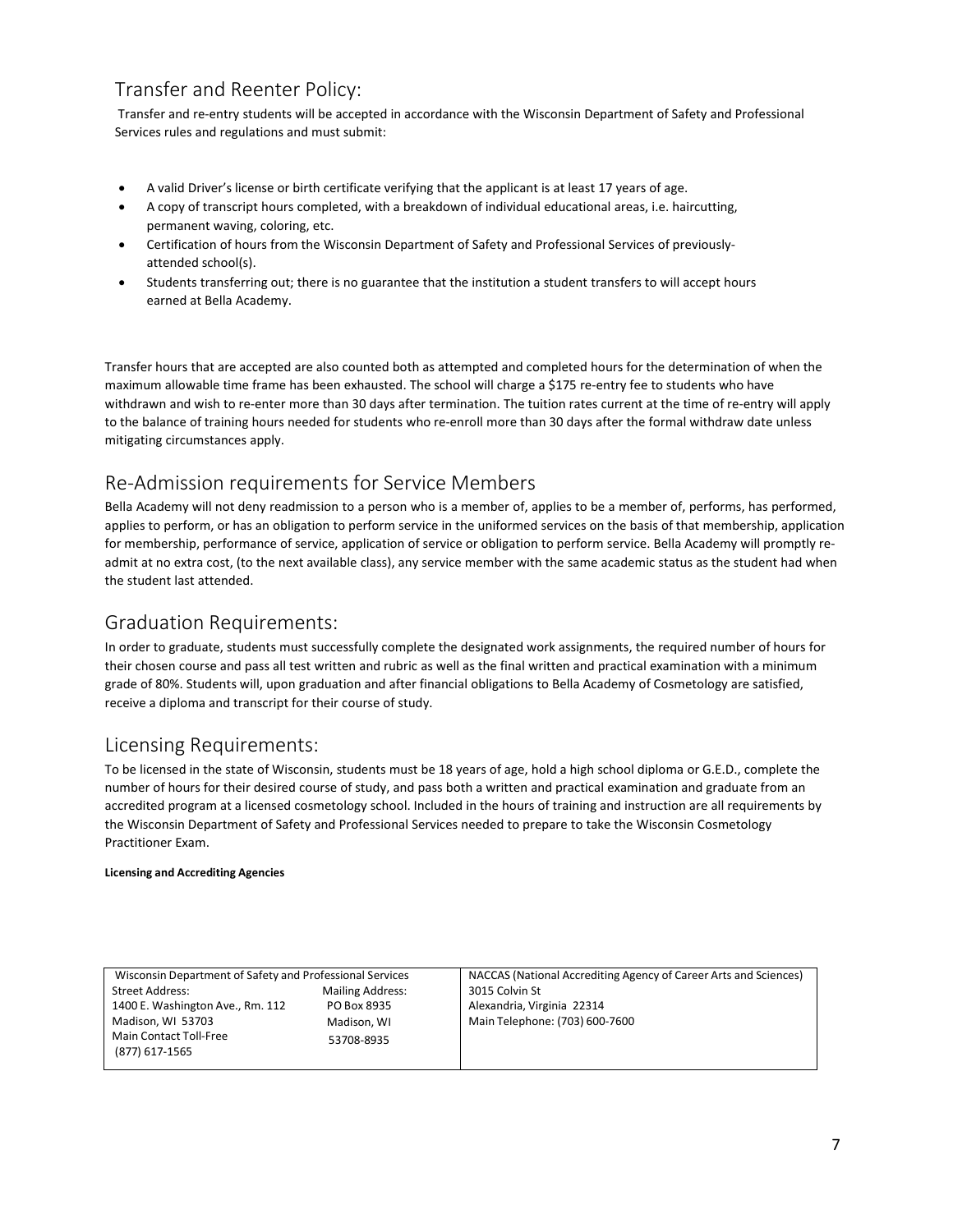# <span id="page-9-0"></span>Physical and Employment Requirements:

Safety requirements with this profession would include wearing shoes that would not be slippery when walking on a damp floor. All hair needs to be swept up following each haircut to minimize accidents. All water spilled should also be wiped up as quickly as possible. It is the responsibility of each student to promote a safe work environment. Gloves should be worn during a chemical service to reduce any allergic reaction that an individual may have to certain chemicals. Any product that would accidentally get in the eyes should be flushed thoroughly with water. Seek medical attention if irritation continues. Practitioners will be required to stand for long periods of time and perform work with arms and hands in a raised manner. Some products used in the cosmetology industry may cause an allergic reaction in persons who are sensitive to these chemicals. If you have encountered allergic reactions or are concerned about a reaction, you should consult with your physician prior to enrolling in the program. In addition, the profession requires that you work with sharp and/or hot instruments which could cause injury. Students will be educated on how to work with instruments and the procedure for conditions in which blood may become present. Employees have successfully completed a cosmetology program and have a license or temporary working permit. An employee must have excellent attendance, arrive on time and show respect towards manager, co-workers, as well as patrons of the salon. An employee should always adhere to all salon rules and regulations.

# <span id="page-9-1"></span>Insufficient Aptitude

If at any time during the course, Bella Academy determines in its sole discretion that the student does not have sufficient aptitude for the field of cosmetology or barbering Bella Academy reserves the right to terminate the student's training. All unused portions of the tuition will be refunded or settled in accordance with the policy stated in the State of Wisconsin Refund Policy in this catalog.

# <span id="page-9-2"></span>Facilities & Services Available for Individuals with Disabilities

The Academy does not discriminate on the basis of disability in admission or access to its programs, services, or activities of individuals who meet essential eligibility requirements. The Academy will provide reasonable accommodations for disabilities of individuals who are eligible to receive or participate in Academy programs, services, or activities. Students are responsible for identifying themselves to the Director of Admissions, Director of Financial Aid, and/or the Director of Education a valid and documentable disability requiring reasonable accommodation. Any current or prospective student can make their reasonable accommodation request any time during their admission or enrollment. All steps must be followed and, if requested of the student, provide current and relevant documentation in order to assemble the most appropriate accommodations. Requests for such accommodations are not guaranteed. The arrangements of each reasonable accommodation must be accepted by both the Academy and the student. In addition, there are special facilities for students and patrons with a disability at this Academy (ie. parking, ramps to sidewalks, bathroom facilities and shampoo sink). The Academy will make every effort to accommodate people with specific disabilities

# <span id="page-9-3"></span>Employment Assistance:

Bella Academy of Cosmetology does not guarantee employment to its students; however, it does provide placement assistance which includes: identifying employment opportunities, advising students on appropriate means of realizing these opportunities and assisting students by identifying and posting job opportunities when available.

# <span id="page-9-4"></span>Earning and Compensation Opportunities

Earnings of a cosmetologist, skin care specialist, nail technician, and barber depends on a number of factors such as; experience, skill, client retention, location, licensure levels, and wage arrangements between the professional and the salon/spa owner. It can sometimes take an extended period of time for an entry-level licensed cosmetology professional to build a clientele. Financial and service success takes time, dedication, and hard work. These are all key factor in determining earnings. Notine in Assistance.<br>
Academy of Cosmetology does not guarantee employment to its students, however, it does provide placement assistance<br>
Aniculaes: identifying employment opportunities, advising students on appropriate Academy of Cosmetology does not guarantee employment to its students; however, it does provide placement assistance<br>
includes: identifying employment opportunities, advising students on appropriate means of realizing these sisisting students by identifying and posting job opportunities when available.<br>
ning and Compensation Opportunities<br>
mas of a cosmetologist, skin care specialist, nail technician, and barber depends on a number of factors g and Compensation Opportunities<br>of a cosmetologist, skin care specialist, nail technician, and barber depends c<br>t retention, location, licensure levels, and wage arrangements between the<br>s take an extended period of time

- 
- 
-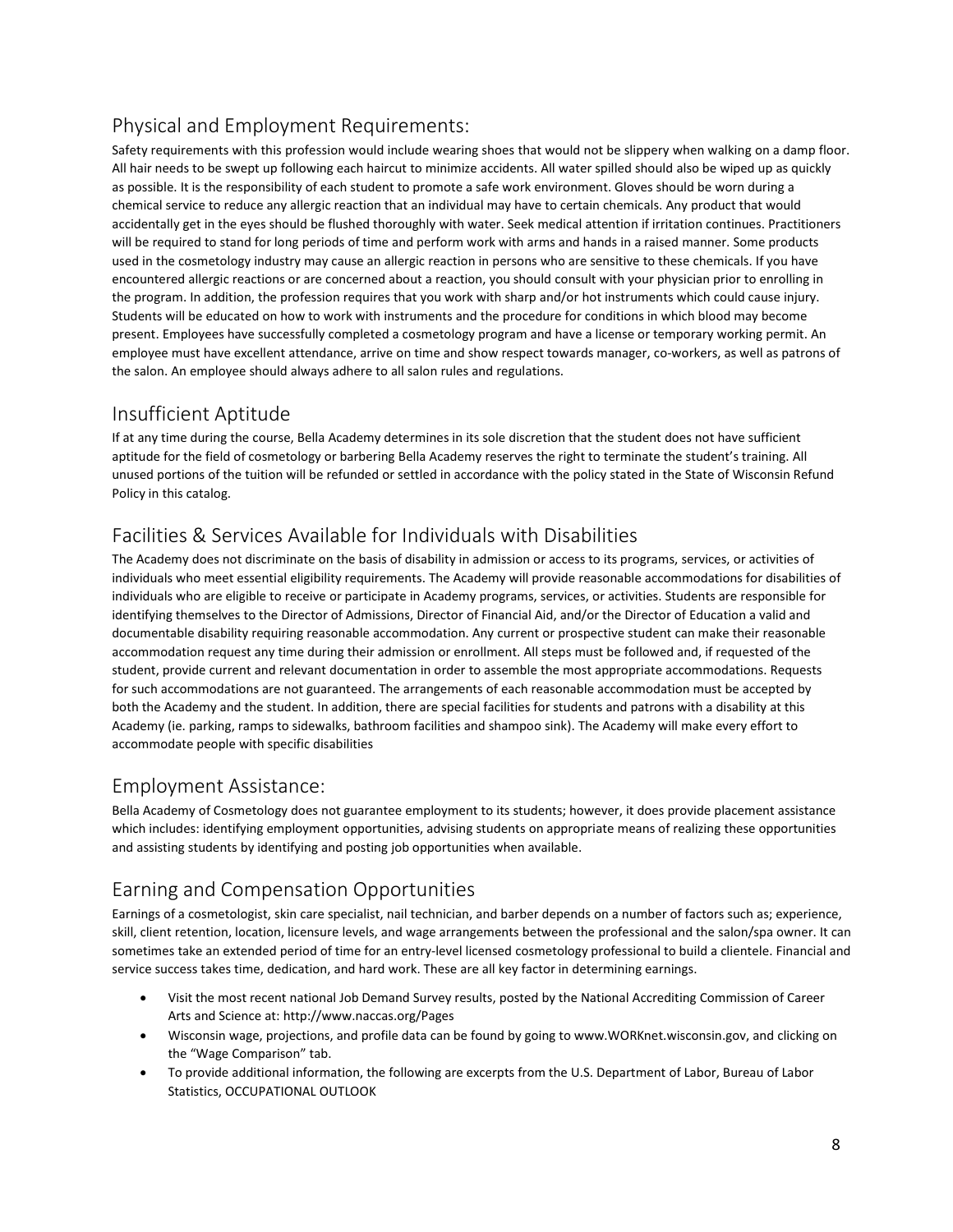The US Department of Labor provides current (2020 job information at http://www.careerinfonet.org. This website includes information by job position to include state and national wages, occupation profiles/descriptions, state and national trends, knowledge, skills and abilities needed for each position. For additional information related to the below occupations visit O\*NET. This free data base offers occupation-specific descriptors, including required skills, knowledge, abilities, education, and possible wage trends for the below occupations. SODepartment of Labor provides current (2020 job information at http://www.careerinfonet.org. This website includes<br>
mation by job position to include state and national wages, occupation profiles/descriptions, state and mation by job position to include state and national wages, occupation profiles/descriptions, state and national trends,<br>ledge, skills and abilities needed for each position. For additional information related to the below

These Salaries and gratuities are in an entry level position. Depending on the work schedule and the area of population. Hourly wages and or commission scale is commonly used to pay industry service providers.

## JOB POSITION / SOC CODE

- http://www.onetonline.org/link/summary/39-5010.00
- 

**IPEDS Statistics**: This free data base offers occupation-specific descriptors, including required skills, knowledge, abilities, education, and<br>
IPESE Salaries and gratuities are in an entry level position. Depending on th stible wage trends for the below occupations.<br>
These Salaries and gratuities are in an entry level position. Depending on the work schedule and the area of population.<br>
Hourly wages and or commission scale is commonly used categories: Iy wages and or commission scale is commonly used to pay industry service providers.<br>
NOSITION / SOC CODE<br>
• Cosmetologists (Hairdressers, Hairstylists, and Cosmetologists) SOC Code: 39-5010.00<br>
• Manicurist (Manicurists a POSITION / SOC CODE<br>
• Cosmetologists (Hairdressers, Hairstylists, and Cosmetologists) SOC<br>
http://www.onetonline.org/link/summary/39-5010.00<br>
• Manicurist (Manicurists and Pedicurists) SOC Code: 39-5092 <u>http://\</u><br> **S Sta** 

- 
- 

The College Navigator website also gives information concerning student services, students with disabilities, career placement during and after enrollment and transfer of credit from other schools, retention, licensure, graduation and placement rates.

Federal Student Aid Programs for Those Who Qualify. Bella Academy of Cosmetology OPEID: 04231400

# <span id="page-10-0"></span>Financial Aid for Students

Bella Academy of Cosmetology participates in Federal Student Aid Programs (FSA) www.studentaid.ed.gov. There are numerous FSA programs to help students pay for their educational needs. Each FSA program has specific eligibility requirements that must be met in order to qualify for assistance. Since the primary financial responsibility for the education of a student belongs to the individual, it is presupposed that the student and/or the family will make the maximum effort to provide for the expenses of a post-secondary education. Financial aid should always be considered as a supplement and not a substitute. Whether a student is eligible for assistance, and how much, is determined by the need of the particular student. Each case is different. Each FSA program has specific eligibility requirements that must be met in order to qualify for assistance. Two separate categories of financial assistance are available to students: grants, which do not require repayment, and loans, which students must repay. The following is a list of FSA programs which the Academy makes available: Pell Grant and Direct Stafford Loan Program.

Title IV funds will not be dispersed until the student has achieved the scheduled hours for the first 30 days of school and has a minimum of 85% attendance. Financial aid is administered in accordance to a student's hours. If a student falls below the required attendance ratio at any time during enrollment, Title IV funds will not be dispersed until the required attendance is **achieved.**

## **UNDERSTANDING GRANTS AND LOANS**

## **Federal Pell Grant**

A Federal Pell Grant, unlike a loan, does not have to be repaid, unless you are awarded funds incorrectly or you withdraw or are terminated from the Academy. Pell Grants generally awarded to undergraduate students with exceptional financial need, and the grant amount is based on income, assets, family size, cost of education, and enrollment status (full or part-time). Pell grants are considered a foundation of federal financial aid, to which aid from other federal and non-federal sources might be added. Eligibility is sought by using the Free Application for Federal Student Aid (FAFSA). Amounts can change yearly and vary depending on the student's need.

## **Federal Direct Stafford Student Loan Programs(Subsidized/Unsubsidized)**

Federal Direct Stafford Loans are low-interest student loans that are borrowed money and must be repaid with interest. They are originated and guaranteed by the federal government. Depending on the need of the student, which is calculated by the U.S.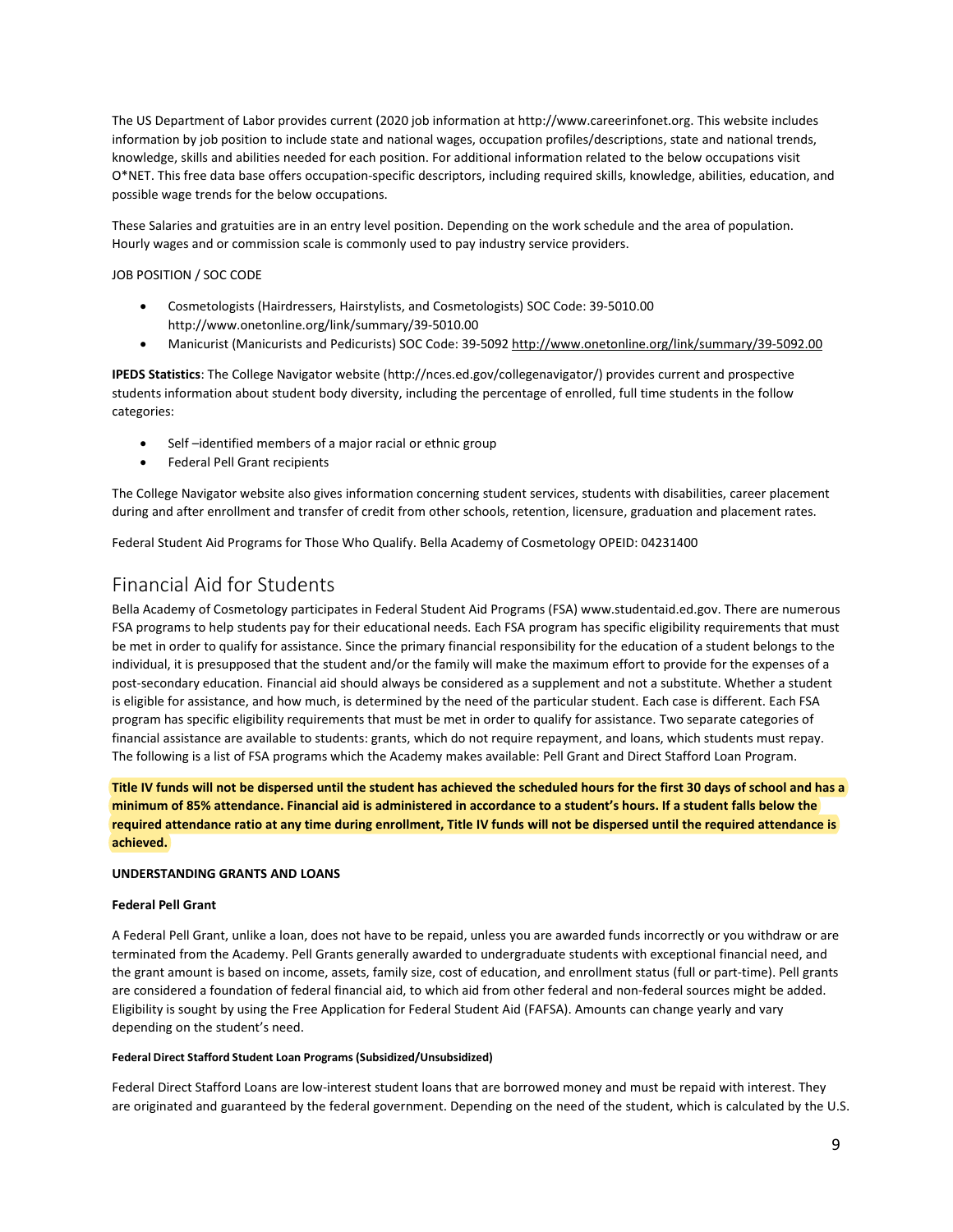Department of Education, the Stafford Loans are awarded on a subsidized basis (financial need is required and the federal government pays the interest during enrollment and deferment periods) or an unsubsidized basis (financial need is not a requirement and the student is responsible for such accruing interest). Maximum loan eligibility is based upon a student academic level and federal dependency status (dependent or independent). The interest rate for Federal Stafford Loans may be different from year to year for subsidized and unsubsidized loans. A loan fee of 1.072%, is deducted from the loan before it is disbursed. The interest rate for Federal Stafford Loans is to be determined for subsidized and unsubsidized loans and a loan fee of 1.072%.( loan fee are subject to change as of October 1) Repayment of these loans begin on an installment basis six months after the student completes the program, Termination or withdrawal from the Academy, or ceases to be enrolled at least half time. The amount of your monthly repayment is calculated based upon the total amount that you have borrowed, as well as the repayment plan that you choose. academic level and federal dependency status (dependent or independent<br>different from year to year for subsidized and unsubsidized loans. A loar<br>disbursed. The interest rate for Federal Stafford Loans is to be determine<br>of disbursed. The interest rate for Federal Stafford Loans is to be determined for subsidize<br>of 1.072%.( Ioan fee are subject to change as of October 1) Repayment of these Ioans b<br>after the student completes the program, Term or 1.072%.(Toan fee are subject to change as or October 1) Repayment or these<br>after the student completes the program, Termination or withdrawal from the<br>time. The amount of your monthly repayment is calculated based upon

To determine the amount of your unsubsidized loan, the Academy considers:

## **Cost of Attendance**

- 
- 
- 
- = Amount of unsubsidized loan you receive (up to the annual maximum loan amount)

Depending on your financial need, you may receive both subsidized and unsubsidized loans for the same enrollment period, but the total amount of these loans may not exceed the annual loan limit.

## **Paying interest while in school**

You may choose to pay interest on your Direct Unsubsidized or Direct PLUS Loans while you are in school. If you choose not to pay the interest while you're in school, it will be added to the unpaid principal amount of your loan.

## **Federal Direct Parent Loan for Undergraduate Students (PLUS)**

The Federal Direct Parent Loans (PLUS) are available to parents of eligible dependent children who want to borrow to help pay for their children's education. This loan provides additional funds for educational expenses and, like Direct Subsidized/Unsubsidized Stafford Student Loan Programs, is made by the federal government. A parent may borrow up to the cost of attendance, minus any other financial aid the student receives, each academic year. Credit worthiness is a factor in obtaining this type of loan and a credit check will be performed at the time of application to assess eligibility. In the event that a PLUS application is denied, the student will be awarded the maximum unsubsidized Stafford loan amount for which they are eligible. The interest rate for PLUS loans varies from year to year. The repayment period for a Direct PLUS Loan begins when the loan is fully disbursed. Student loans, unlike grants, are borrowed money and must be repaid with interest. These loans cannot be canceled because you didn't like the education you received, didn't get a job in your field of study, or you're having financial difficulty. Loans are legal obligations, so before you take out a student loan, think about the amount you'll have to repay over the years. For additional information regarding your student loan debt you can contact our financial aid office and/or reference Your Federal Student Loans: Learn the Basics and Manage Your Debt can help you learn more about federal student loan programs and repayment options. You can find this publication at www.studentaid.ed.gov/repayingpub. I.The interest rate for PLUS loans varies from year to year. The repayment period for a Direct PLUS Loan begins when the is fully disbursed. Student loans, unike grants, are borrowed money and must be repaid with interest ly disbursed. Student loans, unlike grants, are borrowed money and must be repaid with interest. These loans cannot<br>debecase you didn't like the elucation you received, didn't get a job in your field of study, or you're h nceled because you didn't like the education you received, didn't get a job in your field of study, or you're having financial<br>ulty. Loans are legal obligations, so before you take out a student loan, think about the amoun

## **ELIGIBILITY**

In general, you are eligible for Federal Aid if you meet the following requirements and you must complete a FAFSA:

- Y<br>stypurance eligible for Federal Aid if you meet the following requirements and you must complete a F.<br>Must be enrolled as a regular student in an eligible program. A regular student is someone who is e<br>accepted for enrol
- 
- 
- 
-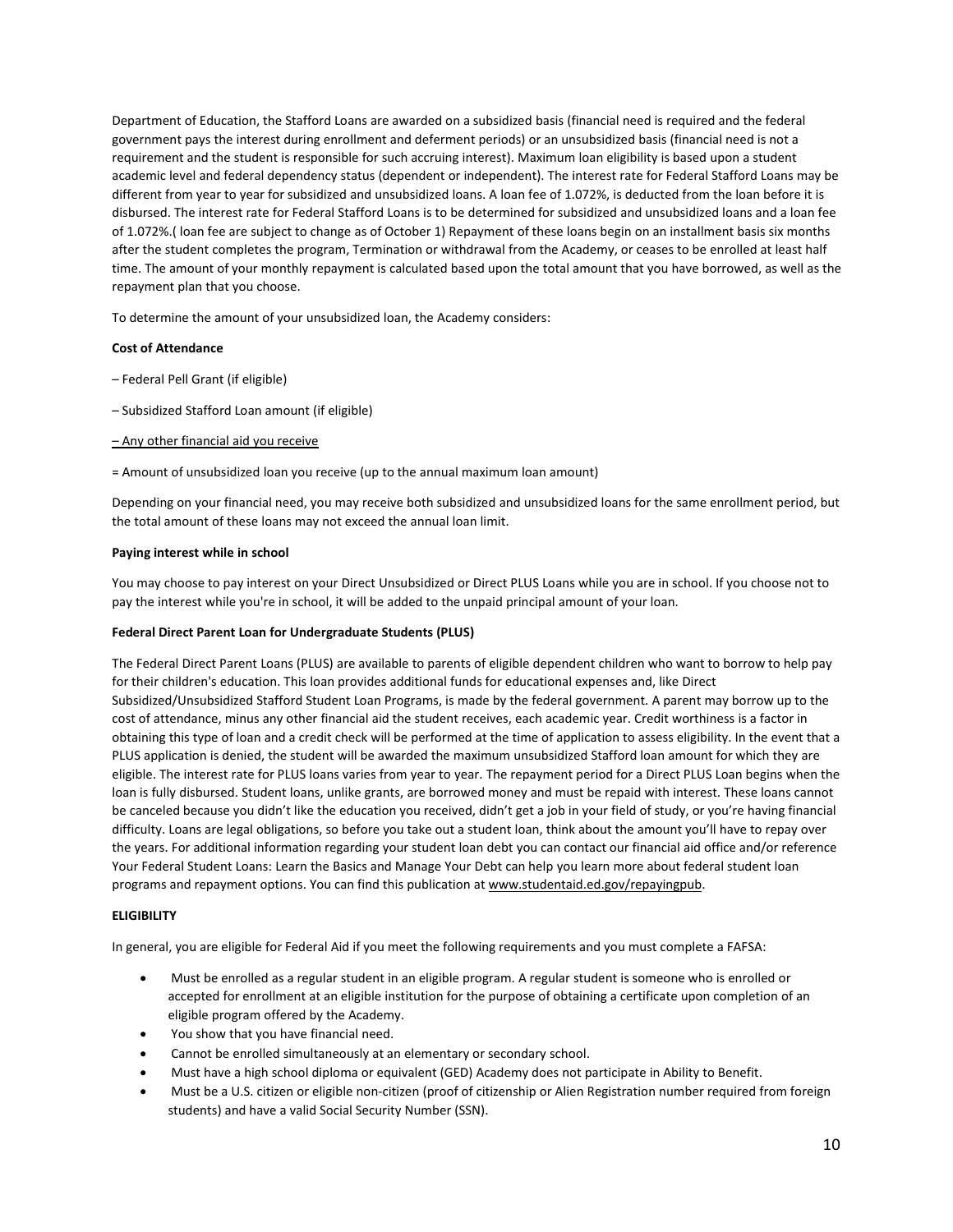- 
- Must make satisfactory academic progress. (See Satisfactory Progress Policy)<br>
Must meet enrollment status requirements. A student must be enrolled at least half time to receive aid from the<br>
Direct and PLUS loan programs.<br> Must make satisfactory academic progress. (See Satisfactory Progress Policy)<br>
Must meet enrollment status requirements. A student must be enrolled at least half time to receive aid from the<br>
Direct and PLUS loan programs.<br>
- 
- 
- 
- 
- Must make satisfactory academic progress. (See Satisfactory Progress Policy)<br>
Must meet enrollment status requirements. A student must be enrolled at least half time to receive aid from the<br>
Direct and PLUS loan programs.<br> Must make satisfactory academic progress. (See Satisfactory Progress Policy)<br>
Must meet enrollment status requirements. A student must be enrolled at least half time<br>
Direct and PLUS loan programs.<br>
The Pell Grant program Must make satisfactory academic progress. (See Satisfactory Progress Policy)<br>
Must meet enrollment status requirements. A student must be enrolled at least half time to receive aid from the<br>
Direct and PLUS Ioan programs.<br> Must make satisfactory academic progress. (See Satisfactory Progress Policy)<br>Must meet enrollment status requirements. A student must be enrolled at least half time to receive aid from the<br>Direct and PLUS loan programs.<br>Th Must make satisfactory academic progress. (See Satisfactory Prog<br>
Must meet enrollment status requirements. A student must be en<br>
Direct and PLUS loan programs.<br>
The Pell Grant program doesn't require half-time enrollment,

\*If the student applying for aid to attend this Academy is either delinquent or in default on repayment of a previous student loan or owes a refund of an overpayment of any grant aid, then that student is ineligible to receive any further aid until those matters have been satisfied.

## **FINANCIAL NEED AND EXPECTED FAMILY CONTRIBUTION (EFC)**

Aid for most of our programs is awarded based on financial need (except for unsubsidized Stafford Loans and PLUS Loans). The EFC is the number used to determine your eligibility for federal student aid. The EFC is calculated from the information you report on the FAFSA and according to a formula established by law and is applied consistently to all applicants. In order to perform this evaluation, it is necessary to request confidential financial facts about your family's income (taxable and untaxed) and assets, the size of your family, the number of persons attending post-secondary school, and any unusual circumstances or expenses you face. These facts are considered in determining your EFC. Your EFC will appear on the Student Aid Report (SAR) you receive from the Department after you file your FAFSA. This EFC number is not a dollar figure but is used along with the total cost of attending this Academy and your enrollment time status to determine the actual amount of your grant and/or loan. To determine your financial need for federal student aid programs (except for an unsubsidized Stafford Loan), your school subtracts the Expected Family Contribution (EFC) from your cost of attendance.

Cost of Attendance

– Expected Family Contribution (EFC)

= Financial Need

The EFC formula is basically the same for all applicants; however, if your family has unusual circumstances, our co-director of financial aid can use professional judgment authority to adjust the cost of attendance or the information used to calculate your EFC. These circumstances could include your family's unusual medical expenses, tuition expenses, or unemployment. Our codirector of financial aid must have good reasons to use professional judgment to make adjustments because of unusual circumstances. You will have to provide documentation to support any adjustments. Our co-director of financial aid's decision as to whether to make changes is final and can't be appealed to the Department. Additional examples of unusual circumstances that our co-director of financial aid may consider as factors in making an adjustment in the expected family contribution calculation or to the cost of attendance are: nursing home expenses not covered by insurance; dependent care costs; a student or family member who is a dislocated worker; and a change in housing status that results in homelessness.

## **APPLYING FOR FEDERAL STUDENT AID**

Apply early: You also may want to check out FAFSA4caster. This product is an online tool designed to help provide awareness of federal student aid eligibility before officially applying for federal student aid. It helps estimate the cost of an education after high school. FAFSA4caster will serve to estimate the user 's eligibility for federal aid and allows users to factor in other aid sources. For more information, go to [www.fafsa4caster.ed.gov.](http://www.fafsa4caster.ed.gov) Applying for Federal Student Aid is free, that is why the application is called the Free Application for Federal Student Aid (FAFSA). Students applying for financial assistance from Federal Student Aid Title IV programs must complete the Free Application for Federal Student Aid. Applications can be completed online at [www.fafsa.](http://www.fafsa)gov. Our Federal School Code is 04202800. For assistance with completing a FAFSA or for answers to questions about financial aid, please contact our Financial Aid o-Director at (608) 513-2093 or by email at finawww.BellaAcademyManitowoc.com. Our Financial Aid office will assist every student that needs help with their applications.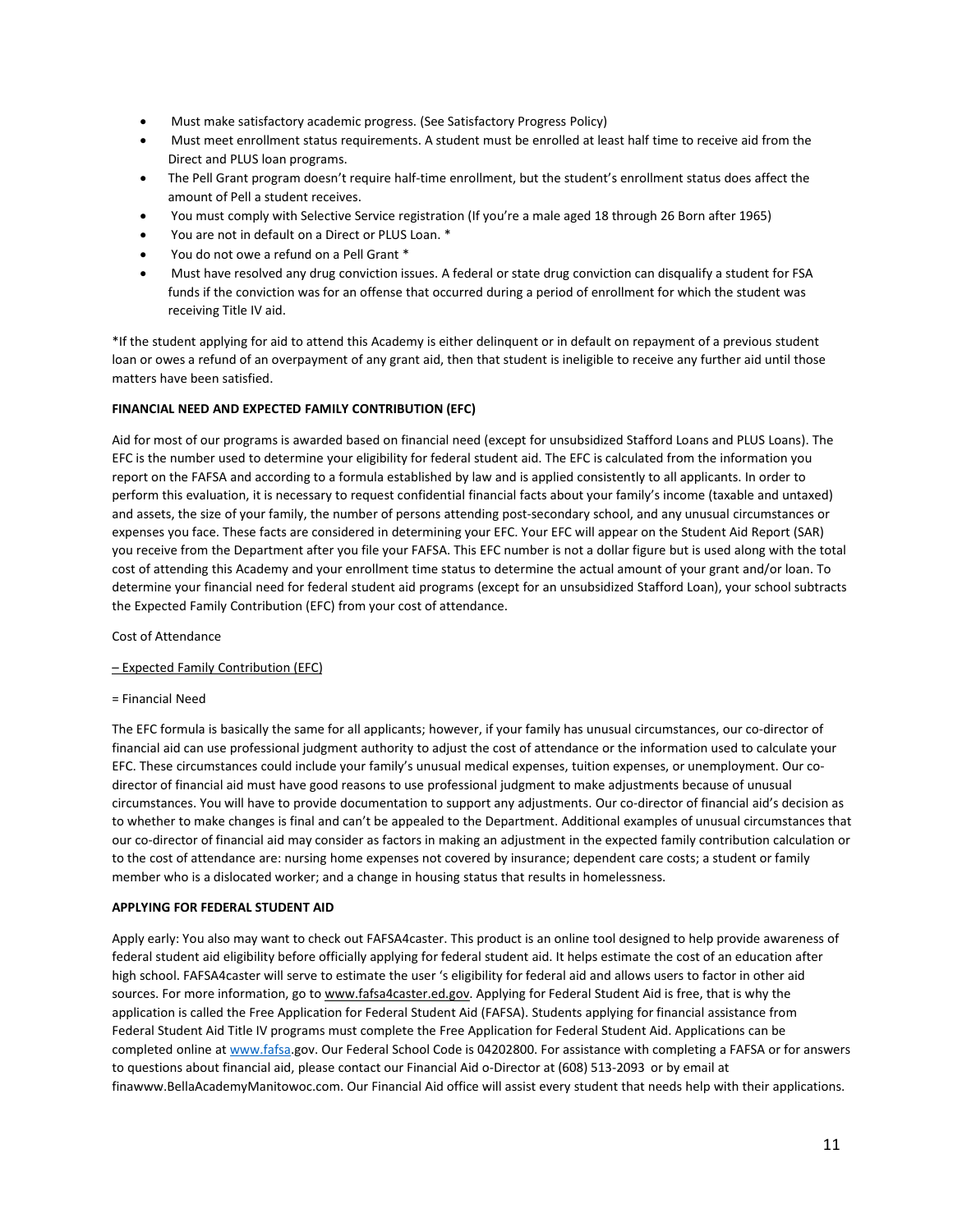It is also suggested to review The Guide to Student Federal Aid which can be obtained from the Admissions Office or at [www.studentaid.](http://www.studentaid)ed.gov.

## **What information do I need to complete a FAFSA?**

You will need your Social Security number and your parents' numbers, if you're a dependent student; your driver's license number (if any); previous years W-2 forms and federal income tax returns; bank statements; alien registration number (if you are not a U.S. citizen), and other records. For a detailed list, visit www.fafsa.gov.Note: If you have not filed taxes, you must do so to apply for financial aid. Tips for filling out your FAFSA (Free Application for Federal Student Aid) this determines if you are eligible for Federal Pell grants and/or Direct Student Loans.

# <span id="page-13-0"></span>Federal Student Aid Title IV / Verification Policy

Verification is a process, which enables the Academy to confirm the accuracy of information used to determine a student's eligibility for federal student assistance. A student's file may be selected for verification by either the Academy or by the U.S. Department of Education. If a student's file has been selected for review under the verification process, the following documents will be requested from the student: number(it any); previous years W-2 forms and tederal income tax returns; bank statements; alien registration number (it you<br>are not a U.S. citizen), and other records. For a detailed list, visit <u>www.fafsa.g</u>ov.Note: If y so to apply for financial aid. Tips for filling out your FAFSA (Free Application for Federal Student Aid) this determines if you are eligible for Federal Pell grants and/or Direct Student Loans.<br>
Federal Student Aid Title eligible for Federal Pell grants and/or Direct Student Loans.<br>
Federal Student Aid Title IV / Verification Policy<br>
Verification is a process, which enables the Academy to confirm the accuracy of information used to determi Federal Student Aid Title IV / Verification Policy<br>Verification is a process, which enables the Academy to confirm the accuracy of information used to determin<br>eligibility for federal student assistance. A student's file m PEOCET all SUUGENT ANOT TITEE IV 7 VETHICALIONT POIICY<br>Verification is a process, which enables the Academy to confirm the accuracy of information used to determine a student's<br>eligibility for federal student assistance. A Verification is a process, which enables the Academy to confirm the accuracy of information eligibility for federal student assistance. A student's file may be selected for verification by Department of Education. If a stu

The student will receive a written statement that provides a clear explanation of the documents required and the student must provide these to the Academy within 15 business days of the Academy's request as dated on the written statement. If additional time is needed, the student may request an extension to submit the information. The Academy will review the student's request and determine whether additional time will be granted. The student will be required to correct any information that is found to be inconsistent as a result of the verification process. The verification process is not considered to be completed during periods of corrective action. Corrections generally include a recalculation of the student's EFC and resubmission through the Central processor. If a student's award changes as a result of the verification process, the student will be counseled and informed of how the change affects his/her packaging and financial obligations to the Academy. To protect the integrity of federal student assistance programs, the Academy must enforce verification policies. It is the student's responsibility to comply with any and all requests by the Academy for verification material, within prescribed deadlines.

**The Academy will withhold financial aid payments from any student who has not completed the verification requirements within the prescribed deadlines. Students will forfeit their right to federal assistance for non-compliance with verification policies.**

## **Special Circumstances – Dependency Override & Professional Judgment**

The EFC formula is basically the same for all applicants; however, if your family has unusual circumstances, our c0-director of financial aid can use professional judgment authority to adjust the cost of attendance or the information used to calculate your EFC. These circumstances could include your family's unusual medical expenses, tuition expenses, or unemployment. Our director of financial aid must have good reasons to use professional judgment to make adjustments because of unusual circumstances. You will have to provide documentation to support any adjustments. Our co-director of financial aid's decision as to whether to make changes is final and can't be appealed to the Department. Additional examples of unusual circumstances that our director of financial aid may consider as factors in making an adjustment in the expected family contribution calculation or to the cost of attendance are: nursing home expenses not covered by insurance; dependent care costs; a student or family member who is a dislocated worker; and a change in housing status that results in homelessness.

## **Disbursement of Funds: How Funds will be disbursed**

A student is required to maintain a Satisfactory Academic Progress (SAP) average of 85% in order to receive their Pell Grant/Direct Loan Disbursements. The SAP average is calculated by averaging grades from the following areas: theory written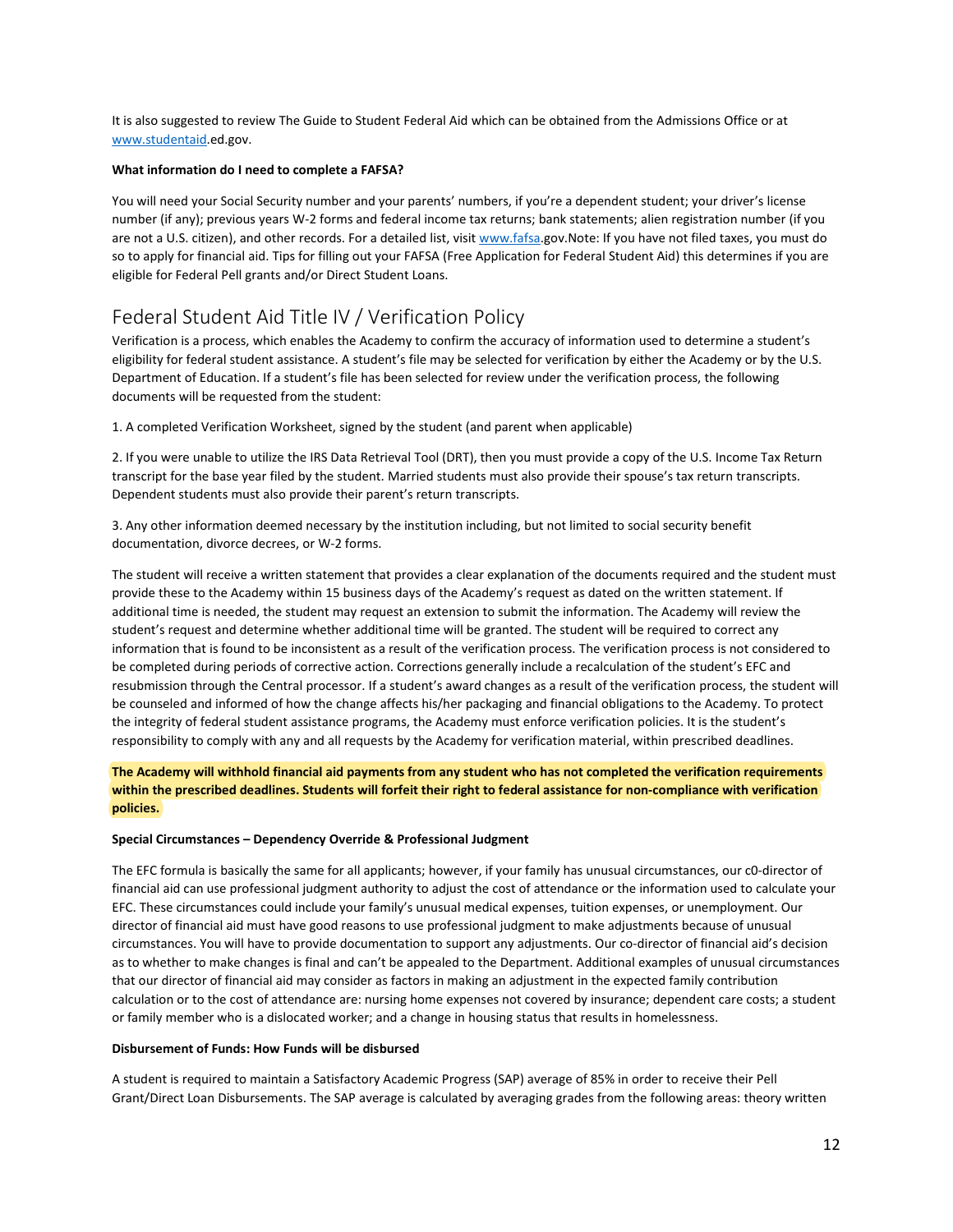tests, practical skill evaluations, as well as a 85% or higher attendance requirement. The School uses a 100-point grading scale: 92%-100% is an A, 80%-91% is a B, 79 -70% is a C and anything lower is considered failing. Grades are equally weighted and are recorded in the numeric format; letter grades are provided only for the purpose of comparing scores with other grading systems. Students may request a personal review of grades with an instructor and may appeal a failing grade.

At the time of disbursement, the student will receive a line receipt acknowledging the disbursement and the status of their account.

## **Disbursement of Credit Balance Refund Summary**

If the student has financial aid that exceeds his or her tuition and fee charges for the academic year in which the disbursement occurred, the student will have a credit balance. All credit balance refunds will be issued by check within 14 calendar days of the date funds were requested by the borrower.

The hourly disbursement schedule for the Cosmetology Practioner and Barbering Student is as follows:

1. First disbursement is scheduled for the first day of classes for Pell and thirty days after class begins for direct loans. Any credit balance will be divided into two checks. First one at 30 days and second one at 225 hours.

2. Second disbursement after successful completion of 450 clock hours. Any credit balance will be divided into two checks. First one after successful completion of 450 hours are reached and second one after successful completion of 625 hours are reached.

- 3. Third disbursement after successful completion of 900 clock hours.
- 4. Fourth disbursement after successful completion of 1350 clock hours, 950 Hours for Barbering Program

## **A credit balance refund will be given to the parent if:**

## **Cost of Attendance**

## **Cosmetology Program / Barbering Program** Localized COA (cost of attendance) budget

| A credit balance refund will be given to the parent if:                                                                                                        |                                                                                                                                                                                                                                                               |                                                                                                            |
|----------------------------------------------------------------------------------------------------------------------------------------------------------------|---------------------------------------------------------------------------------------------------------------------------------------------------------------------------------------------------------------------------------------------------------------|------------------------------------------------------------------------------------------------------------|
| requested by the borrower.                                                                                                                                     | The amount of the PLUS loan is greater than the student's tuition and fees charges for the academic year in which the<br>disbursement occurred. All credit balance refunds will be issued by check within 14 calendar days of the date funds were             |                                                                                                            |
| <b>Cost of Attendance</b>                                                                                                                                      |                                                                                                                                                                                                                                                               |                                                                                                            |
|                                                                                                                                                                | In order to determine a student's level of loan funding, Department of Education requires the Academy to develop<br>annual cost of attendance budgets. This includes average allowances for your enrollment time, award year 2021.                            |                                                                                                            |
|                                                                                                                                                                | Cosmetology Program / Barbering Program Localized COA (cost of attendance) budget                                                                                                                                                                             |                                                                                                            |
| Survey items per month -                                                                                                                                       | Living with Parents 0 Dependents                                                                                                                                                                                                                              | All Others                                                                                                 |
| Room and Board<br>Personal<br>Transportation<br>Total                                                                                                          | \$300.00<br>\$100.00<br>\$464.00<br>\$864.00                                                                                                                                                                                                                  | \$1481.00<br>\$354.00<br>\$327.00<br>\$2162.00                                                             |
| Survey items per 6 months -                                                                                                                                    | Living with Parents 0 Dependents                                                                                                                                                                                                                              | All Others                                                                                                 |
| Tuition<br>Fees<br>Books/Supplies<br><b>Other Costs</b><br>Loan Fees<br>Allowance<br>Room and Board<br>Personal<br>Transportation<br>Total<br><b>Deferment</b> | \$8971.00<br>\$0.00<br>\$2,000.00<br>\$0.00<br>\$56.00<br>\$1800.00<br>\$600.00<br>\$2784.00<br>\$16211.00<br>Students who are enrolled at least half time can apply for deferment of a previous student loan while in attendance at the                      | \$8971.00<br>\$0.00<br>\$2000.00<br>\$0.00<br>\$98.00<br>\$8886.00<br>\$2124.00<br>\$1962.00<br>\$24041.00 |
|                                                                                                                                                                | Academy. You can log on to www.nslds.ed.gov. You can find your current loan servicer and to get more details on how to apply<br>for In-School Deferment. If you are having temporary problems repaying your federal student loans, contact your loan servicer |                                                                                                            |
|                                                                                                                                                                |                                                                                                                                                                                                                                                               |                                                                                                            |

## **Deferment**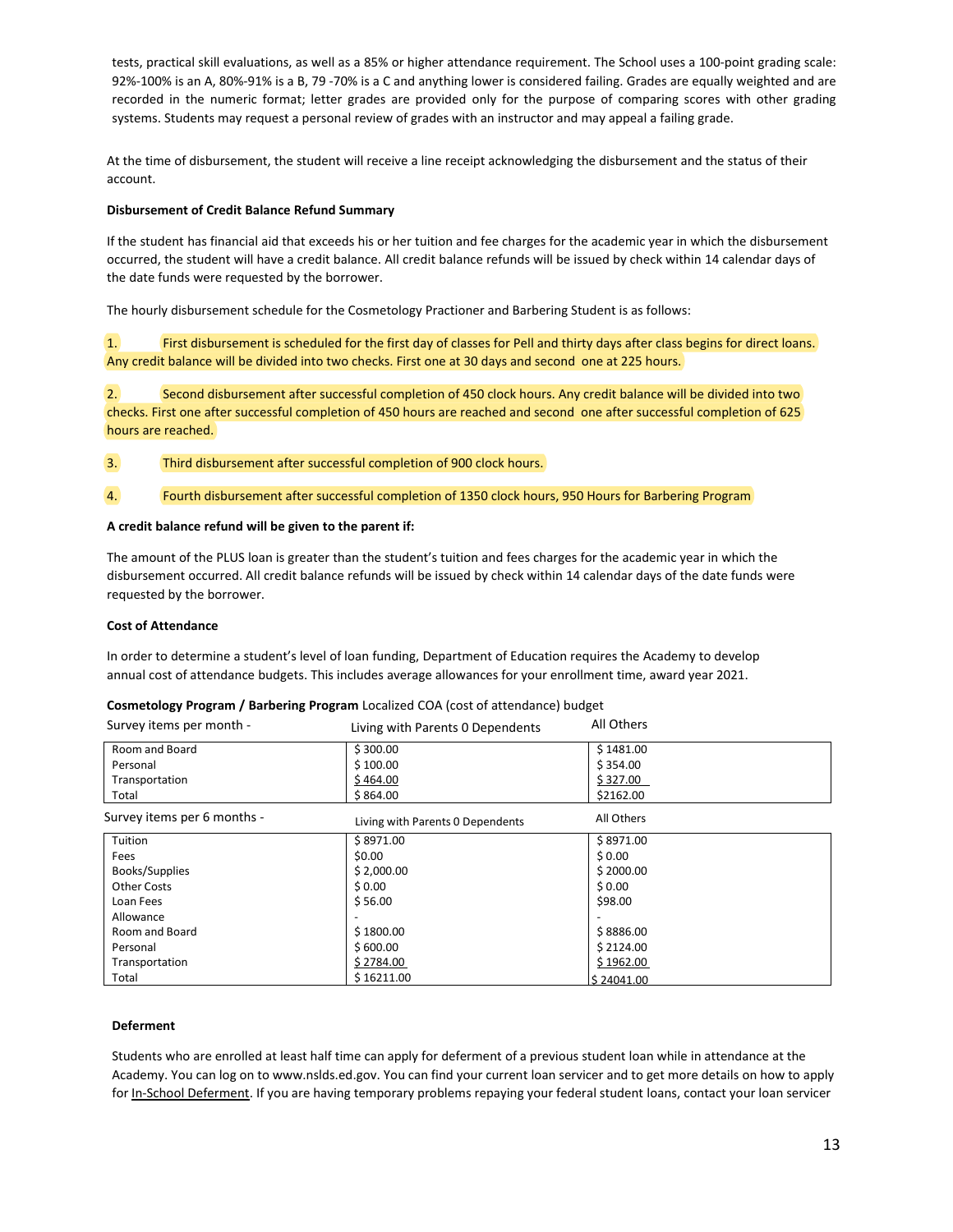to see if you are eligible for deferment. A deferment allows you to temporarily stop making payments on your federal student<br>Ioans. If you have Direct Subsidized Loans, you are not charged interest on those loans during de to see if you are eligible for deferment. A deferment allows you to temporarily stop making payments on your federal student<br>Ioans. If you have Direct Subsidized Loans, you are not charged interest on those loans during de to see if you are eligible for deferment. A deferment allows you to temporarily stop making payments on your federal student<br>loans. If you have Direct Subsidized Loans, you are not charged interest on those loans during de to see if you are eligible for deferment. A deferment allows you to temporarily stop making payments on your federal student<br>Ioans. If you have Direct Subsidized Loans, you are not charged interest on those loans during de to see if you are eligible for deferment. A deferment allows you to temporarily stop making payments on your federal student<br>loans. If you have Direct Subsidized Loans, you are not charged interest on those loans during de is if you are eligible for deferment. A deferment allows you to temporarily stop making payments on your federal student<br>
In frou have Direct Subsidized Loans, you are not charged interest on those loans during deferment. ded a fee for applying for a deferment on your federal student loans. Note: interest will continue to be charged during<br>
ment on your Director FFEL Unsubsidized and PLUS Loans. If you do not pay this interest during the de

- 
- 
- 
- 
- enrolled at least half time at an eligible postsecondary school;<br>in a full-time course of study in a graduate fellowship program;<br>in an approved full-time rehabilitation program for individuals with disabilities;<br>unemploye In an approved rull-time renabilitation program for individuals with disabilities;<br>unemployed or unable to find full-time employment (for a maximum of three years);<br>experiencing an economic hardship (including Peace Corps
- 
- 
- In a full-time course of study in a greduate fellowship program;<br>
 In an approved full-time rehabilitation program for individuals with disabilities;<br>
 werefincing an economic hardship (including Peace Corps service) a • unempoye or unable to time thul-time employment (for a maximum of three years);<br>• experiencing an economic hardship (including Peace Corps service) as defined by federal regulations (for a maximum<br>of three years);<br>• serv
- 
- 
- <span id="page-15-0"></span>

• enrolled at least half time at an eligible postsecondary school;<br>• in a full-time course of study in a graduate fellowship program;<br>• in an approved full-time rehabilitation program for individuals with disabilite<br>• unem efter Oct. 1, 2007, for an additional 180-day<br>
• period following the demobilization date for your qualifying service;<br>
• performing qualifying National Guard duty during a war or other military operation or national emerg exerving on or anter Oct. 1, 2007, for an<br>additional 180-day period following the demobilization date for your qualifying service;<br>
• a member of the National Guard or other reserve component of the U.S. armed forces (curr

• period following the demobilization date for your qualifying service;<br>
• performing qualifying National Guard duty during a war or other military operation or national emergency and, if you<br>
• were serving on or after O

|                                                 | are enrolled (or within six months of having been enrolled) at least half time at an eligible school.                                                                                                               |                                                                                                                                                                                             |                                                                                                                                                |                                                                                                                                                                                                                                                             |                                                                                                                                                                                      |
|-------------------------------------------------|---------------------------------------------------------------------------------------------------------------------------------------------------------------------------------------------------------------------|---------------------------------------------------------------------------------------------------------------------------------------------------------------------------------------------|------------------------------------------------------------------------------------------------------------------------------------------------|-------------------------------------------------------------------------------------------------------------------------------------------------------------------------------------------------------------------------------------------------------------|--------------------------------------------------------------------------------------------------------------------------------------------------------------------------------------|
| Loan Disclosures                                |                                                                                                                                                                                                                     |                                                                                                                                                                                             |                                                                                                                                                |                                                                                                                                                                                                                                                             |                                                                                                                                                                                      |
| Financial Aid Office.                           | -Student loan information published by the US Department of Education (The Guide to Federal Student Aid) is available in the                                                                                        |                                                                                                                                                                                             |                                                                                                                                                |                                                                                                                                                                                                                                                             |                                                                                                                                                                                      |
|                                                 | -NSLDS (National Student Loan Data System) - student loans will be submitted to the NSLDS and will be accessible by guaranty<br>agencies, lenders and schools determined to be authorized users of the data system. |                                                                                                                                                                                             |                                                                                                                                                |                                                                                                                                                                                                                                                             |                                                                                                                                                                                      |
| <b>Terms and Conditions</b>                     |                                                                                                                                                                                                                     |                                                                                                                                                                                             |                                                                                                                                                |                                                                                                                                                                                                                                                             |                                                                                                                                                                                      |
| Loan Program                                    | Eligibility                                                                                                                                                                                                         | <b>Fixed annual</b><br><b>Interest Rate</b>                                                                                                                                                 | <b>Annual Loan Limit</b>                                                                                                                       | <b>Maximum Loan</b><br>Amount when you<br>graduate                                                                                                                                                                                                          | <b>Details</b>                                                                                                                                                                       |
| Direct<br>Subsidized<br><b>Stafford Loans</b>   | Undergraduate and<br>Graduate students enrolled<br>at least half time must<br>demonstrate financial need                                                                                                            | For loans first<br>disbursed on or<br>after July 1, 2010<br>and before July 1,<br>2011: 4.5% for<br>loans first<br>disbursed on or<br>after July 1, 2011<br>and before July 1,<br>2014:3.4% | \$3,500-\$8500,<br>depending on year<br>in school                                                                                              | Undergraduate<br>students: \$23,000                                                                                                                                                                                                                         | The US Department<br>of Education is the<br>lender and pays the<br>interest on the loan<br>while you are in<br>school at least half<br>time during grace<br>and deferment<br>periods |
| Direct<br>Unsubsidized<br><b>Stafford Loans</b> | Undergraduate and<br>graduate students enrolled<br>at least half time. Financial<br>need is not required                                                                                                            | 6.8%                                                                                                                                                                                        | \$5,500-\$20,500<br>(less any subsidized<br>amount received for<br>the same period)<br>depending on year<br>in school and<br>dependency status | Dependent<br>undergraduate<br>students: \$31,000<br>(no more than<br>\$23,000 of this<br>amount may be an<br>unsubsidized loans)<br>Independent<br>undergraduate<br>students: \$57,500<br>(no more than<br>\$23,000 of this<br>amount may be<br>subsidized) | The US Department<br>of Education is the<br>lender. You are<br>responsible for<br>paying all interest<br>on the loan starting<br>on the date the loan<br>is first disbursed.         |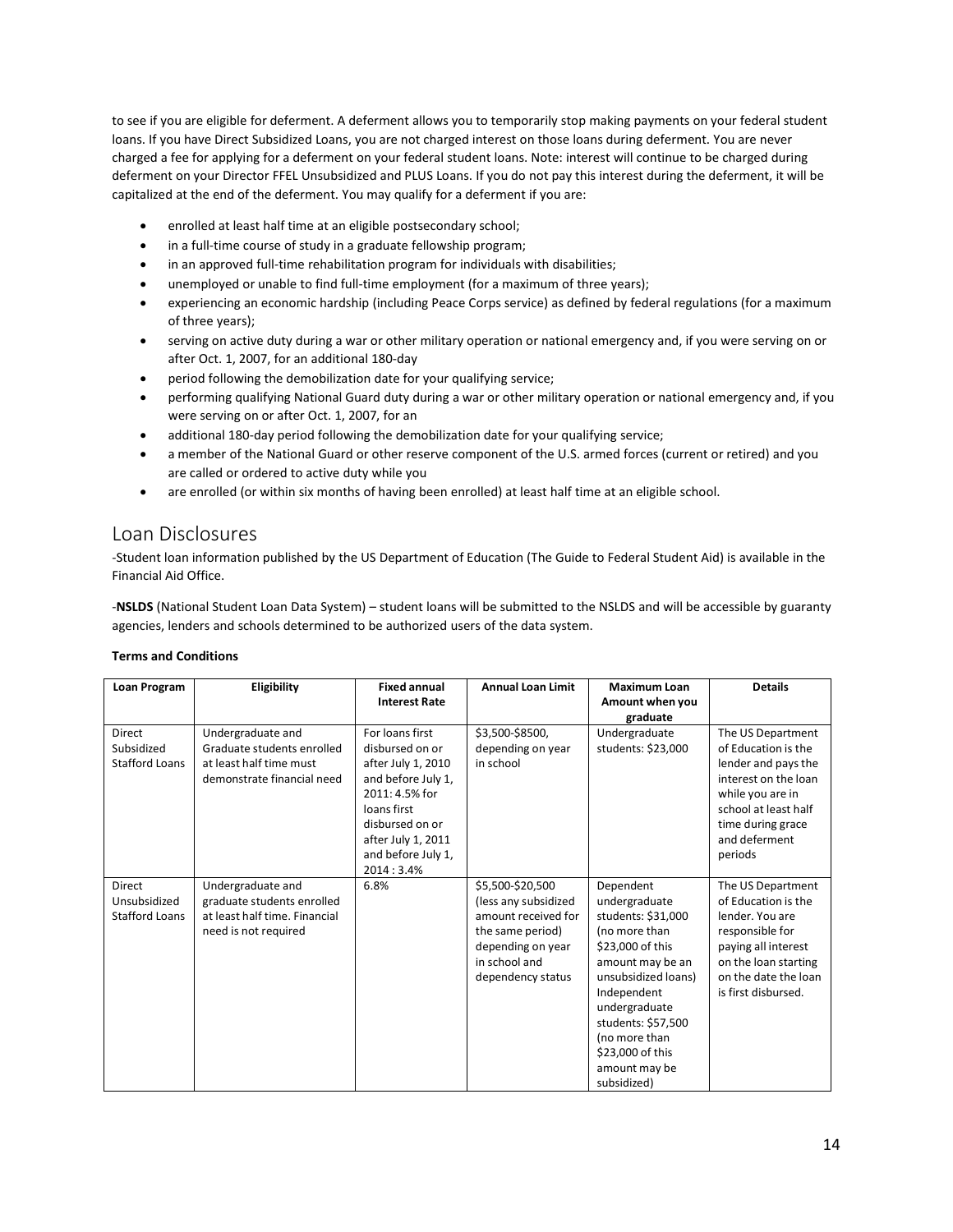| Graduate and professional<br>Direct PLUS<br>students and parents of<br>Loans<br>dependent undergraduate<br>students. Students must be<br>enrolled at least half time.<br>Financial need is not<br>required. Those qualifying<br>must not have adverse<br>credit history. | 7.90%                                                                      | The student's cost<br>of attendance<br>(determined by the<br>school minus any<br>other financial aid<br>received) | No aggregate limit<br>for PLUS loans                       | You are responsible<br>for paying all<br>interest.                                                              |
|--------------------------------------------------------------------------------------------------------------------------------------------------------------------------------------------------------------------------------------------------------------------------|----------------------------------------------------------------------------|-------------------------------------------------------------------------------------------------------------------|------------------------------------------------------------|-----------------------------------------------------------------------------------------------------------------|
| The following chart provides maximum annual and total loan limits for subsidized and unsubsidized loans as of July 1, 2012.                                                                                                                                              |                                                                            |                                                                                                                   |                                                            |                                                                                                                 |
| Year                                                                                                                                                                                                                                                                     | whose parents are unable to obtain PLUS<br>loans)                          | <b>Dependent Students (except students</b>                                                                        |                                                            | Independent students (and dependent<br>undergraduate students whose parents are<br>unable to obtain PLUS loans) |
| First-year Undergraduate                                                                                                                                                                                                                                                 | \$5,500, No more than \$3,500 of this amount<br>may be in subsidized loans |                                                                                                                   | \$9,500-No more than \$3,500 may be in<br>subsidized loans |                                                                                                                 |

| students. Students must be<br>enrolled at least half time.<br>Financial need is not<br>required. Those qualifying<br>must not have adverse<br>credit history. | school minus any<br>other financial aid<br>received)                                                                                                                                                                                                                                                                                                                                                                                                                                                                                                                                                                                   |                                                                                 |  |
|---------------------------------------------------------------------------------------------------------------------------------------------------------------|----------------------------------------------------------------------------------------------------------------------------------------------------------------------------------------------------------------------------------------------------------------------------------------------------------------------------------------------------------------------------------------------------------------------------------------------------------------------------------------------------------------------------------------------------------------------------------------------------------------------------------------|---------------------------------------------------------------------------------|--|
|                                                                                                                                                               | The following chart provides maximum annual and total loan limits for subsidized and unsubsidized loans as of July 1, 2012.                                                                                                                                                                                                                                                                                                                                                                                                                                                                                                            |                                                                                 |  |
| Year                                                                                                                                                          | <b>Dependent Students (except students</b><br>whose parents are unable to obtain PLUS                                                                                                                                                                                                                                                                                                                                                                                                                                                                                                                                                  | Independent students (and dependent<br>undergraduate students whose parents are |  |
|                                                                                                                                                               | loans)                                                                                                                                                                                                                                                                                                                                                                                                                                                                                                                                                                                                                                 | unable to obtain PLUS loans)                                                    |  |
| First-year Undergraduate                                                                                                                                      | \$5,500, No more than \$3,500 of this amount                                                                                                                                                                                                                                                                                                                                                                                                                                                                                                                                                                                           | \$9,500-No more than \$3,500 may be in                                          |  |
|                                                                                                                                                               | may be in subsidized loans                                                                                                                                                                                                                                                                                                                                                                                                                                                                                                                                                                                                             | subsidized loans                                                                |  |
| Second-year Undergraduate                                                                                                                                     | \$6,500- No more than \$4,500 of this                                                                                                                                                                                                                                                                                                                                                                                                                                                                                                                                                                                                  | \$10,500-No more than \$4,500 of this                                           |  |
|                                                                                                                                                               | amount may be in subsidized loans                                                                                                                                                                                                                                                                                                                                                                                                                                                                                                                                                                                                      | amount may be in subsidized loans                                               |  |
| Federal Student Aid Loan Entrance Counseling                                                                                                                  | Regulations require that first time borrowers of FFEL and Direct Loan program loans receive entrance counseling. During<br>entrance counseling, schools must explain how the master promissory note works, emphasize the importance of repaying the<br>loan, describe the consequences of default, and show borrowers sample monthly repayment amounts based on their program<br>of study at the Academy. In addition, the Academy has enhanced entrance counseling to include financial literacy and ensure<br>that borrowers thoroughly understand all information. The Academy strives to collect as much contact information about |                                                                                 |  |
|                                                                                                                                                               |                                                                                                                                                                                                                                                                                                                                                                                                                                                                                                                                                                                                                                        |                                                                                 |  |

More parents are unable to obtain PLUS<br>
Indergraduate tudents whose parents are<br>
S5,500, No more than \$3,500 of this<br>
may be in subsidized loans<br>
Second-year Undergraduate<br>
Second-year Undergraduate<br>
Second-year Undergradu **First-year Undergraduate** 55,500, No more than \$3,300 of this amount 53,500 and be to obtain PLUS loans)<br>
Second-year Undergraduate 56,500. No more than \$4,500 of this<br>
Second-year Undergraduate 56,500- No more than \$4,50 First-year Undergraduate \$5,500, No more than \$3,500 Ms of this amount that borrowers than \$4,500 of this<br>Second-year Undergraduate \$6,500 - No more than \$4,500 of this<br>Second-year Undergraduate and than the proposition o may be in subsidized loans<br>
Second-year Undergraduate<br>
S6,500- No more than \$4,500 of this<br>
amount may be in subsidized loans<br>
Federal Student Aid Loan Entrance Counseling<br>
Regulations require that first time borrowers of Second-year Undergraduate<br>
S6,500-No more than \$4,500 of this<br>
amount may be in subsidized loans<br>
Federal Student Aid Loan Entrance Counseling<br>
Regulations require that first time borrowers of FFEL and Direct Loan program Federal Student Aid Loan Entrance Counseling<br>
Regulations require that first time borrowers of FFEL and Direct Loan program loans receive entrance counseling. During<br>
Regulations require that first time borrowers of FFEL a Federal Student Aid Loan Entrance Counseling<br>Regulations require that first time borrowers of FFEL and Direct Loan program loans r<br>entrance counseling, schools must explain how the master promissory note works, er<br>loan, de Regulations require that first time borrowers of FFEL and Direct Loan program loans receive en<br>entrance counseling, schools must explain how the master promissory note works, emphasize<br>ioan, describe the consequences of de loan, describe the consequences of default, and show borrowers sample monthly<br>of study at the Academy. In addition, the Academy has enhanced entrance counse<br>that borrowers thoroughly understand all information. The Academy or study at ine Accelerity. In auditor, the ecology into the based on their borrowers throughly understand all information. The Academy strives to collect as much contact information about borrowers as possible during entr

- 
- 
- 
- 
- <span id="page-16-1"></span>

borrowersas possible during entrance counseling to facilitate future contact if needed. These activities will ensure more<br>knowledgeable, responsible borrowers, and result in fewer defaulters as well.<br>During Entrance Couns During Entrance Counseling the Academy will explain to the beginning student:<br>
1. How the master promissory note works<br>
2. Emphasize the importance of repaying the loan<br>
3. Describe the consequences of default<br>
4. Show bor

<span id="page-16-0"></span>or study at the exademy. In addition, the Academy semanced entrance counselering to include thrancal interacy and ensure the chrometra and the chrometra and the chrometra and the chrometra as possible during entrance couns 2. Empnasize the importance of repaying the ioan<br>3. Describe the consequences of default<br>4. Show borrowers' sample monthly repayment amounts based on their program of study<br>5. Review financial literacy for borrowers (see b 3. Describe the consequences of default<br>4. Show borrowers' sample monthly repayment amounts based on their program of study<br>5. Review financial literacy for borrowers (see below) ensuring borrowers thoroughly understand al provides In-depth counseling that focuses on their program of study<br>5. Review financial literacy for borrowers (see below) ensuring borrowers thoroughly understand all information<br>6. Obtain information regarding references 4. Show borrowers' sample monthly repayment amounts based on their program of study<br>5. Review financial literacy for borrowers (see below) ensuring borrowers thoroughly understand all information<br>6. Obtain information rega 5. Review financial literacy for borrowers (see below) ensuring borrowers thoroughly understand all information<br>6. Obtain information regarding references and family members beyond those requested on the loan application i s. Review financial literacy for borrowers (see below) ensuring borrowers thoroughly understand all information<br>6. Obtain information regarding references and family members beyond those requested on the loan application i 6. Obtain information regarding references and family members beyond those requested on the loan application including cell<br>phone numbers, email addresses for borrower and for family members <u>https://studentloans.gov/myDir</u> Counseling is a connect of default and work-study, are borrowed money that must be required to the borrower for the borrower and for family members https://studentloans.gov/myDired Federal Student Aid Loan Exit Counseling. Federal Student Aid Loan Exit Counseling<br>Regulations require that the Academy provides exit counseling. Exit counseling is an effective way to prevent defaults and is<br>often the last opportunity that borrowers have to work Federal Student Aid Loan Exit Counseling<br>Regulations require that the Academy provides exit counseling. Exit counseling is an effective way to prevent defaults and is<br>often the last opportunity that borowers have to work w Regulations require that the Academy provides exit counseling. Exit counseling is an effective way to prevent defaults and is<br>often the last opportunity that borrowers have to work with someone at the Academy regarding the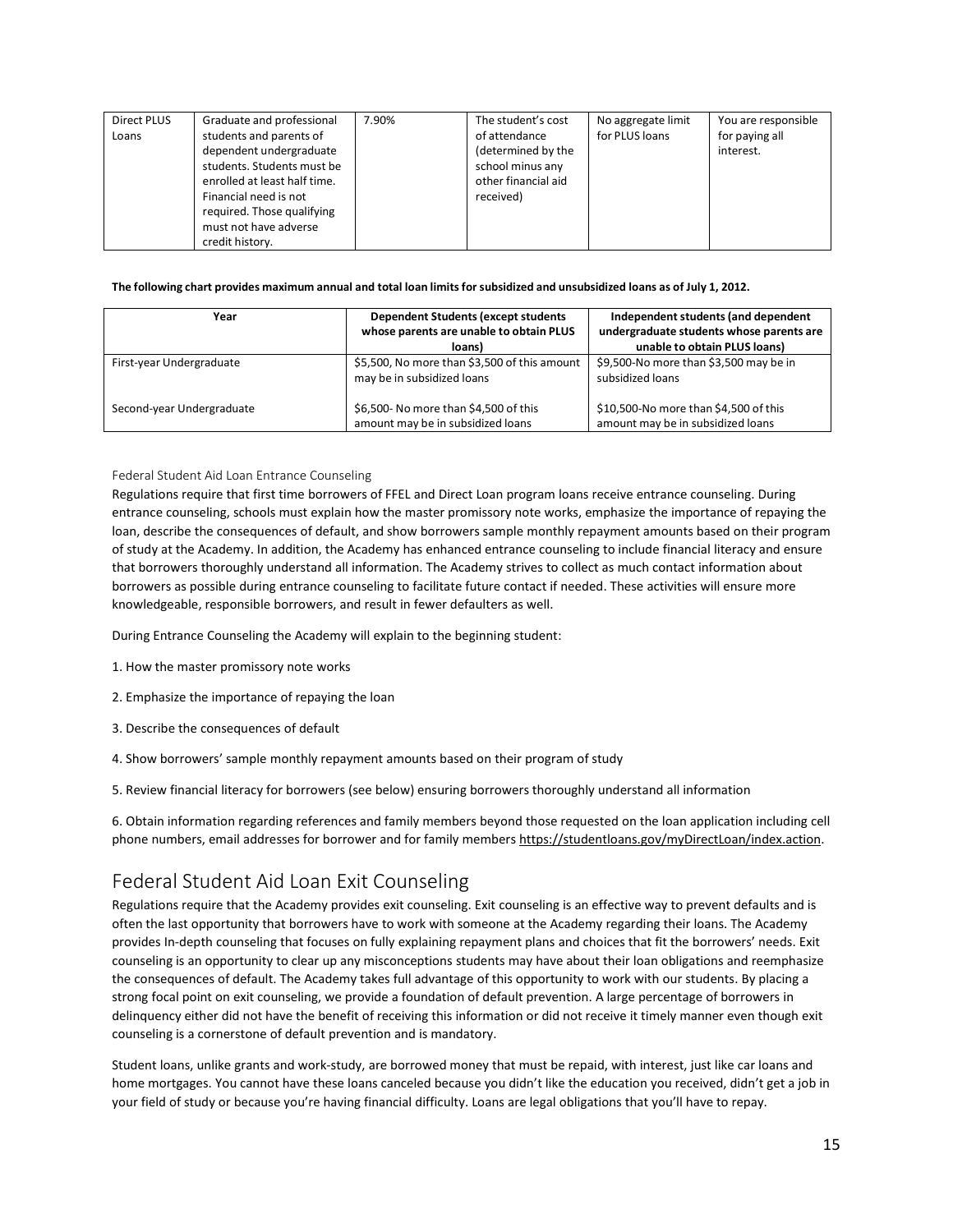- **Exit Counseling**<br>
 Is required before you withdraw, graduate,<br>
another school)<br>
 Helps you understand your rights and respo Is required before you withdraw, graduate, or drop below half-time attendance (even if you plan to transfer to Framous Counseling<br>
• Is required before you withdraw, graduate, or drop below half-time attendance (even if you plan to transfer to<br>
• Helps you understand your rights and responsibilities as a student loan borrower<br>
• Pr Exit Counseling<br>• Is required before you withdraw, graduate, or drop below half-time attendance (even if you plan to transfer to<br>• Helps you understand your rights and responsibilities as a student loan borrower<br>• Provides
	-
	-

1. Full explanation of repayment plans and choices that fit the borrowers needs<br>
2. Emphasize loan obligations and representing the boundary of repayment plans and the Academy will provide suseful tips and information to h **Exit Counseling**<br>
• Is required before you withdraw, graduate, or drop below half-time attendance (even if you plan to transfer to<br>
• Helps you understand your rights and responsibilities as a student loan borrower<br>
• Pro

Exit Counseling<br>
• Is required before you withdraw, graduate, or drop below half-time attend<br>
another school)<br>
• Helps you understand your rights and responsibilities as a student loan bor<br>
• Provides useful tips and infor 8. Is required before you withdraw, graduate, or drop below half-time attendance (even if you plan to transfer to<br>
3. Obtain information of regarding references and formation to help you manage your loans<br>
1. Full explanat another school)<br>
• Helps you understand your rights and responsibilities as a student loan borrower<br>
• Provides useful tips and information to help you manage your loans<br>
The Academy will provide exit counseling to student • Provides useful tips and information to neip you manage your foats<br>The Academy will provide exit counseling to students who have completed their spe<br>1. Full explanation of repayment plans and choices that fit the borrowe The Academy will provide extic conselling to students who have completed their specific program in<br>
1. Full explanation of repayment plans and choices that fit the borrowers needs<br>
2. Emphasize Ioan obligations and consequ II explaination or repayment plans and choices that ift the borrowers needs<br>phasize loan obligations and consequences of default clearing up any misconceptions, consequen<br>rtance of students repayment obligation<br>tain inform nphasize loan obligations and consequences of default clearing up any mist<br>
rtance of students repayment obligation<br>
tain information regarding references and family members beyond those<br>
hone numbers and email addresses f Traince of students repayment obligation<br>
Actain information regarding references and family members beyond those requested on the loan application doc<br>
Achone numbers and email addresses for borrowers and family members<br> ortion information regarding references and family members beyond those requested on the loan application documen<br>
phone numbers and email addresses for borrowers and family members<br>
tain current information from borrowers

Frowdes useful tips and information to help you manage your loans<br>
The Academy will provide exit counseling to students who have completed their specific program hours. Counseling will include:<br>
1. Full explanation of repa tain information regarding references and family members beyond those requested on the loan application documenting<br>thone numbers and email addresses for borrowers and family members<br>tain current information from borrowers end the numbers and email addresses for borrowers and family me<br>
current information from borrowers including their addresse<br>
rences and various family members<br>
information about loan repayment, such as:<br>
Estimated balance tain current information from borrowers including their addresses, cell phone number<br>references and various family members<br>ccuss information about loan repayment, such as:<br>A. Estimated balance of loan(s) upon program compl

- 
- 
- 
- 
- Interest rate on the loants)<br>
Name, address and telephone number for the borrower's le<br>
Provide a sample loan repayment schedule based on total lo<br>
Estimate monthly income that borrower can reasonable expeducation received Provide a sample loan repayment schedule based on total<br>Estimate monthly income that borrower can reasonable e<br>education received<br>Estimate date of first scheduled payment<br>Information borrowers about personal financial mana
- 

- 1. Biscuss information about loan repayment, such as:<br>
5. Discuss information about loan repayment, such as:<br>
1. Estimated balance of loan(s)<br>
1. Interest rate on the loan(s)<br>
1. Provide a sample loan repayment schedule ba scuss information about loan repayment, such as:<br>
A. Estimated balance of loan(s) upon program completion<br>
B. Interest rate on the loan(s)<br>
C. Name, address and telephone number for the borrower's lender<br>
D. Provide a samp withdrawal A. Estimate 0 salare or locating lypon program completion<br>
B. Interest rate on the loan(s)<br>
C. Name, address and telephone number for the borrower's lender<br>
D. Provide a sample loan repayment schedule based on total loan i C. Name, adoress and telephone number for the tororower sender<br>
D. Provide a sample loan repayment schedule based on total loan indebtedness<br>
E. Estimate monthly income that borrower can reasonable expect to receive in fir E. Estimate monthny income that borrower can reasonable expect to receive in first year or employment based on<br>
F. Estimate date of first scheduled payment<br>
mind borrowers about personal financial management and Title IV l Estimate date of first scheduled payment<br>
Estimate date of first scheduled payment<br>
Providing financial literacy resources to borrowers at enrollment, throughout atten<br>
withdrawal<br>
Emphasize to student the importance of bo E. Estimate date or first scheduled payment<br>
mind borrowers about personal financial management and Title IV loans including;<br>
A. Providing financial literacy resources to borrowers at enrollment, throughout attend.<br>
Empha mind borrowers about personal financial management and Title IV loans including;<br>
A. Providing financial literacy resources to borrowers at enrollment, throughout attendance, and following graduation or<br>
or withdrawal<br>
B.
	-
	-
	-
	-
- http://www.nslds.ed.gov/nslds\_SA/ withdrawal<br>
B. Emphasize to student the importance of borrowing only what is needed and returning or car<br>
of what is needed<br>
C. Borrowers must inform their lenders immediately of any change of name, address, telephone<br>
sec
- 
- 

B. Emphasize to student the importance or borrowing only what is<br>of what is needed<br>C. Borrowers must inform their lenders immediately of any change<br>security number<br>D. If borrower is unable to make a scheduled payment, the

| C.          | security number                                            | Borrowers must inform their lenders immediately of any change of name, address, telephone number, or social                                                                                                                    |      |       |  |
|-------------|------------------------------------------------------------|--------------------------------------------------------------------------------------------------------------------------------------------------------------------------------------------------------------------------------|------|-------|--|
| D.          | to discuss a change in repayment options                   | If borrower is unable to make a scheduled payment, the lender needs to be contacted before the payment due date                                                                                                                |      |       |  |
| Е.          | Provide information on repayment options                   |                                                                                                                                                                                                                                |      |       |  |
| F.          |                                                            | Provide information on sale of loans by lenders and the use of lenders outside contractors to service loans                                                                                                                    |      |       |  |
|             | http://www.nslds.ed.gov/nslds SA/                          |                                                                                                                                                                                                                                |      |       |  |
|             | 7. Provide information on loan consolidation (pros & Cons) |                                                                                                                                                                                                                                |      |       |  |
|             | 8. How to Access NSDLS website                             |                                                                                                                                                                                                                                |      |       |  |
| Amount owed | 6%                                                         | Sample of schedule repayment: Total Monthly payments at various Interests Rates This chart is for a standard ten year<br>repayment plan. The amounts below include outstanding loan balances at the time of repayment.<br>6.8% | 7.5% | 8.25% |  |
| \$1000      | \$50                                                       | \$50                                                                                                                                                                                                                           | \$50 | \$50  |  |
| \$2000      | \$50                                                       | \$50                                                                                                                                                                                                                           | \$50 | \$50  |  |
| \$3000      | \$50                                                       | \$50                                                                                                                                                                                                                           | \$50 | \$50  |  |
| \$4000      | \$50                                                       | \$50                                                                                                                                                                                                                           | \$50 | \$50  |  |
| \$5000      | \$56                                                       | \$58                                                                                                                                                                                                                           | \$59 | \$61  |  |
| \$6000      | \$67                                                       | \$69                                                                                                                                                                                                                           | \$71 | \$74  |  |
| \$7000      | \$78                                                       | \$81                                                                                                                                                                                                                           | \$83 | \$86  |  |
| \$8000      | \$89                                                       | \$92                                                                                                                                                                                                                           | \$95 | \$98  |  |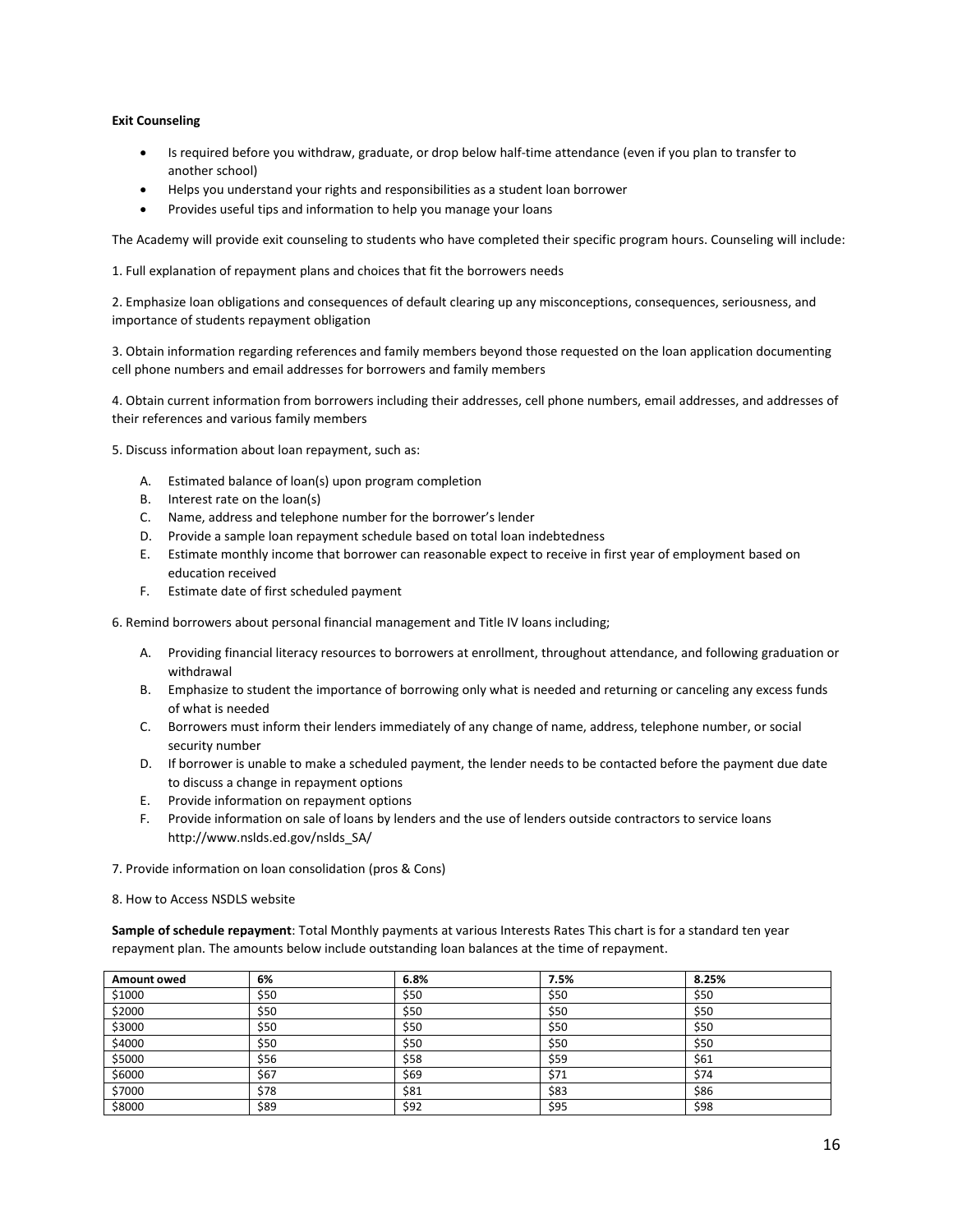| \$9000          | \$100 | \$104                                                                                                                                                                                                                                                                                                                                                                                          | \$107 | \$110 |
|-----------------|-------|------------------------------------------------------------------------------------------------------------------------------------------------------------------------------------------------------------------------------------------------------------------------------------------------------------------------------------------------------------------------------------------------|-------|-------|
| \$10000         | \$111 | \$115                                                                                                                                                                                                                                                                                                                                                                                          | \$119 | \$123 |
| \$15000         | \$167 | \$173                                                                                                                                                                                                                                                                                                                                                                                          | \$178 | \$184 |
| \$20000         | \$222 | \$230                                                                                                                                                                                                                                                                                                                                                                                          | \$237 | \$245 |
|                 |       |                                                                                                                                                                                                                                                                                                                                                                                                |       |       |
| \$25000         | \$278 | \$288                                                                                                                                                                                                                                                                                                                                                                                          | \$297 | \$307 |
| \$30000         | \$333 | \$345                                                                                                                                                                                                                                                                                                                                                                                          | \$356 | \$368 |
| \$35000         | \$389 | \$403                                                                                                                                                                                                                                                                                                                                                                                          | \$415 | \$429 |
| \$40000         | \$444 | \$460                                                                                                                                                                                                                                                                                                                                                                                          | \$475 | \$491 |
| \$45000         | \$500 | \$518                                                                                                                                                                                                                                                                                                                                                                                          | \$534 | \$613 |
| \$50000         | \$555 | \$575                                                                                                                                                                                                                                                                                                                                                                                          | \$594 | \$613 |
| Repayment plans |       |                                                                                                                                                                                                                                                                                                                                                                                                |       |       |
|                 |       | The Direct Loan Program offers loan repayment plans designed to meet the needs of most borrowers. Direct Loans are funded<br>by the U.S. Department of Education through your school and are managed by a loan servicer, under the supervision of the<br>Department. The Direct Loan Program allows you to choose your repayment plan and to switch your plan if your needs change.            |       |       |
|                 |       | To find out more about repayment options before receiving a Direct Loan, borrowers may contact their school's financial aid<br>office or the Federal Student Aid Information Center at 1-800-4-FED-AID (1-800-433-3243). If you currently have a Direct Loan<br>and would like the exact power to mount on your loan, you can find it out by contacting your loan servicer. Darent Direct DLUS |       |       |

To find out more about repayment options before receiving a Direct Loan, borrowers may contact their school's financial aid office or the Federal Student Aid Information Center at 1-800-4-FED-AID (1-800-433-3243). If you currently have a Direct Loan Student Aid Information Center at 1-800-4-FED-AID (1-800-433-3243). If you currently have a Dire 545000 5500 5500 5518 5575 5581 5578 5584 5613<br>55000 5555 5555 5575 5576 5576 5584 5613<br>
Repayment plans<br>
The Direct Loan Program offers loan repayment plans designed to meet the needs of most borrowers. Direct Loans are f S50000 SS555 SERVERT SERVERT UNITED SERVERT SERVERT UNITED SERVERT THE DIRECT UNITED DIRECT USING THE DIRECT USING THE DIRECT LOADS ARE FUNDED USING the U.S. Department of Education through your school and are managed by a Repayment plans<br>The Direct Loan Program offers loan repayment plans designed to meet the needs of most borrowers. Direct Loans are funded<br>by the U.S. Department of Education through your school and are managed by a loan se **Kepayment plans**<br>The Direct Loan Program offers loan repayment plans desig<br>by the U.S. Department of Education through your school a<br>Department. The Direct Loan Program allows you to choose<br>To find out more about repaymen The Direct Loan Program offers loan repayment plans designed to meet the needs of most borrowers. Direct Loans are funded<br>by the U.S. Department of Education through you school and are managed by a loan servicer, under the

by the U.S. Department of Education through your school and are managed by a loan servicer, under the supervision of the<br>Department. The Direct Loan Program allows you to choose your repayment plan and to switch your plan Department. The Direct Loan Program allows you to choose your repayment plan and to switch your plan if your needs change.<br>To find out more about repayment options before receiving a Direct Loan, borrowers may contact thei To find out more about repayment options before receiving a Direct Loan, borrowers may contact their school's financial aid<br>office or the Federal Student Aid Information Center at 1-800-4-FED-AID (1-800-433-3243). If you c To lind out more about repayment options before receiving a Direct Loan, foortowers may condact or the Federal Student kid Information Center at 1-800-4-FED-AID (1-800-433-3243). If you chand<br>and would like the exact payme and would like the exact payment amount on your loan, you<br>Loan borrowers may only choose from the standard, extend<br>may also choose the income contingent repayment plan or<br>**Standard Repayment**<br>With the standard plan, you'll may also choose the income contingent repayment plan or the income-based repayment plan.<br> **Standard Repayment**<br>
With the standard plan, you'll pay a fixed amount each month until your loans are paid in full. Your monthly p **Standard Repayment**<br>With the standard plan, you'll pay a fixed amount each month until your loans are paid in full. Your monthly payments will be at<br>least \$50, and you'll have up to 10 years to repay your loans. The stand **Standard Repayment**<br>With the standard plan, you'll pay a fixed amount each month until your loans are paid in full. Your monthly payments will be a<br>least \$50, and you'll have up to 10 years to repay your loans. The standa With the standard plan, you'll pay a fixed amount each month until your loans are paid in full. Your monthly payments will be at<br>least \$50, and you'll have up to 10 years to repay your loans. The standard plan is good for

least \$50, and you'll have up to 10 years to repay your loans. The standard plan is good for you if you can handle higher monthly payment tunder the standard plan may be higher monthly payment tunder the standard plan may monthly payments because you'll repay your loans more quickly. Your monthly payment under the standard plan may be higher than it would be under the other plans because your loans will be repaid in the shortest time. For t than it would be under the other plans because your loans will be repaid in the shortest time. For the same reason— the 10-<br>year limit on repayment—you may pay the least interest.<br>**Extended Repayment**<br>To be eligible for th Extended Repayment<br>To be eligible for the extended plan, you must have more tha<br>outstanding balance on a Direct Loan as of October 7, 1998, l<br>two payment options: fixed or graduated. Fixed payments ar<br>graduated payments st To be eligible for the extended plan, you must have more than \$30,000 in Direct Loan debt and you must not have an<br>outstanding balance on a Direct Loan as of October 7, 1998, Under the extended plan, you have 25 years for

To be eligible for the extended plan, you must have more than \$30,000 in Direct Loan debt and you must not have an<br>outstanding balance on a Direct Loan as of October 7, 1998, Under the extended plan, you have 25 years for outstanding balance on a Direct Loan as of October 7, 1998, Under the extended plan, you have 25 years for repayment and two payment options: fixed or graduated payments start low and increase every two years, as with the two payment options: fixed or graduated. Fixed payments are the same amount each month, as with the standard plan, while<br>graduated payments start low and increase every two years, as with the graduated plan below.<br>This is This is a good plan if you will need to make smaller monthly payment<br>monthly payments will be less than with the standard plan. However,<br>longer to repay the loans. Remember that the longer your loans are in<br>**Graduated Repa** monthly payments will be less than with the standard plan. However, you may plonger to repay the loans. Remember that the longer your loans are in repayment<br> **Graduated Repayment**<br>
With this plan your payments start out lo onger to repay the loans. Remember that the longer your loans are in repayment, the more interest you will pay.<br>Graduated Repayment<br>With this plan your payments start out low and increase setally over trime, this plan may **Graduated Repayment**<br>With this plan your payments start out low and increase every two years. The length of your repayment period will be up to ten<br>years. If you expect your income to increase steadily over time, this pla With this plan your payments start out low and increase every two years. The length of your repayment period will be up to ten<br>years. If you expect your income to increase steadily over time, this plan may be right for you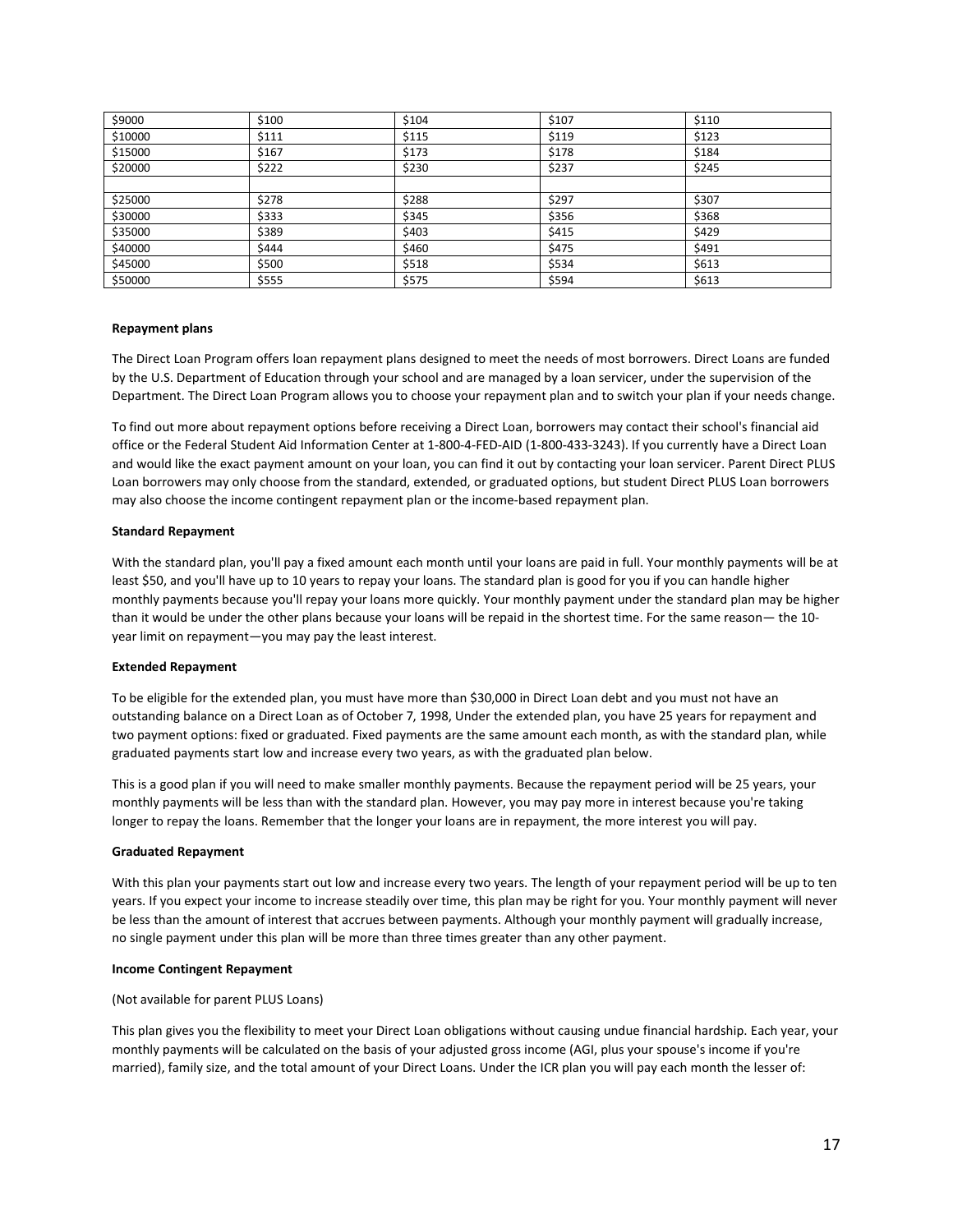1. the amount you would pay if you repaid your loan in 12 years multiplied by an income percentage factor that varies with<br>your annual income, or<br>2. 20% of your monthly discretionary income\*. 1. the amount you would pay if you repaid your loan in 12 years multip<br>your annual income, or<br>2. 20% of your monthly discretionary income\*.<br>If your payments are not large enough to cover the interest that has ad

2. the amount you would pay if you repaid your loan in 12 years multiplied by an incom<br>your annual income, or<br>2. 20% of your monthly discretionary income\*.<br>If your payments are not large enough to cover the interest that h 1. the amount you would pay if you repaid your loan in 12 years multiplied by an income percentage factor that varies with<br>your annual income, or<br>2. 20% of your monthly discretionary income\*.<br>capitalized once each year. Ho 1. the amount you would pay if you repaid your loan in 12 years multiplied by an income percentage factor that varies with<br>your annual income, or<br>2. 20% of your monthly discretionary income\*.<br>If your payments are not large 1. the amount you would pay if you repaid your loan in 12 years multiplied by an income percentage factor that varies with<br>pour annual income, or<br>2. 20% of your monthly discretionary income\*.<br>If your payments are not large 1. the amount you would pay if you repaid your loan in 12 years mul<br>your annual income, or<br>2. 20% of your monthly discretionary income\*.<br>If your payments are not large enough to cover the interest that has<br>capitalized once 2. 20% of your monthly discretionary income\*.<br>If your payments are not large enough to cover the interecapitalized once each year. However, capitalization will ne<br>netered repayment. Interest will continue to accumulate<br>The

1. the amount you would pay if you repaid your loan in 12 years multiplied by an income percentage factor that varies with<br>your annual income, or<br>2. 20% of your monthly discretionary income\*.<br>If your payments are not large 1. the amount you would pay if you repaid your loan in 12 years multiplied by an income percentage factor that varies with<br>your annual income, or<br>2. 20% of your monthly discretionary income\*.<br>If your payments are not large

2. 20% of your monthly discretionary income\*.<br>If your payments are not large enough to cover the interest that has accumulated on your loans, the unpaid amount will be<br>capitalized once each year. However, capitalization wi Effect that the under the monthly payment of the interest that has accumulated on your loans, the unpaid amount will be fraptitalized once ach year. However, capitalization will not exceed 10 percent of the original amount If your payments are not large enough to cover the interest that has accumulated on your loans, the unpaid amount will be<br>capitalized once each year. However, capitalization will not exceed 10 percent of the original amoun capitalized once each year. However, capitalization will not exceed 10 percent of the original amount you owed when you<br>entered repayment. Interest will continue to accumulate but will no longer be capitalized.<br>The maximum entered repayment. Interest will continue to accumulate but will no longer be capitalized.<br>The maximum repayment period is 25 years. If you haven't fully repaid your loans after 25 years (time spent in deferment or<br>forbear The maximum repayment period is 25 years. If you haven't fully repaid your loans after 25 years (time spent in deferment or<br>forbearance does not count) under this plan, the unpaid portion will be discharged. You may, howev The maximum repayment period, resulting in a lower must buy repaid your loans after 25 years (time spent in determent or<br>forbearance does not count) under this plan, the unpaid portion will be discharged. You may, however, forbearance does not count) under this plan, the unpaid portion will be discharge<br>the amount that is discharged.<br>Income-based Repayment<br>Under this plan the required monthly payment will be based on your income duri<br>financi Income-based Repayment<br>Under this plan the required monthly payment will be based on your income during any period when you have a partial<br>financial hardship. Your monthly payment may be adjusted annually. The maximum repa income-based kepayment<br>Under this plan the required monthly payment will be based on your income during any period when you have a partial<br>financial hardship. Your monthly payment may be adjusted annually. The maximum repa Under this plan the required monthly payment will be based on your income during any period when you have a partial<br>financial hardship. Your monthly payment may be adjusted annually. The maximum repayment period under this financial hardship. Your monthly payment may be adjusted annually. The maximum repayment period under this plan may exceed 10 years. If you meet certain requirements over a specified period of time, you may qualify for can exceed 10 years. If you meet certain requirements over a<br>outstanding balance of your loans. Loan Consolidation: T<br>student loans into one loan, starting with the convenienc<br>extends the repayment period, resulting in a lower the amount that is discharged.<br>
Under this plan the required monthly payment will be based on your income during any<br>
Under this plan the required monthly payment may be adjusted annually. The maximum repa<br>
exceed 10 years

However, you will pay more interest if you extend your repayment period through consolidation since you will be making<br>payments for a longer period of time.<br>The Federal Student Aid Ombudsman Group of the U.S. Department of

<span id="page-19-0"></span>noutron, you all a flag and the student Aid Ombudsman Group of the U.S. Department of Education is dedicated to helping resolve disputes<br>The Federal Student Aid Ombudsman Group of the U.S. Department of Education is dedica Fire Federal Student Aid Ombudsman Group of the U.S. Department of Education is dedicated to helping resolve disputes<br>The Federal Student Aid Ombudsman Group of the U.S. Department of Education is dedicated ot helping reso The Federal Student Aid Ombudsman Group of the U.S. Department of Education is dedicated to helping resolve disputes<br>related to Direct Loans, Federal Family Education Loan (FFEL) Program loans, Guaranted Student Loans, and related to Direct Loans, Federal Family Education Loan (FFEL) Program loans, Guaranteed Student Loans, and Perkins Loans. The Ombudsman Group is a neutral, informal, and confidential resource to help resolve disputes about Ombudsman Group is a neutral, informal, and confidential resource to help resolve disputes about your federal student loans.<br>Mail: U.S. Department of Education, FSA Ombudsman Group 830 First Street, N.E., Mail Stop 5144 Wa Mail: U.S. Department of Education, FSA Ombudsman Group 830 First Street,<br>Phone: 877-557-2575<br>Tuition Fees:<br>Upon acceptance of the student enrollment agreement/contract and tuition p<br>agrees to provide the student 1550 hour payments for a longer period of time.<br>The Federal Student Aid Ombudsman Group of the U.S. Department of Education is dedicated to helping resolve disper<br>lented to Direct Lonars, Federal Family Education Loan (FFEL) Program Upon acceptance of the student enrollment agreement/contract and tution payments received, Bella Academy of Cosmetology<br>agrees to provide the student 1550 hours of training for Cosmetology Practition or practical training agres to prowde the student 1.550 hours of training for Cossmetology Practitioner, 1,000 hours of training for Briefring. The disting perior of training terminations in the methanic thirty-four (34) hours per week, Monday daily class schedule consists of not more than seven (7) hours of instruction<br>to be in attendance thirty-four (34) hours per week, Monday through Friday<br>evenings or on Saturdays, each student will be scheduled on nights an evenings or on Saturdays, each student will be scheduled on nights and/or Saturdays, to facilitate their clinic floor clientele.<br>Bella Academy of Cosmetology is open five (5) days a week, which allows for opportunities for

<span id="page-19-1"></span>The School's Refund Policy adheres to the minimum Tuition Adjustment Schedule\* mandated by the U.S. federal<br>Third Tawal & Settlement Policy:<br>The School's Refund Policy adheres to the minimum Tuition Adjustment Schedule\* ma Withdrawal & Settlement Policy:<br>
A. The School's Refund Policy adheres to the minimum Tuition Adjustment Schedule\* mandated by the U.S. federal<br>
regulatory agencies and applies it to all terminations for any reason, by eit The School's Refund Policy adheres to the minimum Tuition Adjustment Schedule\* mandated by the U.S. federal<br>latory agencies and applies it to all terminations for any reason, by either party, by student decision, by course The School's Refund Policy adheres to the minimum Tuition Adjustment Schedule\* mandated by the U.S. federal<br>latory agencies and applies it to all terminations for any reason, by either party, by student decision, by course latory agencies and applies it to all terminations for any reason, by either party, by student decision, by course or program<br>ellation, or by school closure.<br>An applicant not accepted for training by the school shall be en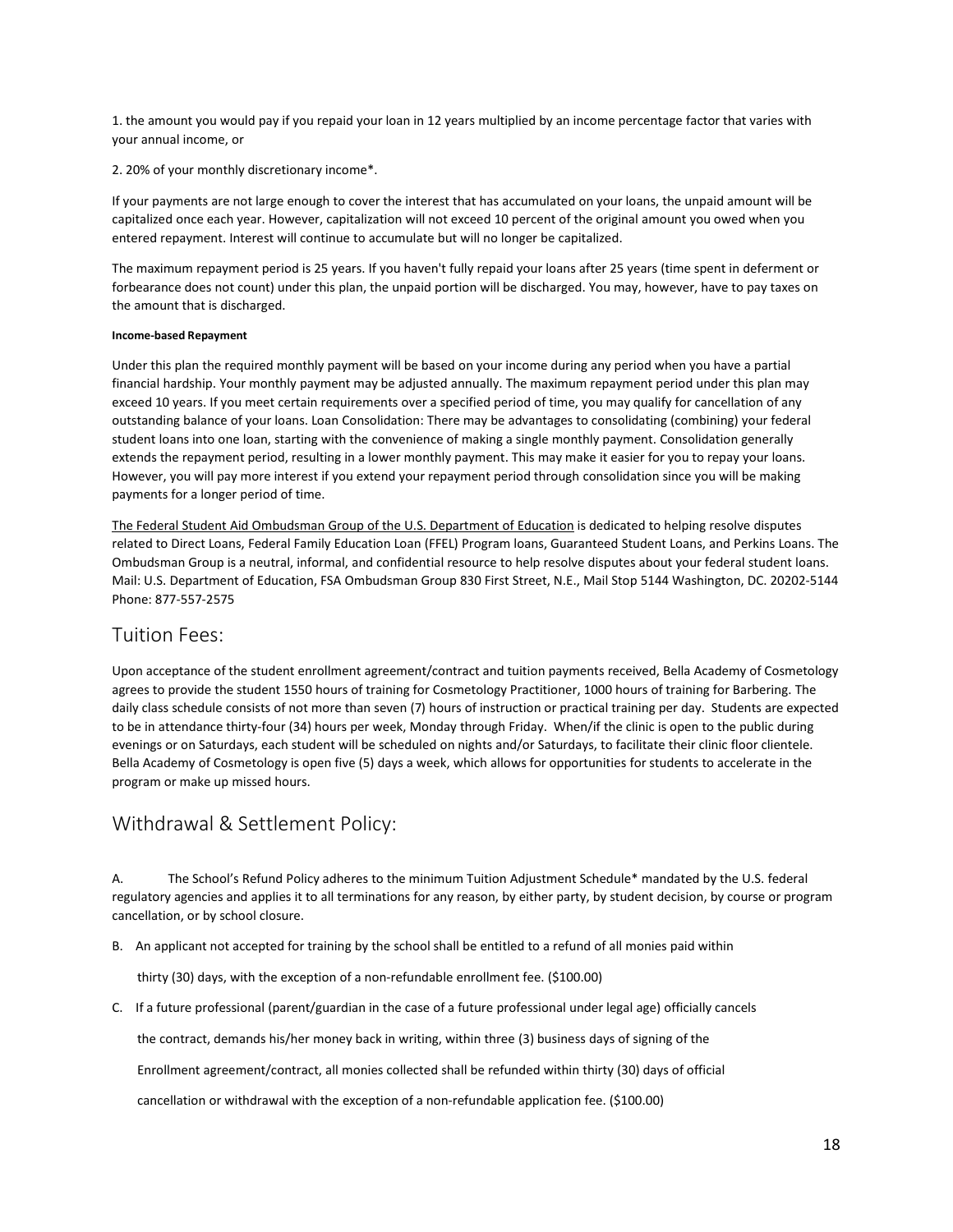D. If a future professional cancels his/her contract after (three) 3 business days after signing but prior to entering classes, he/she shall be entitled to a full refund of all monies paid within thirty (30) days to the Sc D. If a future professional cancels his/her contract after (three) 3 business days after signing but prior to entering<br>classes, he/she shall be entitled to a full refund of all monies paid within thirty (30) days to the Sc E.<br>
If a future professional cancels his/her contract after (the classes, he/she shall be entitled to a full refund of all monies paid<br>
enrollment fee. (\$100.00.)<br>
E. Cificial Drop Date is when the future professional noti E.<br>
E. The future professional cancels his/her contract after (three) 3 business days after signing but prior to entering<br>
classes, he/she shall be entitled to a full refund of all monies paid within thirty (30) days to th D. If a future professional cancels his/her contract afte<br>classes, he/she shall be entitled to a full refund of all monies<br>enrollment fee. (\$100.00.)<br>E. Official Drop Date is when the future professional n<br>the written noti F. If a future professional cancels his/her contract after (three) 3 business days after signing but prior to entering classes, he/she shall be entitled to a full refund of all monies paid within thirty (30) days to the Sc 16 a future professional cancels his/her contract after (three) 3 business days after signing but prior to entering<br>classes, he/she shall be entitled to a full refund of all monies paid within thirty (30) days to the Schoo

# <span id="page-20-0"></span>Refund Policy

Wisconsin refund policy and shall apply after the return of Title IV Funds calculation has been made, if applicable, to remaining tuition payments once the Student has started actual class attendance. The Bella Academy of Cosmetology Refund Policy embodies the State of Wisconsin refund policy and shall apply after the Return of Title IV Funds calculation has been made, if applicable, to the remaining tuition payments once the student has started actual class attendance.

If, for any reason, a student withdraws or is dismissed by Bella Academy of Cosmetology prior to the commencement of classes, the charge may not exceed 15% of the cost of the course of instruction or \$100.00, whichever is less. If, for any reason, a student withdraws or is dismissed by Bella Academy of Cosmetology after the commencement of classes, Bella Academy of Cosmetology's refund policy may not permit any charge to the student which exceeds \$150.00, plus the amount shown on the "Partial Refund Chart." In no case, may the charge to the student exceed the total cost of the course of instruction.

The "percentage of enrollment time" refers to the number of class days elapsed from the start of the student's attendance until the student's last day of attendance. A student who withdraws or is dismissed after the period of time identified under s.EAB 8.03 (1) has passed, but not before completing 60% of the potential units of instruction in the current enrollment period, shall be entitled to a pro-rated refund, as calculated below, less any amounts owed by the student for current period, less a onetime application fee of \$100. A pro-rated refund shall be determined as the number of units remaining after the last unit completed by the student, divided by the total number of units in the enrollment period, rounded down to the nearest ten percent. The pro-rated refund is the resulting per cent applied to the total tuition and other required costs paid by the student for the current enrollment period. If, for any reason, a student withdraws or is dismissed by Bella Academy of Cosmetology after the commencement of classes, Bella Academy of Cosmetology's refund policy may not permit any charge to the student with exceeds \$150.00, plus the amount shown on the "Partial Refund Chart." In no case may the charge to the student exceed the total cost of the course of instruction. f the potential units of instruction in the current enrollmer, less any amounts owed by the student for current perioo be determined as the number of units remaining after the errof units in the enrollment period, rounded itled to a pro-rated refund, as calculated below, less any amounts complication fee of \$100. A pro-rated refund shall be determined as the entit. The pro-rated refund is the resulting per cent applied to the total number o of the of \$100. A pro-rated refunds, as calculated sciow, itss any and<br>on fee of \$100. A pro-rated refund shall be determinithe student, divided by the total number of units in<br>pro-rated refund is the resulting per cent ap vertext and we must some dot the student for current period, less a one-<br>be determined as the number of units remaining after the last unit<br>er of units in the enrollment period, rounded down to the nearest ten<br>t applied t of the cancelic period, tests a one<br>remaining after the last unit<br>unded down to the nearest ten<br>required costs paid by the student<br>Bella Academy of Cosmetology<br>permit any charge to the student<br>x y the charge to the student

|                                                                                                                                                                                                                                                  | <b>Partial Refund Chart</b> |                                                                                                                                                                                                                                                                                                                                                                                         |
|--------------------------------------------------------------------------------------------------------------------------------------------------------------------------------------------------------------------------------------------------|-----------------------------|-----------------------------------------------------------------------------------------------------------------------------------------------------------------------------------------------------------------------------------------------------------------------------------------------------------------------------------------------------------------------------------------|
| Percentage of enrollment time:                                                                                                                                                                                                                   | Less than or equal to       | Maximum percentage of total cost of course                                                                                                                                                                                                                                                                                                                                              |
| Greater than                                                                                                                                                                                                                                     |                             | of instruction may be charged                                                                                                                                                                                                                                                                                                                                                           |
| 0.01%                                                                                                                                                                                                                                            | 4.9%                        | 20%                                                                                                                                                                                                                                                                                                                                                                                     |
| 5%                                                                                                                                                                                                                                               | 9.9%                        | 30%                                                                                                                                                                                                                                                                                                                                                                                     |
| 10%                                                                                                                                                                                                                                              | 14.9%                       | 40%                                                                                                                                                                                                                                                                                                                                                                                     |
| 15%                                                                                                                                                                                                                                              | 24.9%                       | 45%                                                                                                                                                                                                                                                                                                                                                                                     |
| 25%                                                                                                                                                                                                                                              | 49.9%                       | 70%                                                                                                                                                                                                                                                                                                                                                                                     |
| 50%                                                                                                                                                                                                                                              | 100%                        | 100%                                                                                                                                                                                                                                                                                                                                                                                    |
| program and the date the student last actually attended class. "Total Time" means the total hours of instruction for the<br>formal cancellation as defined or formal termination by Bella Academy of Cosmetology, which shall occur no more than |                             | "Enrollment time" means the number of actual hours completed between the students' actual first day of attendance in the<br>program in which the student is enrolled. Any monies due the student hereunder shall be refunded within thirty (30) days of<br>fourteen (14) consecutive calendar days from the last day of physical attendance or the date that the student notifies Bella |

 $\frac{6.01\%}{5\%}$   $\frac{4.9\%}{30\%}$   $\frac{20\%}{40\%}$ <br>  $\frac{16\%}{25\%}$   $\frac{4.9\%}{4.9\%}$   $\frac{4.9\%}{4.9\%}$   $\frac{4.9\%}{70\%}$ <br>  $\frac{76\%}{25\%}$   $\frac{5\%}{50\%}$   $\frac{4.9\%}{100\%}$ <br>
"Enrollment time" means the number of actual hours 5%<br>
10%<br>
10%<br>
14.9%<br>
235%<br>
235%<br>
235%<br>
235%<br>
100%<br>
24.99%<br>
24.99%<br>
49.9%<br>
49.9%<br>
49.9%<br>
100%<br>
24.9%<br>
24.9%<br>
49.9%<br>
100%<br>
100%<br>
100%<br>
100%<br>
100%<br>
100%<br>
100%<br>
100%<br>
100%<br>
100%<br>
100%<br>
200%<br>
200%<br>
200%<br>
200%<br>
200%<br>
200%<br>
200%<br> 15%<br>
24.9%<br>
25%<br>
26%<br>
100%<br>
100%<br>
100%<br>
100%<br>
100%<br>
100%<br>
100%<br>
100%<br>
100%<br>
100%<br>
100%<br>
100%<br>
100%<br>
100%<br>
100%<br>
100%<br>
100%<br>
100%<br>
100%<br>
100%<br>
100%<br>
100%<br>
100%<br>
100%<br>
100%<br>
100%<br>
100%<br>
100%<br>
100%<br>
100%<br>
100%<br>
100%<br>
100%<br>
10  $\begin{tabular}{l|l} \hline & \multicolumn{1}{l}{30}\% \hline & \multicolumn{1}{l}{100}\% \hline & \multicolumn{1}{l}{100}\% \hline \\ \hline \end{tabular} \hline \begin{tabular}{l} \hline \end{tabular} \hline \begin{tabular}{l} \multicolumn{1}{l}{l} \multicolumn{1}{l}{l} \multicolumn{1}{l}{100}\% \hline \\ \end{tabular} \hline \begin{tabular}{l} \multicolumn{1}{l}{l} \multicolumn{1}{l}{l} \multicolumn{1}{l}{l} \multicolumn{1}{l}{l} \multicolumn{1}{l}{l} \$ "Enrollment time" means the number of actual hours completed between the students' actual first day of attendance in the program and the date the student at actually attended class. "Total Time" means the total hours of in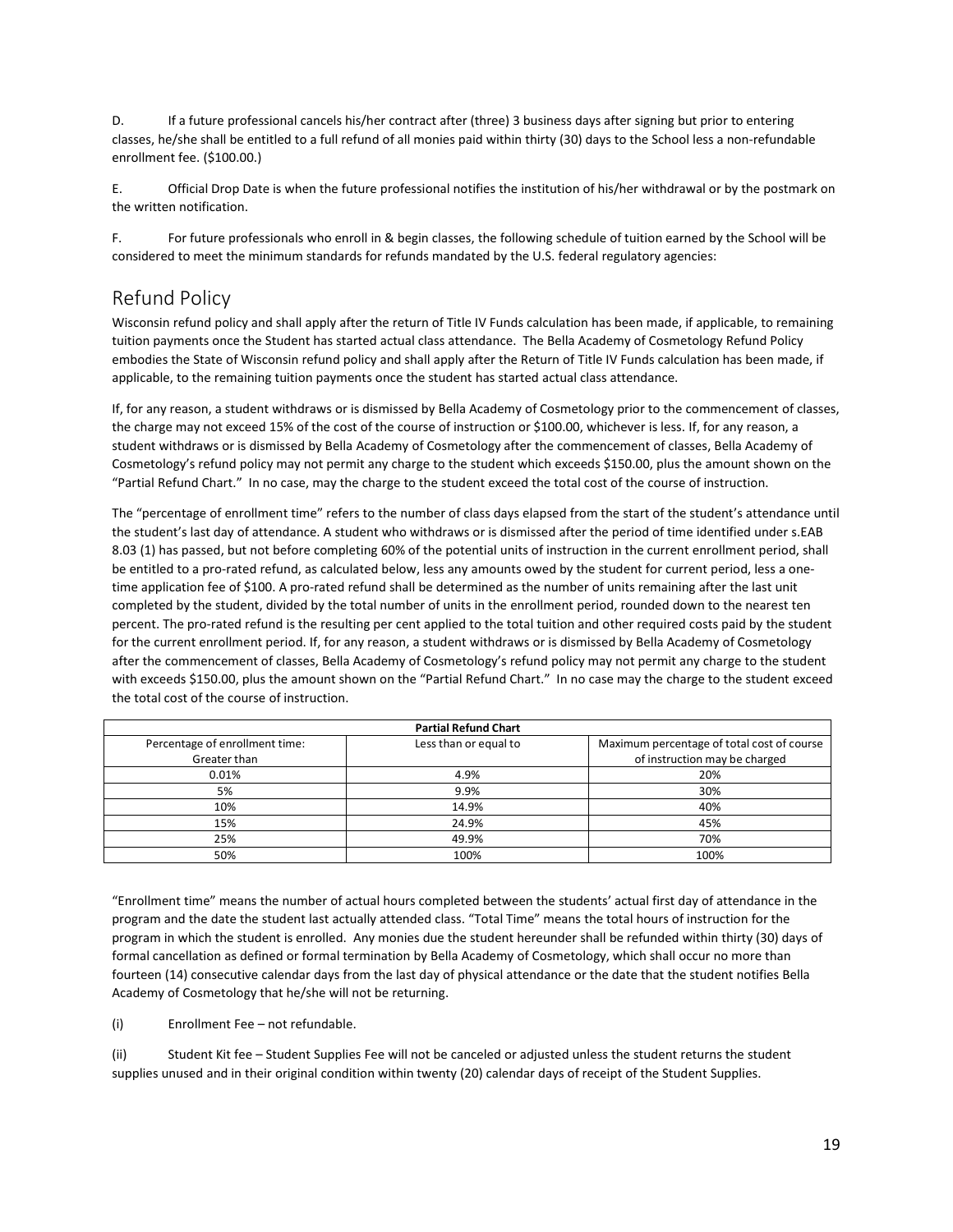(iii) Refunds due will first be made to the source that provided funding to the student before any refund may be paid to<br>the student.<br>(iv) If the selected program/course is canceled subsequent to the student's enrollment,

(iii) Refunds due will first be made to the source<br>the student.<br>(iv) If the selected program/course is canceled :<br>class attendance, Bella Academy of Cosmetology shal<br>provide alternative means for the student's completies (iii) Refunds due will first be made to the source that provided funding to the student before any refund may be paid to<br>the student.<br>(iv) If the selected program/course is canceled subsequent to the student's enrollment, (iii) Refunds due will first be made to the source that provided funding to the student before any refund may be paid to<br>the student.<br>(iv) If the selected program/course is canceled subsequent to the student's enrollment, (iii) Refunds due will first be made to the source that provided funding to the student before any refund n<br>the student.<br>(iv) If the selected program/course is canceled subsequent to the student's enrollment, but before th

(iii) Refunds due will first be made to the source that provided funding to the student before any refund may be paid to the student.<br>(iv) If the selected program/course is canceled subsequent to the student's enrollment, (iii)<br> **Instruction has begun, the school shall** provided funding to the student before any refund may be paid to<br>
the student.<br>
If the selected program/course is canceled subsequent to the student's enrollment, but before (iii) Refunds due will first be made to the source that provided funding to the student before any refund may be paid to<br>the student.<br>
(iv) If the selected program/course is canceled subsequent to the student's enrollment, (iii) Refunds due will first be made to the source that provided fu<br>the student.<br>(iv) If the selected program/course is canceled subsequent to the<br>class attendance, Bella Academy of Cosmetology shall provide the stud<br>provi (iii) Refunds due will first be made to the source that provided funding to the student before any refund may be paid to the student.<br>
(iv) If the selected program/course is canceled subsequent to the student's enrollment, the student.<br>
(iv) If the selected program/course is canceled subsequent to the student's enrollment, but before t<br>
class attendance, Bella Academy of Cosmetology shall provide the student with a full refund of all monies<br> (iv) If the selected program/course is canceled subsequent to the student's enrolln<br>class attendance, Bella Academy of Cosmetology shall provide the student with a full refu<br>provide alternative means for the student's comp

<span id="page-21-0"></span>

(iii)<br>
Refunds due will first be made to the source that provided funding to the student<br>
the student.<br>
(iv) If the selected program/course is canceled subsequent to the student's enrollment,<br>
class attendance, Bella Acade v) If the selected program/course is canceled and ceases to offer instructions after students have enrolled and<br>noturs accepted by the echoin shall, provide a pro-rated refund for all students transferring to another schoo instruction has begun, the school shall, provide a pro-rated refund for all students transferring to another school based on the<br>hours accepted by the receiving school; or provide completion of the course/ program; or part Nours accepted by the receiving school; or provide completion of the course/ program; or participate in a teach out or provide a<br>full refund of monies paid.<br>(vi) The student shall be entitled to a prorated refund of tuitio full refund of monies paid.<br>
(vi) The student shall be entitled to a prorated refund of tuition paid if Bella Academy of Cosmetology permanently closes<br>
and no longer offers instruction after the student begun classes.<br>
(N (vi) The student shall be entitled to a prorated refund of tuition paid if Bella Academy of Cosmetology permanently closes<br>and no longer offers instruction after the student begun classes.<br>(NACCAS Minimum Tuition Adjustmen (vi) The student shall be entitled to a prorated retund of tuition paid if Bella Academy of Cosmetology permanently closes<br>and no longer offers instruction after the student begun classes.<br>
(NACCAS Minimum Tuition Adjustme and no longer ofters instruction after the student begun classes.<br>
(NACCAS Minimum Tuition Adjustment Requirements)<br>
Collection Policy:<br>
As asmall business, the school uses an outside professional collection agency, belong (NACCAS Minimum Tuition Adjustment Requirements)<br>
Collection Policy:<br>
As a small business, the school uses an outside professional collection agency, belonging to the Association of Credit &<br>
Collection Professionals, to r For Collection Policy:<br>
As a small business, the School uses an outside professional collection agency, belonging to the Association of Credit &<br>
Collection Professionals, to recover unpaid accounts. Said agency must alway rameterino of informes pain.<br>
(vi) The student shall be entitled to a prorated refund of tuition paid if Bella Academy of Cosmetcond and no longer offers instruction after the student begun classes.<br>
(NACCAS Minimum Tuitio If Bella Academy of Cosmetology closes permanently and ceases to offer instruction after future professionals to Precise and the Scholagency must always adhere to the Schola's minimum Tuition<br>Adjustment Schedule in any/all digits then the my sums provided for in the Enrollment Agreement/Contract, the School (the Seller) at its option and with notice<br>approach of any sums provided for in the Enrollment Agreement/Contract, the School (the Selle Future in the since that the Enrollment Agreement/Contract, the School (the future professional agrees that the Enrollment Agreement/Contract, the School (the future professional agrees that the School is entitled to reaso e professional agrees that the School is entitied to reasonable attorney rees, costs, expenses incurred is<br>
or part of it be placed in the hands of an attorney for collection or other legal action. If promissory notes<br>
on

<span id="page-21-1"></span>Martia The place of the National Accredition and accredition of the Head action. In promissory notes or contracts for<br>the nation of of the Care accredition & Settlement Policy of this School.<br>
Accredition must comply with enrolled at the time of closure and indicate on it the future professionals must sign a statement automating such sates and the<br>
interval of cosmetology closes permanently and ceases to offer instruction after future profe 1000<sup>1</sup>'s CloSUre Policy:<br>
Ila Academy of Cosmetology closes permanently and ceases to offer instruction after future professionals have enrolled, or<br>
rogram is canceled after students have enrolled and instruction has beg I's ClOSUIFe POIIcY:<br>cademy of Cosmetology closes permanently and ceases to offer instruction after future professionals have enrolled, or<br>am is canceled after students have enrolled and instruction has begun—the School wi cademy of Cosmetology closes permanently and ceases to offer instruction after future professionals have enrolled, or<br>m is canceled after students have enrolled and instruction has begun—the School will make arrangements f

- 
- 
- 
- 
- 

# <span id="page-21-2"></span>Return of Title IV Funds:

If a student (parent/guardian in the case of a student under legal age) cancels his/her contract, the cancellation date will be determined by the postmark on written notification or the date said information is delivered to the school's Financial Aid Director/Owner in person. Should any aid be disbursed prior to the start of class, all funds will be returned in full to the appropriate agency.

The Financial Aid Department administers the Return to Title IV Funds Calculation (R2T4). Examples unofficial withdraw; 1) a student who did not return from an approved or unapproved Leave of Absence, Examples Official withdraw; 1) those who were terminated from enrollment. 2) those who withdrew from the program and notified the school, 3) the school was notified by a second party due to circumstances beyond the student's control. All R2T4 calculations are based on the students last date of attendance as provided by the student's attendance records. The R2T4 determines the amount of aid that was earned. The R2T4 is based on the payment period. After the student has completed 60% of the payment period, no refund is due. The R2T4 is completed for all withdrawals to determine if the student is approved for a post withdrawal disbursement. Credit balances as a result of R2T4 will be dispersed as soon as possible and no later than 14 days after the cancellation of student program. All R2T4 calculations are based on the students last date of attendance as provided by the student's attendance records. The R2T4 re determines the amount of aid that was earned. The R2T4 is based on the payment period. After the student, has completed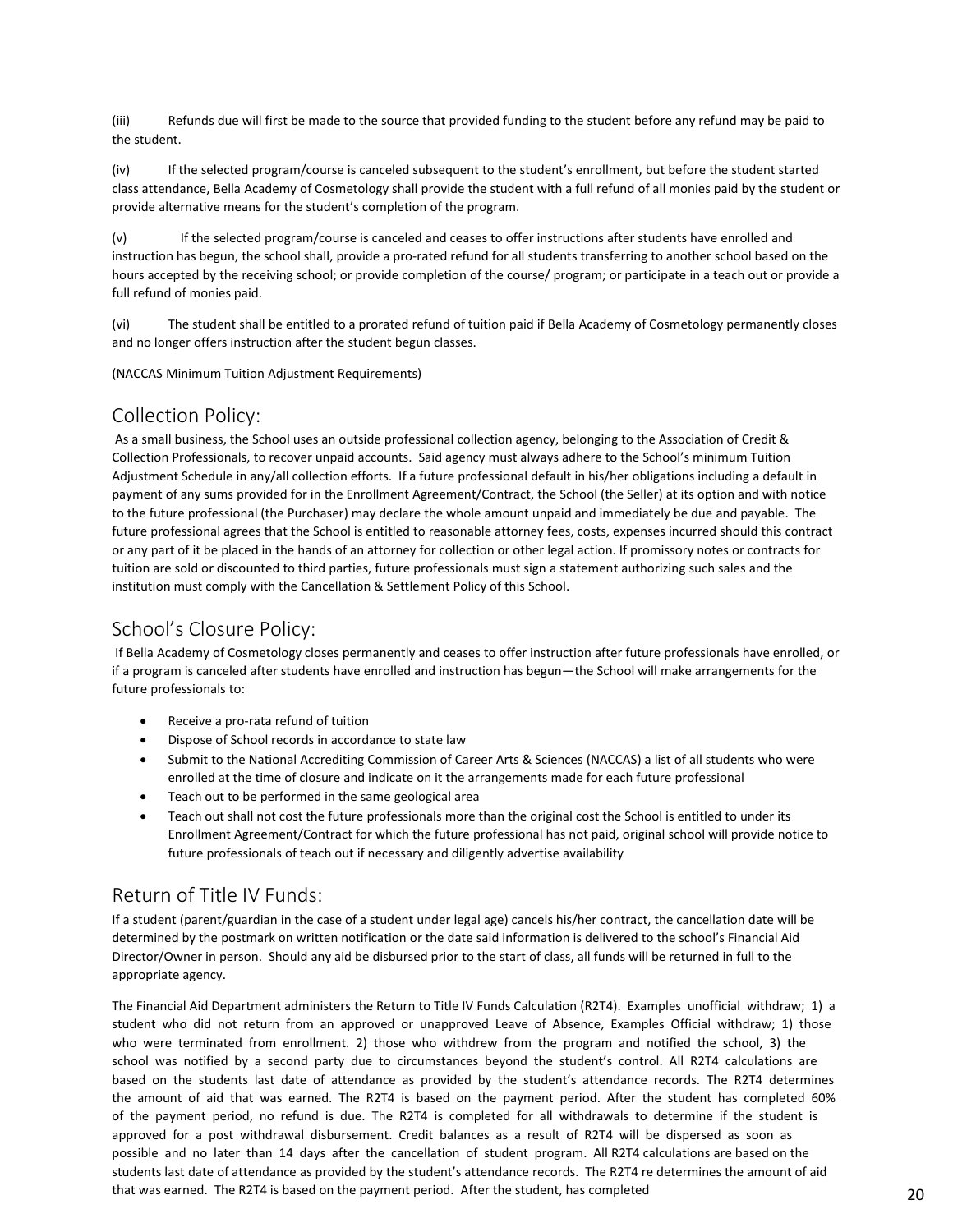more than 60% of the payment period, no refund is due. The R2T4 is completed for all withdrawals to determine if the student<br>is approved for a post withdrawal disbursement.<br>The calculation for the percent of completion of

more than 60% of the payment period, no refund is due. The R2T4 is completed for<br>is approved for a post withdrawal disbursement.<br>The calculation for the percent of completion of the payment period is as follows: B<br>the stud more than 60% of the payment period, no refund is due. The R2T4 is completed for all withdrawals to determine if the student<br>is approved for a post withdrawal disbursement.<br>The calculation for the percent of completion of more than 60% of the payment period, no refund is due. The R2T4 is completed for all withdrawals to determine if the student<br>is approved for a post withdrawal disbursement.<br>The calculation for the percent of completion of more than 60% of the payment period, no refund is due. The R2T4 is completed for all withdrawals to determine if the student<br>is approved for a post withdrawal disbursement.<br>The calculation for the percent of completion of more than 60% of the payment period, no refund is due. The R2T4 is completed for all withdrawals to determine if the student<br>The calculation for the percent of completion of the payment period is as follows: Bella Academy more than 60% of the payment period, no refund is due. The R2T4 is completed fit approved for a post withdrawal disbursement.<br>The calculation for the percent of completion of the payment period is as follows:<br>the student s more than 60% of the payment period, no refund is due. The R2T4 is completed for all withdrawals to determine if the student<br>is approved for a post withdrawal disbursement.<br>The calculation for the percent of completion of

more than 60% of the payment period, no refund is due. The R2T4 is completed for all withdrawals to determine if the student<br>is approved for a post withdrawal disbursement.<br>The calculation for the percent of completion of more than 60% of the payment period, no refund is due. The R2T4 is completed for all withdrawals to determine if the student<br>is approved for a post withdrawal disbursement.<br>The calculation for the perent of completion of t more than boxs or the payment on, no retund is oue. The Kz14 is completed for all withdrawals to determine ir the scudent<br>is approved for a post withdrawal disbursement.<br>The calculation for the perent of completion of the Is approved for a post withdrawal disoursement.<br>The calculation for the percent of completion of the payment period is as follows: Bella Academy will determine the actual date<br>the student started the payment period and the The calculation for the percent of completion of the payment period is as follows: Bella Academy will determine the actual date<br>the student started the payment period and the last date of attendance and will figure the sch the student started the payment period and the last date of attendance and will figure the scheduled clock hours within that period of time. The number of clock hours the student was schedule to complete within that paymen period of time. The number of clock hours the student was schedule to complete within that payment period is divided by the total number of clock hours in that payment period to determine percent completed. Days a student is total number of clock hours in that payment period to determine percent completed. Days a student was on a Leave of Absence are not included in this calculation.<br>Any student who withdraws officially or unofficially will Any student who withdraws officially or unofficially will be made aware of the possible consequentinancial aid students, repayment on Federal Loans begins 6 months from their last date of atte full 180 day Leave of Absence Any student who withdraws officially or unofficially will be financial aid students, repayment On Federal Loans begins 6 months from their last date full 180 day Leave of Absence (LOA) and who did not return from the LOA w full 180 day Leave of Absence (LOA) and who did not return from the LOA will go into<br>dictate the schools refund policy. This policy is separate from the schools Institutional<br>Title IV funding will have the R2T4 calculation Title IV funding will have the R2T4 calculation completed prior to calcul<br>funds for unpaid charges to the school to cover education charges. If the<br>will return Federal Aid disbursed that was credited to the student's accu<br> Federal Ald disbursed that was redided to the studio charges. In the school is required to return rederated with return Federal Aid disbursed that was redided to the studient with forthe payment period in which student wit

- 
- 
- 
- 

withdrew. The school will refund any unearned Title IV aid due within forty-five (45) days of the date of determination that the<br>tudent withdrew, which is no later than fourteen (14) days from the last date of attendance.<br> student withdrew, which is no later than fourteen (14) days from the last date of attendance.<br>Title IV Refunds are allocated in the following order:<br>1. Unsubsidized Direct Stafford Loans<br>2. Subsidized Direct Stafford Loans Title IV Refunds are allocated in the following order:<br>
2.<br>
2. Subsidized Direct Stafford Loans<br>
3. Direct PLUS Loans<br>
4. Federal Pell Grants for which a return of funds is required<br>
14 free school is allowed a post withdr The is with the studied and the following order.<br>
2. Subsidized Direct Stafford Loans<br>
3. Direct PLUS Loans<br>
4. Federal Pell Grants for which a return of funds is required<br>
4. Federal Pell Grants for which a return of fund 1.<br>
2. Subsidized Direct Stafford Loans<br>
3. Direct PLUS Loans<br>
4. Federal Pell Grants for which a return of funds is required<br>
1. Federal Pell Grants for which a return of funds is required<br>
1. Federal Pell Grants for whic Subsidized Direct Stafford Loans<br>
a. Direct PLUS Loans<br>
4. Federal Pell Grants for which a return of funds is required<br>
If the school is allowed a post withdrawal disbursement, the school will advise the student or parent Studized Direct Stafford Loans<br>
3. Direct PLUS Loans<br>
4. Federal Pell Grants for which a return of funds is required<br>
16 the school is allowed a post withdrawal disbursement, the school will advise the student or parent th 3. Direct PLUS Loans<br>
4. Federal Pell Grants for which a return of funds is required<br>
16. Federal Pell Grants for which a return of funds is required<br>
16. If the school is allowed a post withdrawal disbursement, the school Federal Pell Grants for which a return of funds is required<br>
If the school is allowed a post withdrawal disbursement, the school will advise the student or parent they have fourteen (<br>
calendar days from the date the schoo For the school is allowed a post withdrawal disbursement, the school will advise the student or parent they have fourteen (1-<br>Calendar days from the date the school sent notification to accept a post withdrawal loan disbur calendar days from the date the school sent notification to accept a post withdrawal loan disbursement. A student who<br>qualifies for a post withdrawal disbursement must meet the current award year requirements and time fram - disbursements. A post withdrawal for Pell Grants of which the student is awarded will be disbursed within forty-five (45) days<br>of the date the school determined the student withdrew and does not need prior permission by or the date the school oteernimed the student whicheve allo does not need prior permission by usbustemmich. Post with<br>the student withdrew. If the schools institutional Refund Calculation indicates the student student be s

- 
- 
- 

• Student withdrew. If the schools Institutional Refund Calculation indicates the student still owes the school, the debt to the school must be paid in full before the release of transcripts.<br>
• The school's responsibility school must be paid in full before the release of transcripts.<br>
The school's responsibility in regard to the Return to Title IV fu<br>
• To provide students with the information contained<br>
• Identifying student who have withd The school's responsibility in regard to the Return to Title IV funds are as follows:<br>
• To provide students with the information contained in the R2T4 Policy.<br>
• Identifying student who have withdrawn and will be affected • To provide students with the information contained in the R2T4 Policy.<br>• Identifying student who have withdrawn and will be affected by the R2T4 Policy.<br>• Return all unearned Title IV Funds in compliance with The Departm Identifying student who have withdrawn and will be affected by the R2<br>
Neturn all unearned Title IV Funds in compliance with The Department<br>
The student's responsibilities in regard to the Return to Title IV funds are as f • Return all unearned Title IV Funds in compliance with The Department of Education requirements.<br>
• Return unearned Title IV Funds that were disbursed to the student where in the student was deemed ineligible, based<br>
• Re The student's responsibilities in regard to the Return to Title IV funds are as follows:<br>
• Return unearned Title IV Funds that were disbursed to the student where in the student was deemed ineligible, based<br>
on the R2T4 c The student stesponsionlities in regard to the Neturn to 1<br>
• Return unearned Title IV Funds that were disbured<br>
• When possible, the student should notify the set of the student cancels their decision to withdraw<br>
days of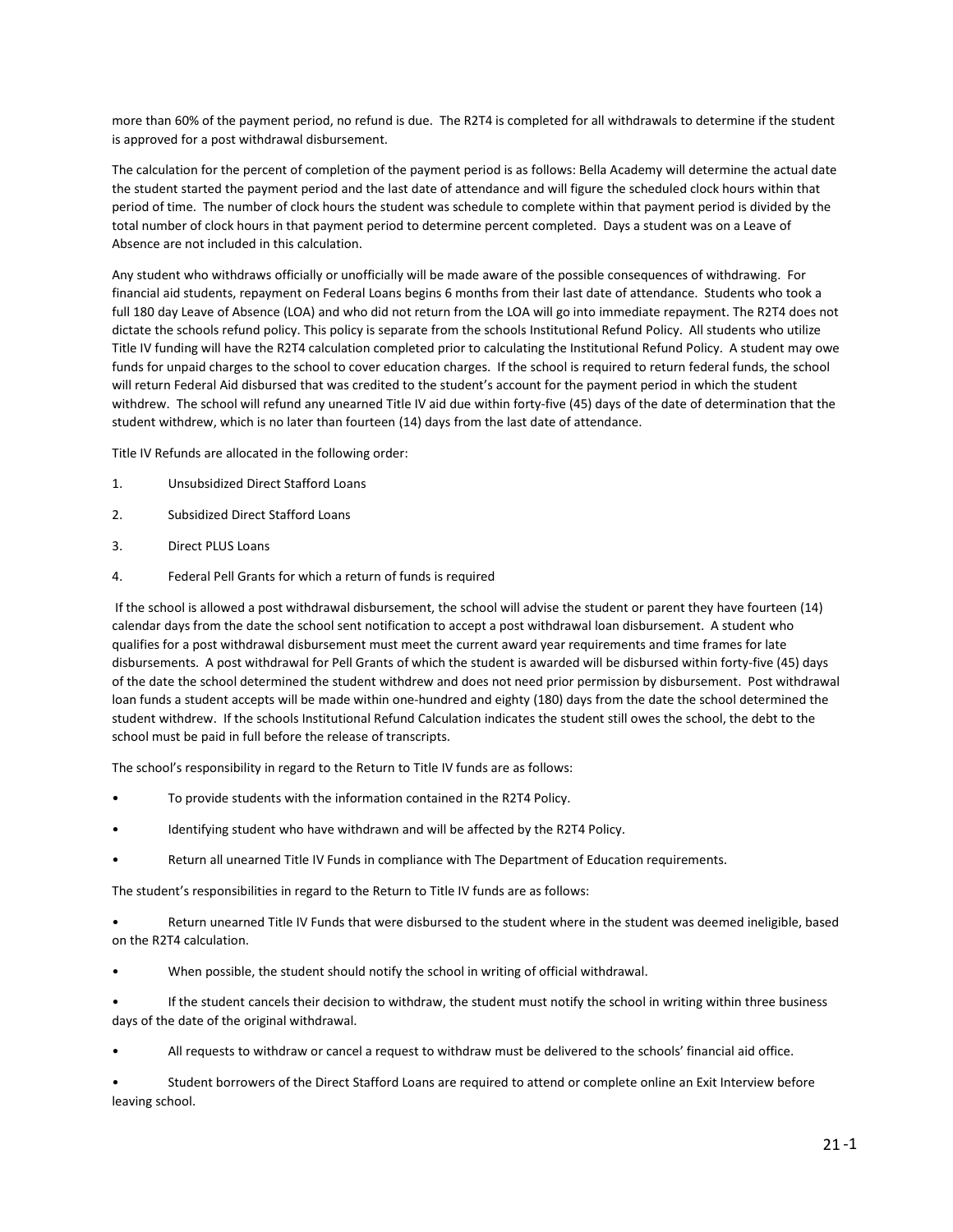Treatment of title IV funds when a student withdraws.

## General

When a recipient of title IV grant or loan assistance withdraws from an institution during a payment period or period of enrollment in which the recipient began attendance, the institution must determine the amount of title IV grant or loan assistance that the student earned as of the student's withdrawal date. In the case of a program that is measured in clock hours, the student does not complete all of the clock hours and weeks of instructional time in the payment period or period of enrollment that the student was scheduled to complete.

Withdrawal date for a student who withdraws from an institution that is required to take attendance.

For a student who ceases attendance at an institution that is required to take attendance, including a student who does not return from an approved leave of absence, as defined in paragraph (d) of this section, or a student who takes a leave of absence that does not meet the requirements of paragraph (d) of this section, the student's withdrawal date is the last date of academic attendance as determined by the institution from its attendance records.

An institution must document a student's withdrawal date determined in accordance with paragraph (b)(1) of this section and maintain the documentation as of the date of the institution's determination that the student withdrew.

An institution is required to take attendance if -

(A) An outside entity (such as the institution's accrediting agency or a State agency) has a requirement that the institution take attendance;

(B) The institution itself has a requirement that its instructors take attendance; or

(C) The institution or an outside entity has a requirement that can only be met by taking attendance or a comparable process, including, but not limited to, requiring that students in a program demonstrate attendance in the classes of that program, or a portion of that program.

## (D)

If an institution is required to take attendance, or requires that attendance be taken, for a limited period, the institution must use its attendance records to determine a withdrawal date.

If the student ceases attendance without providing official notification to the institution of his or her withdrawal, the mid-point of the payment period (or period of enrollment, if applicable);

If the institution determines that a student did not begin the institution's withdrawal process or otherwise provide official notification (including notice from an individual acting on the student's behalf) to the institution of his or her intent to withdraw because of illness, accident, grievous personal loss, or other such circumstances beyond the student's control, the date that the institution determines is related to that circumstance. If a student does not return from an approved leave of absence the date that the institution determines the student began the leave of absence; or if a student takes a leave of absence that does not meet the schools requirements, is the date that the student began the leave of absence.

An institution may allow a student to rescind his or her official notification to withdraw by filing a written statement that he or she is continuing to participate in academically-related activities and intends to complete the payment period or period of enrollment.

If a student both begins the withdrawal process prescribed by the institution and otherwise provides official notification of his or her intent to withdraw the student's withdrawal date is the earlier date unless a later date is determined.

(i) "Official notification to the institution" is a notice of intent to withdraw that a student provides to an office designated by the institution.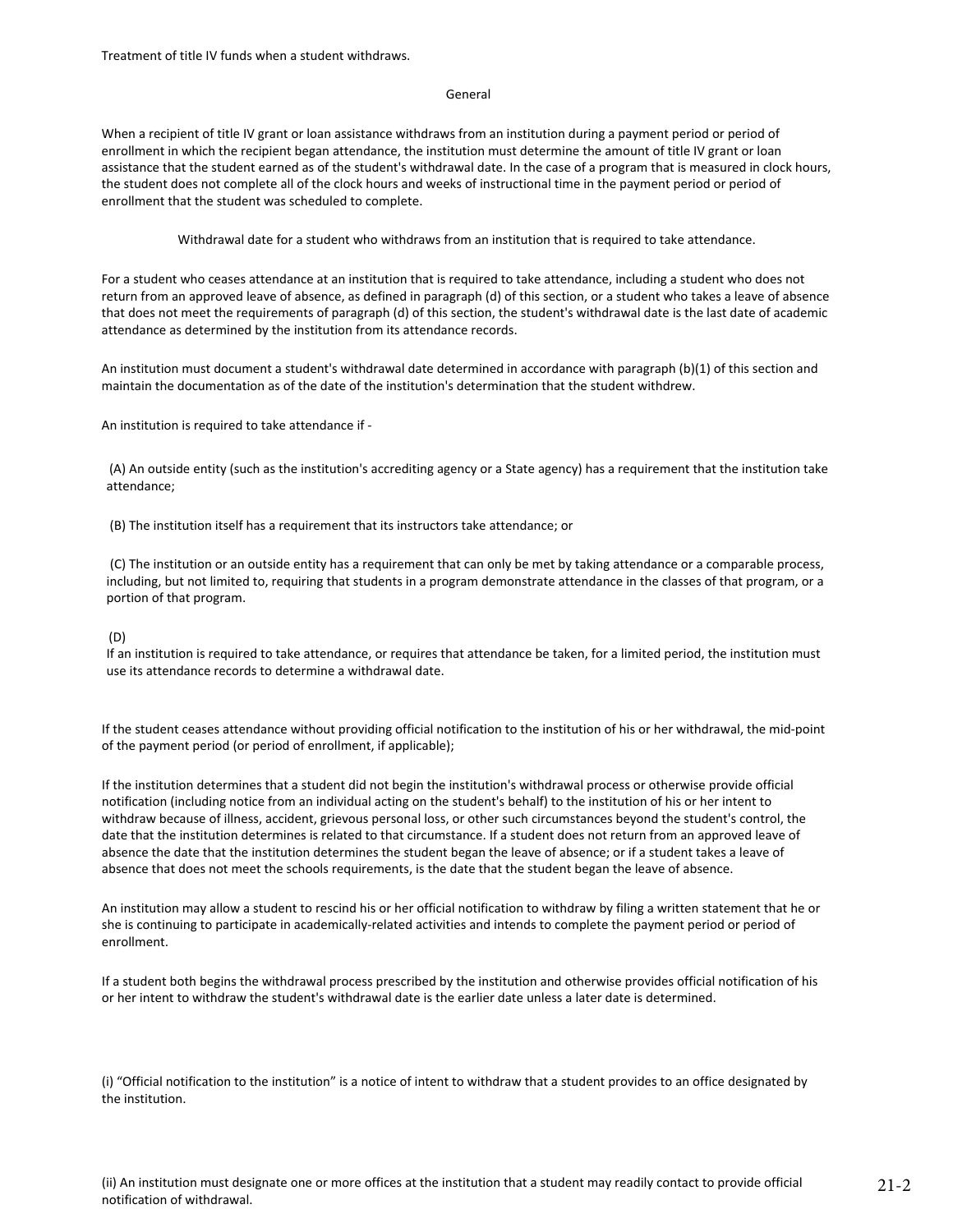# "**Official notification to the institution" is a notice of intent to withdraw that a student provides to an office designated by the institution.**

An institution does not have to treat a leave of absence as a withdrawal if it is an approved leave of absence. A leave of absence is an approved leave of absence if -

- The institution has a formal policy regarding leaves of absence;
- The student followed the institution's policy in requesting the leave of absence;
- (The institution determines that there is a reasonable expectation that the student will return to the school;
- The institution approved the student's request in accordance with the institution's policy;
- The leave of absence does not involve additional charges by the institution;
- The number of days in the approved leave of absence, when added to the number of days in all other approved leaves of absence, does not exceed 180 days in any 12-month period.

Except for a clock hour program, upon the student's return from the leave of absence, the student is permitted to complete the coursework he or she began prior to the leave of absence.

If the student is a title IV, the institution explains to the student, prior to granting the leave of absence, the effects that the student's failure to return from a leave of absence may have on the student's loan repayment terms, including the exhaustion of some or all of the student's grace period.

If a student does not resume attendance at the institution at or before the end of a leave of absence that meets the requirements of this section, the institution must treat the student as a withdrawal in accordance with the requirements of this section.

- The number of days in a leave of absence is counted beginning with the first day of the student's initial leave of absence in a 12 month period.
- A "12-month period" begins on the first day of the student's initial leave of absence.
- An institution's leave of absence policy is a "formal policy" if the policy -
- Is in writing and publicized to students; and
- Requires students to provide a written, signed, and dated request, that includes the reason for the request, for a leave of absence prior to the leave of absence. However, if unforeseen circumstances prevent a student from providing a prior written request, the institution may grant the student's request for a leave of absence, if the institution documents its decision and collects the written request at a later date.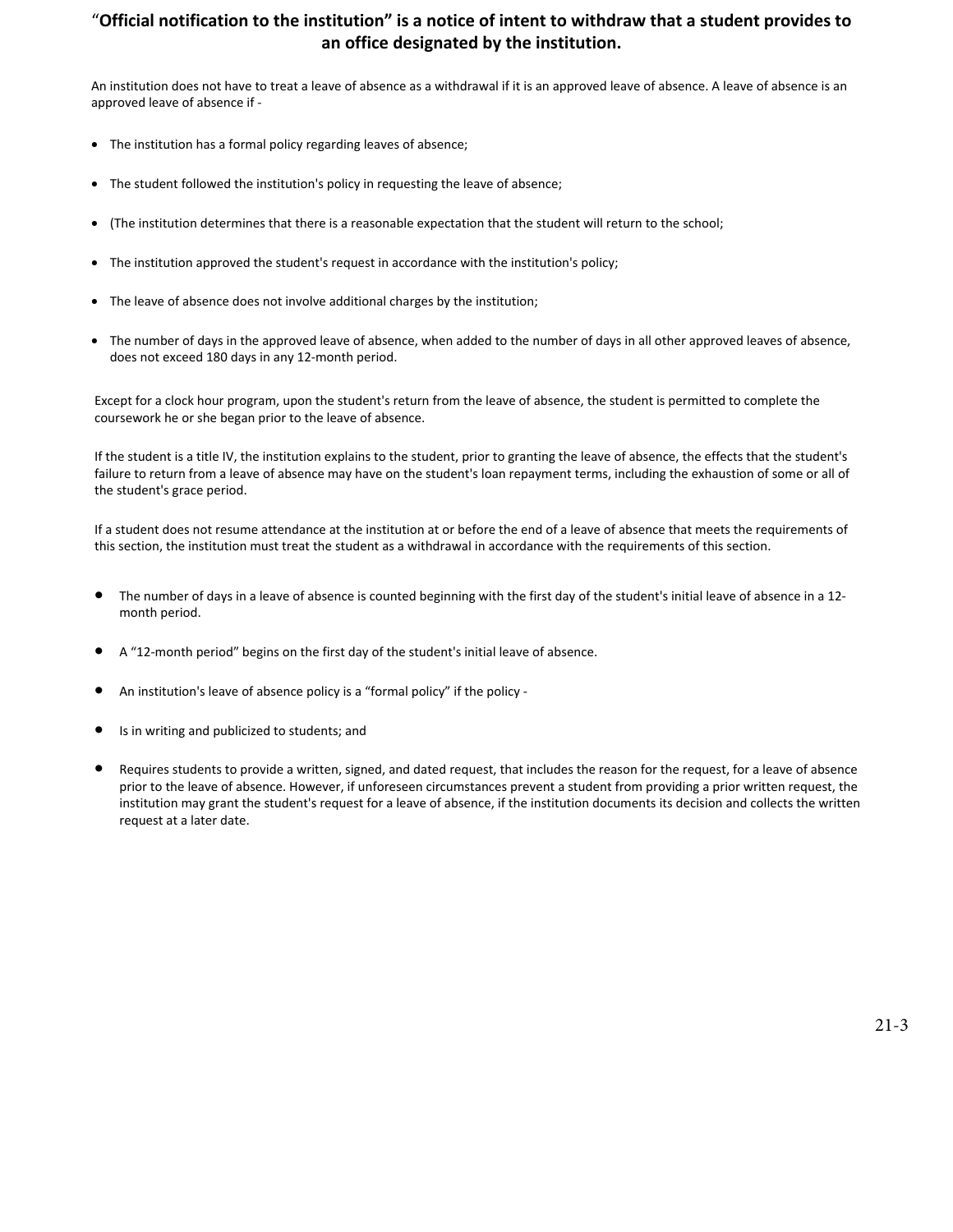Students who owe an overpayment of Pell grants as a result of withdrawal from the program, initially will retain their eligibility for Title IV funding for forty-five (45) days of the earlier of 1) date the school sends the student notification of the over award 2) the date the school was required to notify the student of overpayment. Within thirty (30) days of determining that the student's withdrawal created a repayment of all or part of the Pell Grant, the school must notify the student that she/he must repay the overpayment or make satisfactory arrangements to repay. The student will be notified of overpayment of Title IV funds and that the students' eligibility for additional Title IV aid will cease if the student fails to take a positive action by the forty fifth (45th) day following notification from the school. The student will have the options of paying the overpayment in full or arranging a repayment agreement with the Department of Education. If the student fails to take action to repay during the forty-five (45) days allotted, the school will report this to NSLDS. the date the school was required to holdy the state<br>student's withdrawal created a repayment of all crepay the overpayment or make satisfactory arra<br>funds and that the students' eligibility for addition<br>forty fifth (45th) student s withdrawal created a repayment or all or parepay the overpayment or make satisfactory arrangem funds and that the students' eligibility for additional Tiforty fifth (45th) day following notification from the scor repay the overpayment or make satisfactory arrangeme<br>funds and that the students' eligibility for additional Title<br>forty fifth (45th) day following notification from the schor<br>or arranging a repayment agreement with the De France Within the school must notify the student that she/he repay. The student will be notified of overpayment of Title will cease if the student fails to take a positive action by the student will have the options of pay ell Grant, the school must hotlry the student that she/he<br>pay. The student will be notified of overpayment of Titl<br>will cease if the student fails to take a positive action by<br>student will have the options of paying the ov pay. The student will be notified of overpayment of Title IV<br>will cease if the student fails to take a positive action by the<br>student will have the options of paying the overpayment in fu<br>ducation. If the student fails to will cease if the student fails to take a positive act<br>student will have the options of paying the over-<br>plucation. If the student fails to take action to rep:<br>nd in the amount of \$25,000, Policy Number B170<br>Bock Insurance Students who owe an overpayment of Pell grants as a result of withdrawal from the program, inition Title IV funding for forty-five (45) days of the earlier of 1) date the school sends the student not overhall that the scho repay the overpayment or make satisfactory arrangements to repay. The student will be notifited of overpayment of Title (V) and that the student will have the student will chose if the student miles to the spositive action

| forty-five (45) days allotted, the school will report this to NSLDS.                                                | or arranging a repayment agreement with the Department of Education. If the student falls to take action to repay during the      |  |
|---------------------------------------------------------------------------------------------------------------------|-----------------------------------------------------------------------------------------------------------------------------------|--|
| claim against this bond, the student may contact:                                                                   | Surety Bond- Bella Academy of Cosmetology carries a surety bond in the amount of \$25,000, Policy Number B170228. To file a       |  |
| Pekin Insurance                                                                                                     | <b>Bock Insurance Agency</b>                                                                                                      |  |
| 2505 Court Street                                                                                                   | 2337 Jackson Street                                                                                                               |  |
| Pekin, Illinois 61558-0001                                                                                          | Oshkosh, Wisconsin 54901                                                                                                          |  |
| 1-800-477-0122                                                                                                      | (920) 235-5737                                                                                                                    |  |
| New Student Orientation:<br>policies and procedures of Bella Academy of Cosmetology will be reviewed and discussed. | All students will have a full orientation on the first day of class, during which daily schedules and routines, advisors, and the |  |
| Confidentiality Policy: Copyright Materials & Infringement                                                          |                                                                                                                                   |  |
|                                                                                                                     | It is the policy of the Academy to comply with all convright laws. The Academy does not tolerate any unprofessional behavior.     |  |

<span id="page-25-0"></span>Fekin Insurance<br>
The policy of the rest and the policy of the policy of the policies and policies and protection of<br>
The Pekin, Illinois 61558-0001<br>
In all student of Trientation on the first day of class, during which dai This includes but is not limited to unethical conduct in regard to cheating, but is not all students will have a full orientation on the first day of class, during which daily schedules and routines, advisors, and the poli misrepresentation of material information in any records, financial documents or displaned methods and routines, advisors, and the policies and procedures of Bella Academy of Cosmetology will be reviewed and discussed.<br>Con 1-800-477-0122<br>
New Student Orientation :<br>
All students will have a full orientation on the first day of class, during which daily schedules and routines, advisors, and the<br>
policies and procedures of Bella Academy of Cosm New Student Orientation:<br>All students will have a full orientation on the first day of class, during which daily schedules and routines, advisors, and the<br>policies and procedures of Bella Academy of Cosmetology will be rev New Student Orientation:<br>All students will have a full orientation on the first day of class, during which daily schedules and routines, advisors, and the policies and procedures of Bella Academy of Cosmetology will be rev All students will have a full orientation on the first day of class, during which daily schedules and routines, advisors, and the policies and procedures of Bella Academy of Cosmetology will be reviewed and discussed.<br>
Con policies and procedures of Bella Academy of Cosmetology will be reviewed and discussed.<br>
Confidentiality Policy: Copyright Materials & Infringement<br>
tis the policy of the Academy to comply with all copyright laws. The Acad Confidentiality Policy: Copyright Materials & Infringement<br>It is the policy of the Academy to comply with all copyright laws. The Academy does not tolerate any unprofessional behavior.<br>This includes but is not limited to u Confidentiality Policy: Copyright Materials & Infringem<br>
It is the policy of the Academy to comply with all copyright laws. The Academy does<br>
This includes but is not limited to unethical conduct in regard to cheating, pla It is the policy of the Academy to comply with all copyright laws. The *i*<br>This includes but is not limited to unethical conduct in regard to cheat<br>misrepresentation of material information in any records, financial do<br>per misrepresentation of material information in any records, financial do<br>periodicals, as well as peer to peer file sharing. All employees and student<br>Any member of the Academy practicing unauthorized use or distributi<br>delibe Not the Academy practicing unauthorized use or distributive deliberate, will be subject to sanctions by the Academy up to dismissed univariated would also be subject to Federal criminal offenses for copy The following info

<span id="page-25-1"></span>Neutrace, will ne source to saticious by the Academiy up to ussinssal fundinte Academiy or reminiation of employment.<br>
Individuals would also be subject to Federal criminal offenses for copyright law violations.<br>
The follo

- 
- 
- 
- 

<span id="page-25-2"></span>data

instructor or staff member will remove from the Bella Academy of Cosmetology premises or otherwise disclose to another<br>person or company the following items.<br>1. Any client information<br>2. Personnel manuals<br>3. Operating manu erson or company the following items.<br>
2. Any client information<br>
2. Personnel manuals<br>
3. Operating manuals<br>
4. Business records, including but not limited to sales records, inventory, tracking data, accounting data and m inventory, curriculum, visual aids and handouts. Violation of this policy will be result in disciplinary action up to and including<br>A. Business records, including but not limited to sales records, inventory, tracking data, discharge.

The following information is deemed confidential and owned solely by Bella Academy of Cosmetology.<br>
instructor or staff member will remove from the Bella Academy of Cosmetology premises or otherwise di<br>
person or company t Fractions in a student is beyond that is from time to time provided to students and identified as confidential, or otherwise<br>data<br>S. Other information, which is from time to time provided to students and identified as conf 4. Business records, including but not limited to sales records, inventory, tracking data, accounting data and marketing<br>data<br>5. Other information, which is from time to time provided to students and identified as confiden data<br>S. Other information, which is from time to time provided to students and identified as confidential, or otherwise<br>exclusively belonging to Bella and not readily available to third parties, including but not limited t data<br>5. Cher information, which is from time to time provided to students and identified as confidential, or otherwise<br>exclusively belonging to Bella and not readily available to third parties, including but not limited to 5. Other information, which is from time to<br>exclusively belonging to Bella and not readily availa<br>inventory, curriculum, visual aids and handouts. Vid<br>discharge.<br>Additional Tuition Charges:<br>If a student is beyond ten days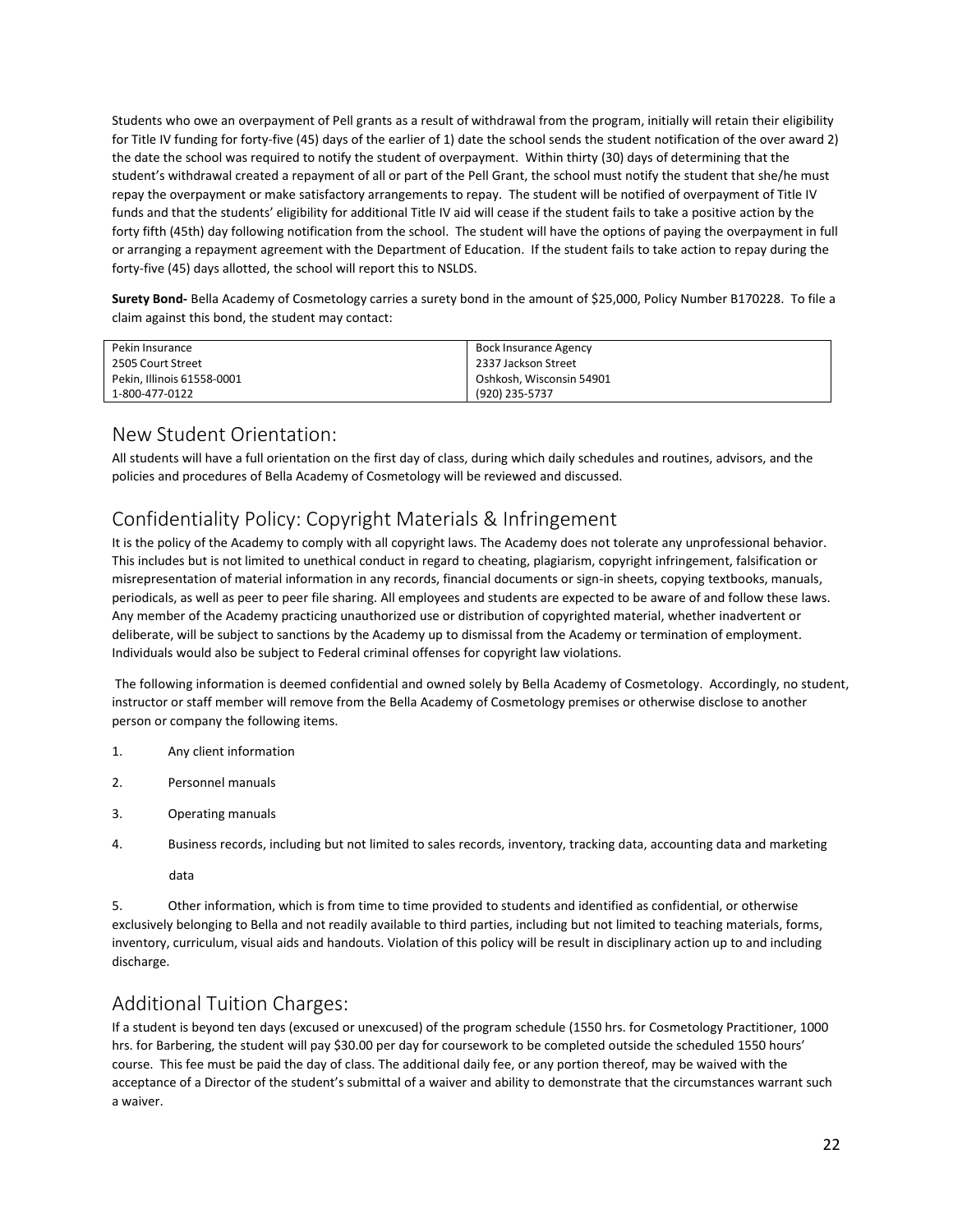# <span id="page-26-0"></span>Make up hours:

For a student to obtain extra hours, he/she may attend school Monday through Friday at 8:30 am. This will give the students the opportunity to obtain an extra 2.5 hours per week. Submitted to obtain extra hours, he/she may attend school Monday through Friday at 8:30 am. This will give the students<br>submitted to obtain an extra 2.5 hours per week.<br>We of Absence (Withdrawal<br>delines: A Leave of Absence

# <span id="page-26-1"></span>Leave of Absence/Withdrawal

Guidelines: A Leave of Absence (LOA) will be granted if the request meets the following:

- 
- 
- 
- 
- 
- Re up hours:<br>
student to obtain extra hours, he/she may attend school Monday through Friday at 8:30 am. This will give the students<br>
sportunity to obtain an extra 2.5 hours per week.<br>
We of Absence/Withdrawal<br>
elines: A le 10 Metalla Academy of Cosmetology will extend at the student aditional risks of Academy of Absence (Withdrawal<br>
10 Metalla Academy of Absence (LOA) will be granted if the request meets the following:<br>
10 Metalla Academy of Superfully to obtain an extra 2.5 hours per week.<br>To request full one hundred eights are extracted in the request meets the following:<br>The remains the school in advance unless prevented by unforeseen circumstances<br>Fraguest of Absence/Withdrawal<br>s: A Leave of Absence (LOA) will be granted if the request meets the following:<br>Submitted to the school in advance unless prevented by unforeseen circumstances<br>Request must be a peproved by school off Of Absence/Withdrawal<br>
S: A Leave of Absence (LOA) will be granted if the request meets the following:<br>
Submitted to the school in advance unless prevented by unforeseen circumstances<br>
Request must be approved by school of

Details:

- A LOA is a temporary interruption in a future professional's\* program of study and refers to a specific time period when a future professional is not in attendance.
- LOAs are granted in multiples of thirty (30) days (30, 60, 90, 120, 150, 180 days)
- Multiple LOAs may be granted in any 12-month period with a minimum increment of thirty (30) days
- The LOA has no effect on the "Satisfactory Academic Progress Standard". \*\*
- If future professional was deemed maintaining Satisfactory Academic Progress prior to LOA or withdrawal of training, upon his/her return, the future professional is deemed in good standing and may continue the program of study from the point of interruption.
- LOA timeframe does not involve any additional charges from Bella Academy of Cosmetology.
- Bella Academy of Cosmetology will extend the students contract period by the same number of days taken in the LOA
- Total number of days allowed for a LOA may not exceed 180 days in a 12-month period.
- Future professionals on approved LOA need to be aware that the LOA may affect financial aid,
- Before final consideration is given to grant the requested LOA, a Financial Aid Advisor will meet with the future professional and provide information regarding the following:
	- $\checkmark$  loan obligations
	- $\checkmark$  possible revisions in the aid package
	- deferment options
	- $\checkmark$  notification to lending institutions
	- $\checkmark$  possible deferment cancellation
	- $\checkmark$  possible affects to a veteran's benefits
	- $\checkmark$  exhaustion of grace periods
	- $\checkmark$  consequences of not returning to Bella Academy at the expiration of the LOA etc.

For future professionals receiving Title IV funds, all guidelines below must be adhered to or:

- Future professional who has been granted an LOA will be considered withdrawn if he/she does not return to school at the end of the LOA. In said case, the withdrawal date will be the last day of recorded attendance at Bella Academy of Cosmetology.
- Should withdrawal result, a future professional's grace period for a Title IV program loan might be exhausted.
- Leaves of Absence are subject to verification and the submittal of supporting documentation and will only be granted for good cause and must be approved in advance (unless prevented by unforeseen circumstances) by Bella Academy of Cosmetology. Bella Academy of Cosmetology may request a doctor's statement when appropriate as a condition prior to granting and/or extending a LOA. Leaves may be granted for a period of not more than 180 days per year and will not be extended. At the conclusion of the approved LOA or when a student re-enrolls, the student must return to Bella Academy of Cosmetology at the same academic status as when leave was taken. Failure of a student to return to Bella Academy of Cosmetology upon the expiration of the LOA will be considered a voluntary termination of enrollment. During the LOA, a student will not be eligible to accrue extra hours, i.e. job shadow, etc.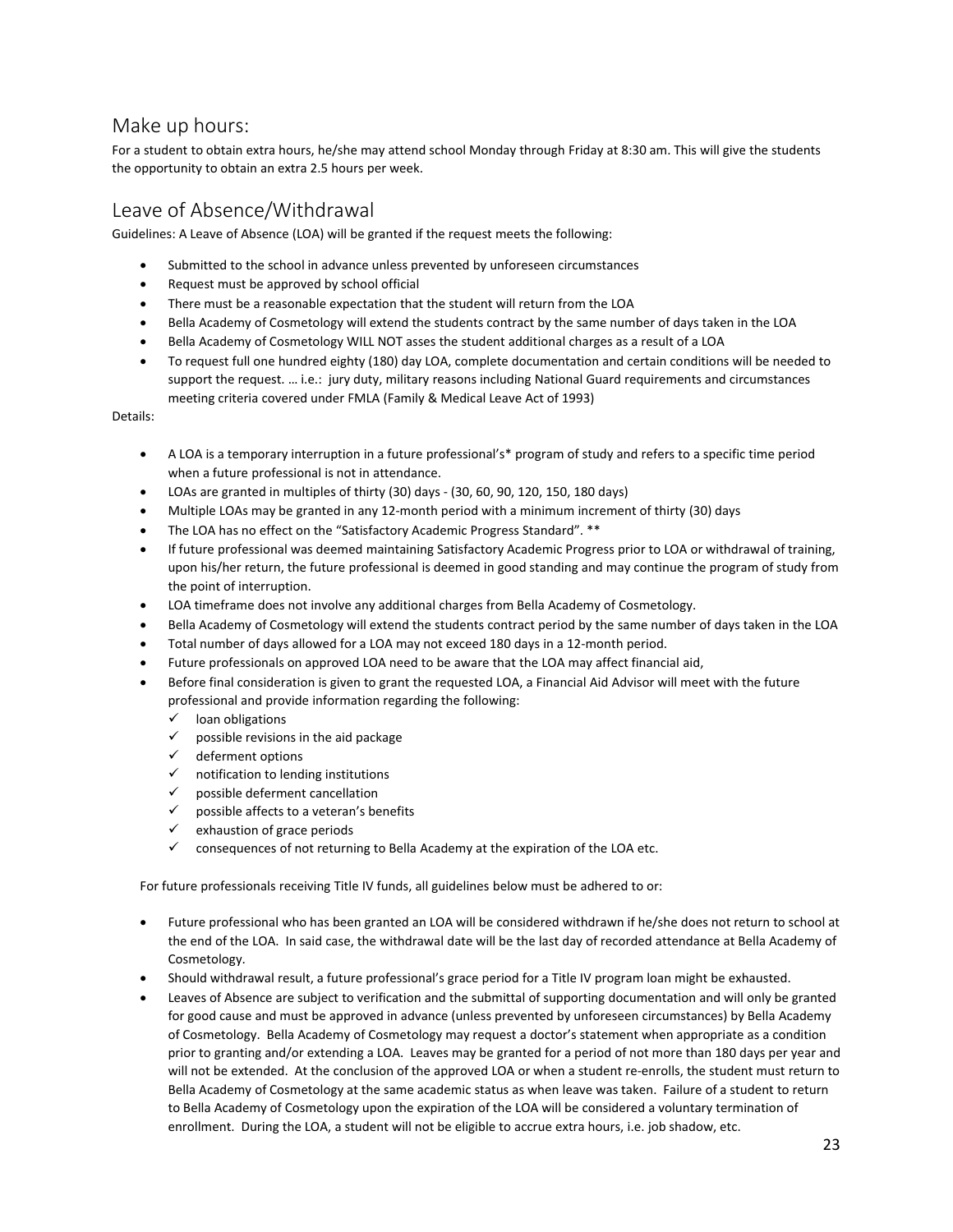• No additional Title IV assistance while a student is on a LOA. Since an institution may not assess any additional<br>charges to a student returning from LOA, the institution may not award any additional Title IV aid until t No additional Title IV assistance while a student is on a LOA. Since an institution may not assess any additional<br>charges to a student returning from LOA, the institution may not award any additional Title IV aid until the No additional Title IV assistance while a student is on a LOA. Since an institution may not assess any additional<br>charges to a student returning from LOA, the institution may not award any additional Title IV aid until the

# Temporary Training Interruptions:

<span id="page-27-0"></span>Authorized student absences include illness, hospitalization, jury duty and emergency absences due to death or serious illness in the immediate family or some other circumstances. It would be unreasonable to place students not making satisfactory progress on a two-week leave of absence and subsequently, on their return, consider them to be making satisfactory progress. Students who meet the minimum requirements for attendance and academic progress shall be considered to be making academic progress until the next scheduled evaluation. Students who do not meet such requirements shall be deemed to be on warning. The preceding conditions apply to all students eligible or non-eligible to receive financial aid assistance. A student's contract period and maximum time frame will be extended a number of days equal to their approved LOA.

# Satisfactory Academic Progress Policy, Clock Hours and Determination of Status

<span id="page-27-1"></span>The Satisfactory Academic Progress Policy is consistently applied to all students enrolled at the school, including Title IV and non Title IV recipients. It is printed in the catalog to ensure that all students receive a copy prior to enrollment. The policy complies with the guidelines established by the National Accrediting Commission of Career Arts and Sciences (NACCAS) and the federal regulations established by the United States Department of Education. This policy applies to all Bella Academy of Cosmetology students and is fully discussed prior to enrollment as well as on orientation day. Transfer hours that are accepted and counted both as attempted and completed hours for the determination of when the maximum allowable time frame has been exhausted. Students are allowed to re-take class tests to gain the minimum of 80%. If a student fails the test three times, the student will be given a three-day suspension. Upon return from the suspension, the student will be given the test again. If the student fails the test the fourth time, he/she will again be suspended for three days. Upon return from this suspension, the student will be given the test a final time. If the student does not pass the test the fifth time, he/she will be terminated from the program. If a student does not pass the Mock State Board Final Exam, the student must wait one week between retakes. Regular test taking discipline regarding fails will also apply. Student are not allowed to drop a class, they must take and pass each class. \***Bella Academy requires a grade of 80% or more for graduation.**

# Practical Grading Criteria Grading Scale

<span id="page-27-2"></span>

| Excellent    |   | 92-100%   |
|--------------|---|-----------|
| Good         | В | 80-91%    |
| Satisfactory |   | 70-79%    |
| Fail         | υ | Under 70% |

## **Changes in programs;**

If a student changes from one program to another (ex. A Barbering student switches to the Cosmetology program) this will impact the SAP for that student. Upon switching, a SAP will be completed on the student, followed by an amendment to their enrollment contract to show this change. Class hours and grades that are able to transfer to their new program will be applied to their quantitative and qualitive SAP. Maximum timeframe will then be adjusted in their enrollment agreement to meet all requirements for the name program.

## **Pursuit of a second program;**

Bella Academy of Cosmetology offers full-time programs only, there-fore does not allow a second program to be taken simultaneously with another program. If a student desires to take a second program of study at Bella Academy of Cosmetology, he/she can take the program after he/she has completed the first program. Example would be if a student completes the Barbering program and then would like to enroll for the Cosmetology program, SAP would start new. Only grades and hours of a current program will apply to SAP, not a previously completed program.

## **Repeated courses;**

Students are not allowed to repeat a course. Students are encouraged to seek individual help from educators when he/she needs more clarification with a course to better understand it.

## **Withdrawals;**

A student cannot withdraw from any course offered for the programs taught at Bella Academy of Cosmetology. All courses are needed for graduation. If a student is absent for a course, he/she must take the course the next time it is offered. Missing a course will be noted in the students SAP and will affect the SAP in a negative manner.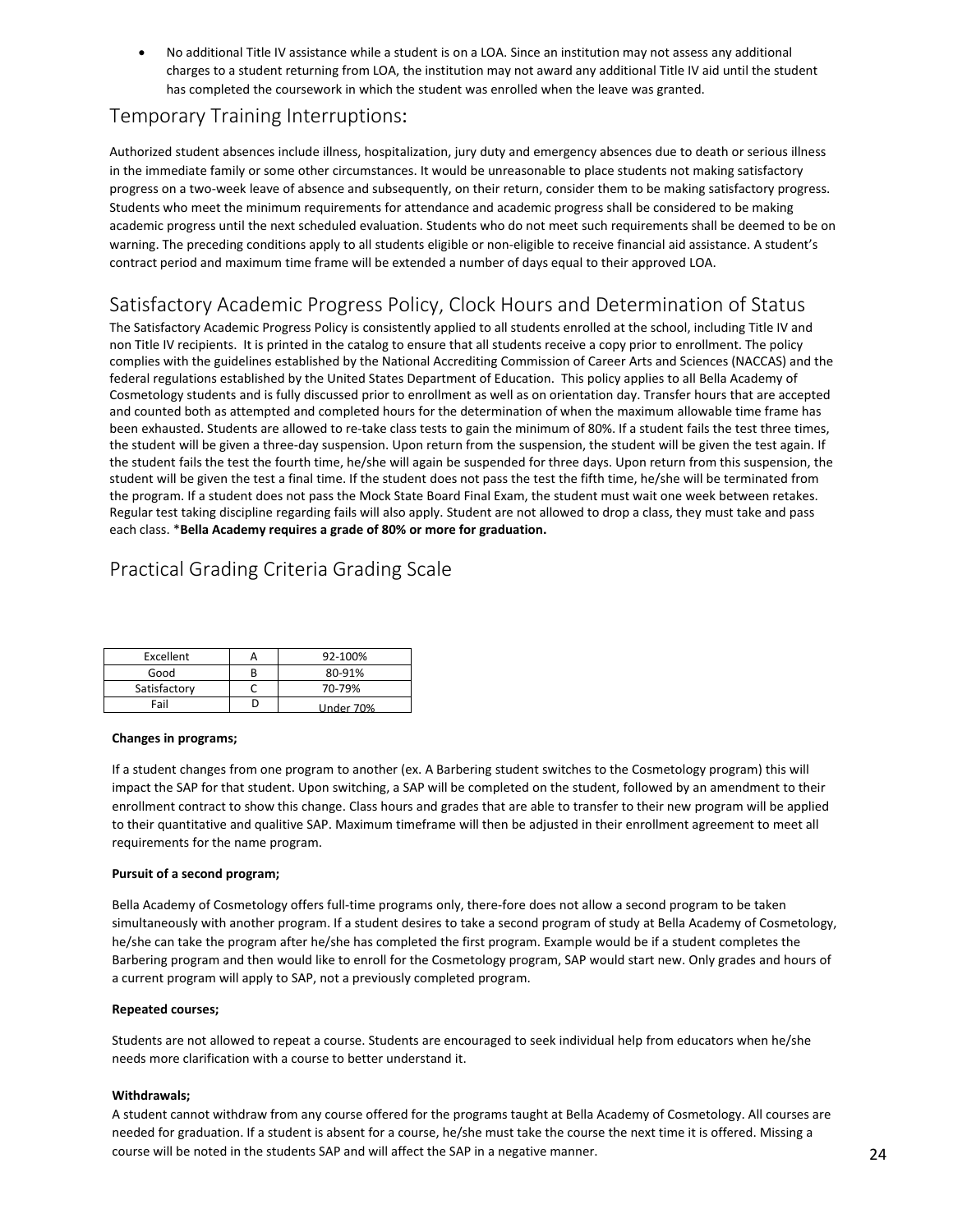## **Determination of Status**

Students are making satisfactory academic progress when they are achieving a minimum of 70% on all assignments and requirements and attending at an 85% level. This determination applies to all students regardless of whether or not they are receiving financial aid assistance, will maintain Satisfactory progress status until the next scheduled evaluation. A student who fails a test will be informed of the inadequate grade by the instructor in a confidential manor and will be informed as to how to rectify the deficiency. If the student fails a test the second time, the instructor may require the completion of additional review assignments prior to a second makeup test being administered. If a student scores under 80%, (**\*graduation requirement**) student is encouraged to repeat the test until a score of 80% or more is achieved.

# Determination of Status

Students are making satisfactory academic progress when they are achieving a minimum of 70% on all assignments and requirements and attending at an 85% level. This determination applies to all students regardless of whether or not they are receiving financial aid assistance, will maintain Satisfactory progress status until the next scheduled evaluation. A student who fails a test will be informed of the inadequate grade by the instructor in a confidential manor and will be informed as to how to rectify the deficiency. If the student fails a test the second time, the instructor may require the completion of additional review assignments prior to a second makeup test being administered.

## **Academic Progress Evaluation and Advising Policy**

<span id="page-28-0"></span>Evaluations are performed within one week of 450, 900, 1250 scheduled hours for Cosmetology Practitioner students; 450, 900 scheduled hrs. for Barbering students. Special progress evaluations may be conducted and documented as deemed necessary. All current/graduated student files will include, but not are limited to: grades, transcripts and program completions and will be available for the students review for a minimum of 3 years upon course completion. Each evaluation is presented to the student for review. Bella Academy does not except in completes.

# Warning

If a student falls below the minimum requirements and does not maintain Satisfactory Academic Progress in attendance, and/or practical work, and/or theory, as defined in the Satisfactory Academic Progress Policy, the student will be placed on Warning and is still eligible for one additional payment period, to receive assistance under the Title IV, HEA programs. If the student is still not making SAP at the end of the warning period, then he/she loses Title IV aid eligibility. The student then will be advised how to re-establish satisfactory academic progress. All periods of warnings will last and be reviewed at the next schedule evaluation point. Students will be notified in writing when placed on warning and how to re-establish SAP at the end of the next payment period.

# Probation

Bella Academy of Cosmetology may allow for the status of probation for students who are not considered meeting minimum standards for satisfactory academic progress and have successfully appealed. (See Appeals Process)

- <span id="page-28-1"></span>a. Bella Academy of Cosmetology evaluates the student's progress and determines that the student did not make satisfactory academic progress during the warning or previous evaluation period; and
- b. The student successfully appeals the negative progress determination at the beginning of the probationary period; and
- c. Bella Academy of Cosmetology determines that satisfactory academic progress standards can be met by the end of the probationary payment period

<span id="page-28-2"></span>Students who fail to meet minimum requirements for attendance or academic progress after the warning period will be placed on probation and considered to be making satisfactory academic progress while during the probationary period, if the student appeals the decision, and prevails upon appeal. Additionally, only students who have the ability to meet the Satisfactory Academic Progress Policy standards by the end of the evaluation period may be placed on probation. Students placed on an academic plan must be able to meet requirements set forth in the academic plan by the end of the next evaluation period. Students who are progressing according to their specific academic plan will be considered making Satisfactory Academic Progress. The student will be advised in writing of the actions required to attain satisfactory academic progress by the next evaluation. If at the end of the probationary period, the student has still not met both the attendance and academic requirements required for satisfactory academic progress or by the academic plan, he/she will be determined as NOT making satisfactory academic progress and, if applicable, students will not be deemed eligible to receive Title IV funds.

## RE-ESTABLISHMENT OF SATISFACTORY ACADEMIC PROGRESS

Probation occurs when a student appeals their loss of eligibility and has their eligibility reinstated. Probation period will last for one payment period, during which the student may continue to receive FSA funds. Conditions may be established that the student must meet by the end of the probationary period. Students who fail to make sap, or meet established conditions, at the end of the probation period lose their aid eligibility. Students may re-establish satisfactory academic progress and Title IV aid, as applicable, by meeting minimum attendance and academic requirements by the end of the warning or probationary period.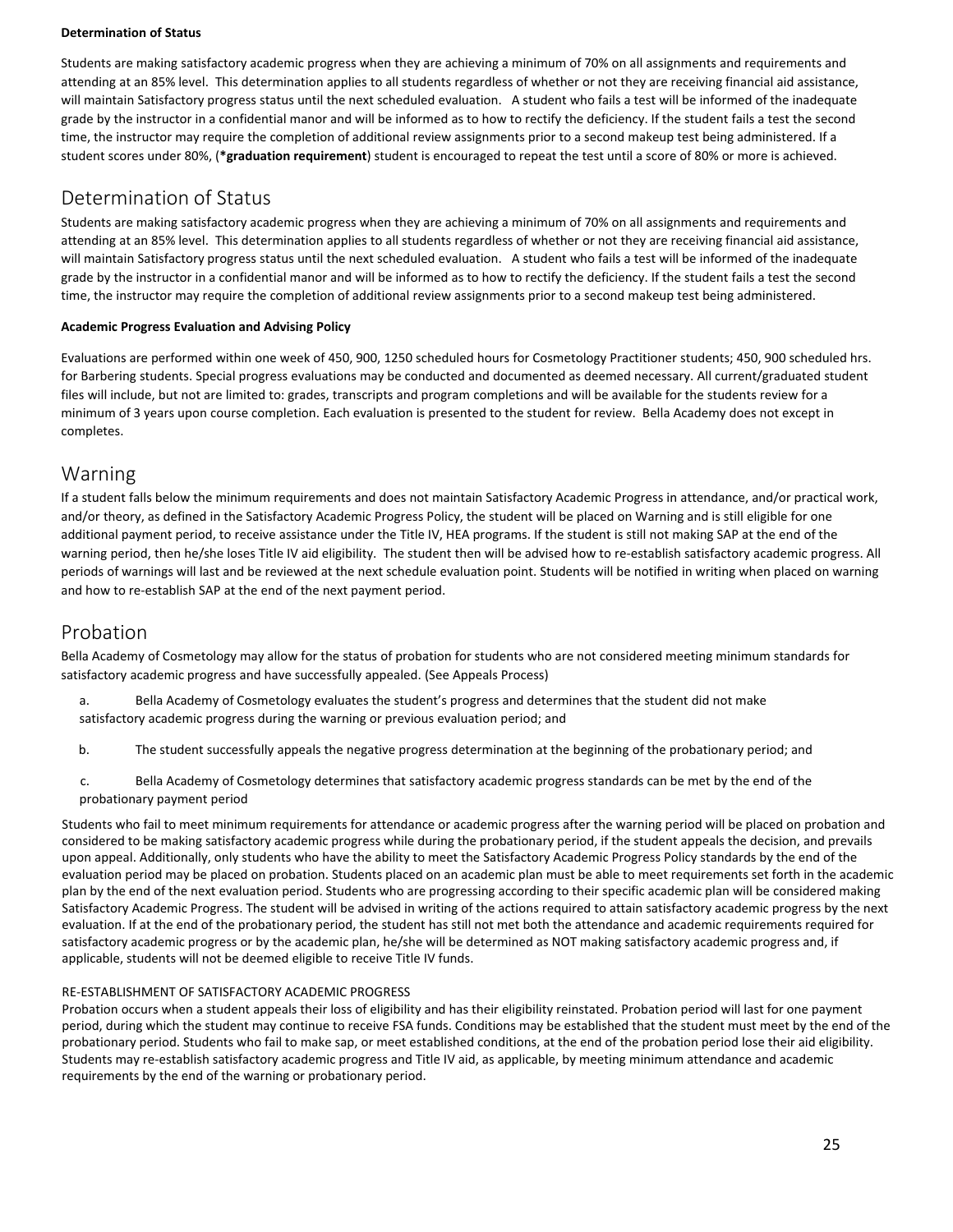d. Bella Academy of Cosmetology develops an academic plan for the student that, if allowed, will ensure that the student is able to meet the institutions satisfactory academic progress requirements by a specific point within the maximum time frame established for that student.

If financial aid is suspended and the student is ineligible to receive funds, the student must then make payment arrangements with the financial aid administrator to satisfy financial obligations with Bella Academy of Cosmetology.

# <span id="page-29-0"></span>Attendance Requirements:

Every Cosmetology Practitioner, barbering student is required to attend and participate at a minimum of 85% of the required scheduled hours. Bella Academy of Cosmetology does not accept students on a part-time basis. At the Director's discretion, overtime hours will accrue for a student in good standing, in accordance with the required attendance, participation and academic progress (grades). In order to be credited with overtime hours, a student must be accompanied by an instructor at an approved course or event.

Students are required to record their attendance on the computer program time clock and are required to clock in or out whenever entering or leaving Bella Academy of Cosmetology, as well as for lunch breaks. Students are responsible for punching in and out on time. Students must not allow another individual to clock in or out for them. Students are allowed thirty (30) minutes for lunch. Students must take their lunch break, unless they are booked and have permission from an instructor to work through their lunch period, but must then leave 30 minutes early. If student fails to punch in or out, an instructor must be notified in order to approve any correction. Students must never leave Bella Academy of Cosmetology grounds without permission from an Instructor, as this will result in an absence.

## **Absenteeism and Tardiness:**

Student attendance and punctuality are essential to their education and are solely the student's responsibility. If a student is unable to attend classes at Bella Academy of Cosmetology because of illness or other personal reasons, the student must notify an Instructor prior to the start of classes on each day of their absence. Students are required to call by 8:45 if he/she will be absent or late. Also, students are allowed three late punches a week, any late punches after the third will be given a written warning. Clocked hours will be given in 15-minute increments. A student will be given credit for the next 15 minutes after clock in. Example; if a student clock in at 9:04 am. He/she will be given credit for the clock in at 9:15. structor prior to the start of classes on each day of their absence. St<br>the or late. Also, students are allowed three late punches a week, any<br>ing. Clocked hours will be given in 15-minute increments. A student<br>cample; if

## *Maximum Time Frames for Course Completion***:**

Course length is defined as the period of time required to complete the selected course based on a 35-hour week. Students must complete their chosen course with the minimum number of hours required and not exceed 118% over their original contract date. If a student's graduation exceeds the maximum time frame, a new contract for enrollment must be signed. of the Also, students are allowed three late punches a week, any<br>
ing. Clocked hours will be given in 15-minute increments. A student<br>
stample; if a student clock in at 9:04 am. He/she will be given credit for<br>
mum Time Fr ing. Clocked hours will be given in 15-minute increments. A student<br>
sample; if a student clock in at 9:04 am. He/she will be given credit for<br>
mum Time Frames for Course Completion:<br>
se length is defined as the period of rse Completion:<br>
he period of time required to complete the selected course based on a 35-hour week. Students<br>
course with the minimum number of hours required and not exceed 118% over their original<br>
graduation exceeds th main rime rraints jor couse completion.<br>
se length is defined as the period of time required to complete the selected course bi<br>
complete their chosen course with the minimum number of hours required and not<br>
ract date. If See length is defined as the period of time required to complete the selecte<br>
2. complete their chosen course with the minimum number of hours require<br>
2. If a student's graduation exceeds the maximum time frame, a ne<br>
3. Se length is defined as the period of three required to complete the set complete their chosen course with the minimum number of hours reported that If a student's graduation exceeds the maximum time frame SFACTORY PROGRES

## SATISFACTORY PROGRESS TITLE IV TIME FRAME

- 
- 
- 

- 
- 
- 

# Student Support Services: Internal Grievance Policy

## <span id="page-29-1"></span>**Unsatisfactory Academic Progress**

## APPEAL PROCEDURE

If a student is determined to not be making satisfactory academic progress, the student may appeal the determination within ten calendar days. Reasons for which students may appeal a negative progress determination include death of a relative, an injury or illness of the student, or any other allowable special or mitigating circumstance. The student must submit a written appeal to the school on the designated form describing why they failed to meet satisfactory academic progress standards, along with supporting documentation of the reasons why the determination should be reversed. This information should include what has changed about the student's situation that will allow them to achieve Satisfactory Academic Progress by the next evaluation point. Appeal documents will be reviewed and a decision will be made and reported to the student within 30 calendar days. The appeal and decision documents will be retained in the student file. If the student prevails upon appeal, the satisfactory academic progress determination will be reversed and federal financial aid will be reinstated, if applicable.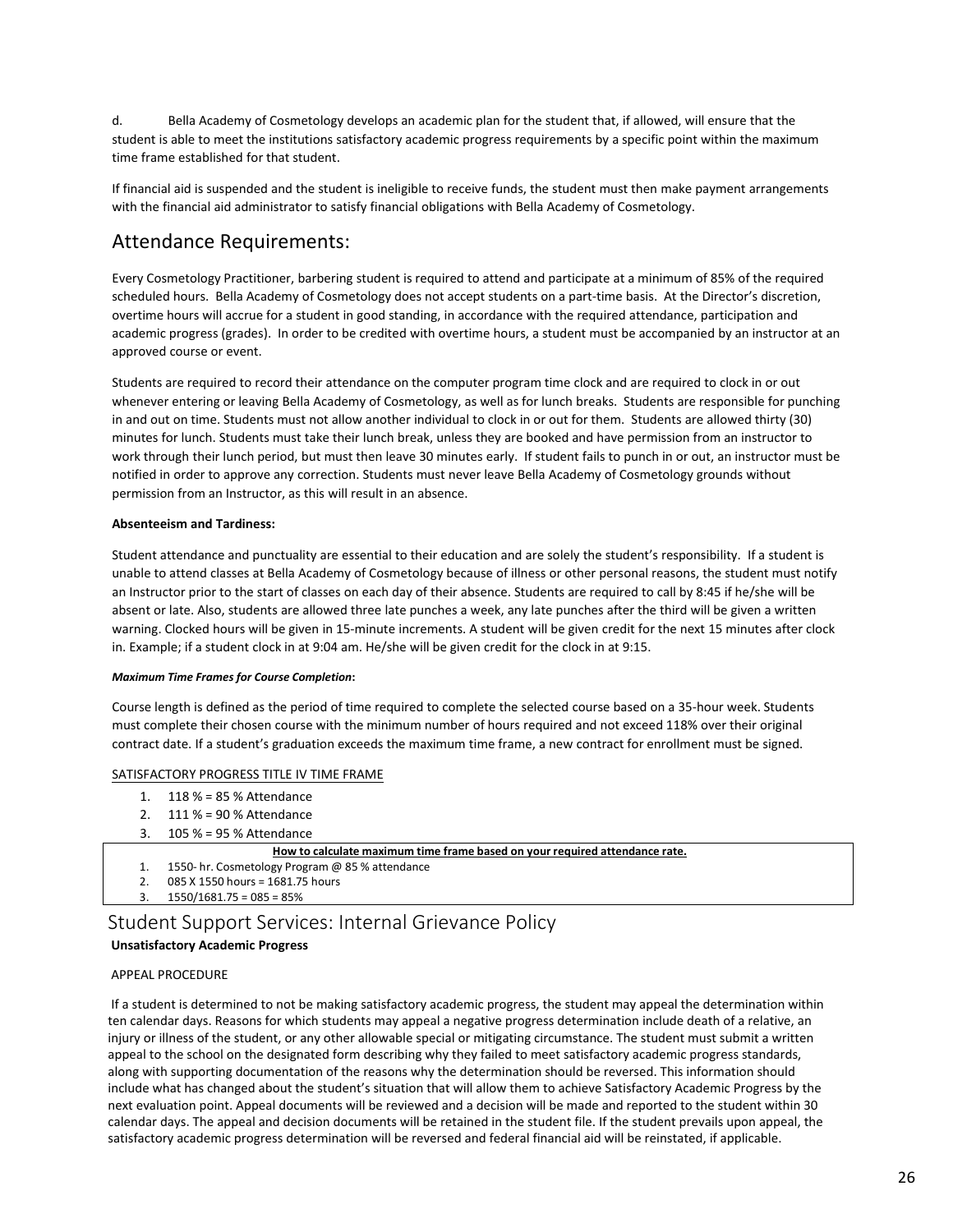Appeals regarding Unsatisfactory Academic Progress must be made within five (5) days of the originating progress evaluation. An appeal hearing will take place within (5) days of receipt of the written appeal. This appeal will be attended by the student, parents/guardian (if the student is a dependent minor), the student's instructor and the director of training. A decision on the student's appeal will be determined within (3) class days by Bella Academy of Cosmetology authorities and will be communicated to the student in writing. The student must explain the reasons for the appeal; some examples are death of a relative, injury or illness of the student or other allowable special circumstances. The student must submit documentation

regarding why the student failed to make satisfactory academic progress and what has changed in the student's situation that will allow the achievement of satisfactory academic progress at the next evaluation. Any student who does not achieve the minimum standards is no longer eligible for Title 4 or HEA program funds, if applicable, unless the student is on warning or has prevailed upon appeal. Bella Academy of Cosmetology will notify any student of an evaluation that impacts the student's eligibility for financial aid. Once an appeal has been submitted and the outcome has been determined, it will be kept in the student's file for the student to review upon request.

## **Appeals: Student Termination**

Students who are terminated for non-conformance to Bella Academy of Cosmetology policy and procedures may appeal the termination. The student must submit a written appeal to Bella Academy of Cosmetology, along with any supporting documentation and reasons why the termination should be reversed and a request for a re-evaluation based on the evidence submitted. The appeal must be received by Bella Academy of Cosmetology within five (5) class days of the termination. Should a student fail to appeal within the allotted time, the decision to terminate is final. Should a student receive favorable appeal results and Bella Academy of Cosmetology is assured the violations of its policy and procedures would not continue, the student will be automatically re-entered in the course.

## **Appeals: Other-**

Students may make an appeal based on any Bella Academy of Cosmetology policy or procedures, with an attempt to show just cause why the given policy or procedure should be waived. To do so, the student must submit a written appeal, along with any supporting documentation and reasons why the waiver should be granted. Bella Academy of Cosmetology will respond to the request for waiver or appeal within five (5) class days.

# <span id="page-30-0"></span>Release of Information:

Students and parents or guardians of minor students have the right to gain access to their cumulative records by appointment, and under the supervision of an instructor. Information pertaining to a student's record will only be released to other individuals or family members with the written permission of the student. Student records may be released without student consent to any of the following agencies for the purposes of an audit or investigation: Wisconsin Department of Safety and Professional Services, NACCAS, the U.S. Department of Education, V.A. or any other financial aid assistance organization that is supporting the student's education.

# <span id="page-30-1"></span>FERPA Policy and Procedures:

## **Student records and release of information**

All student records are kept confidential and retained within the lockable administrative offices of the Academy. No records will be allowed to leave the Academy. All documentation related to a students' enrollment is maintained by approved administrative personnel and in the students' record file. A student (or in the case of a dependent minor, his/her parents or legal guardian), only has the right to gain access to their records under the supervision of an administrative staff member, by appointment. Appointments will be set in a timely manner, but no longer than 14 days from the request day. The Family Educational Rights and Privacy Act (FERPA), in effect since 1974, provides student (or in the case of a dependent minor, his/her parents or legal guardian) with important rights regarding Academy records. The Academy will not release any educational or non-public personal information unless it is authorized by the student (or in the case of a dependent minor, his/her parents or legal guardian) in written consent for each third-party request, a copy of which will be kept on file. Non-public personal information is information which is not publicly available; such as name, address, social security number, financial institution, account numbers, enrollment application info, etc. The Academy does not publish student directory information. Should it become an issue in the future, it would not be done without allowing the student or guardian the right to deny authorization to publish. The school will permit access to student and other Academy records as required for any accreditation process initiated by the institution, federal or state agencies, audits, by NACCAS, or in response to a directive of the Commission, certain government officials in order to carry out lawful functions, persons who need to know in cases of health and safety emergencies, individuals who have obtained court orders or subpoenas. However, The Academy will make a reasonable effort to notify the parent(s) and student to allow the parent or eligible student to request the school not to disclose that information about them, (unless the court or issuing agency has prohibited such disclosure) The Academy must notify parents and eligible students their rights under this law. The Student's enrollment, academic and attendance records will be kept permanently by the Academy, all other records will be kept for five (5) years. An electronic copy of the student files is recorded daily on a secure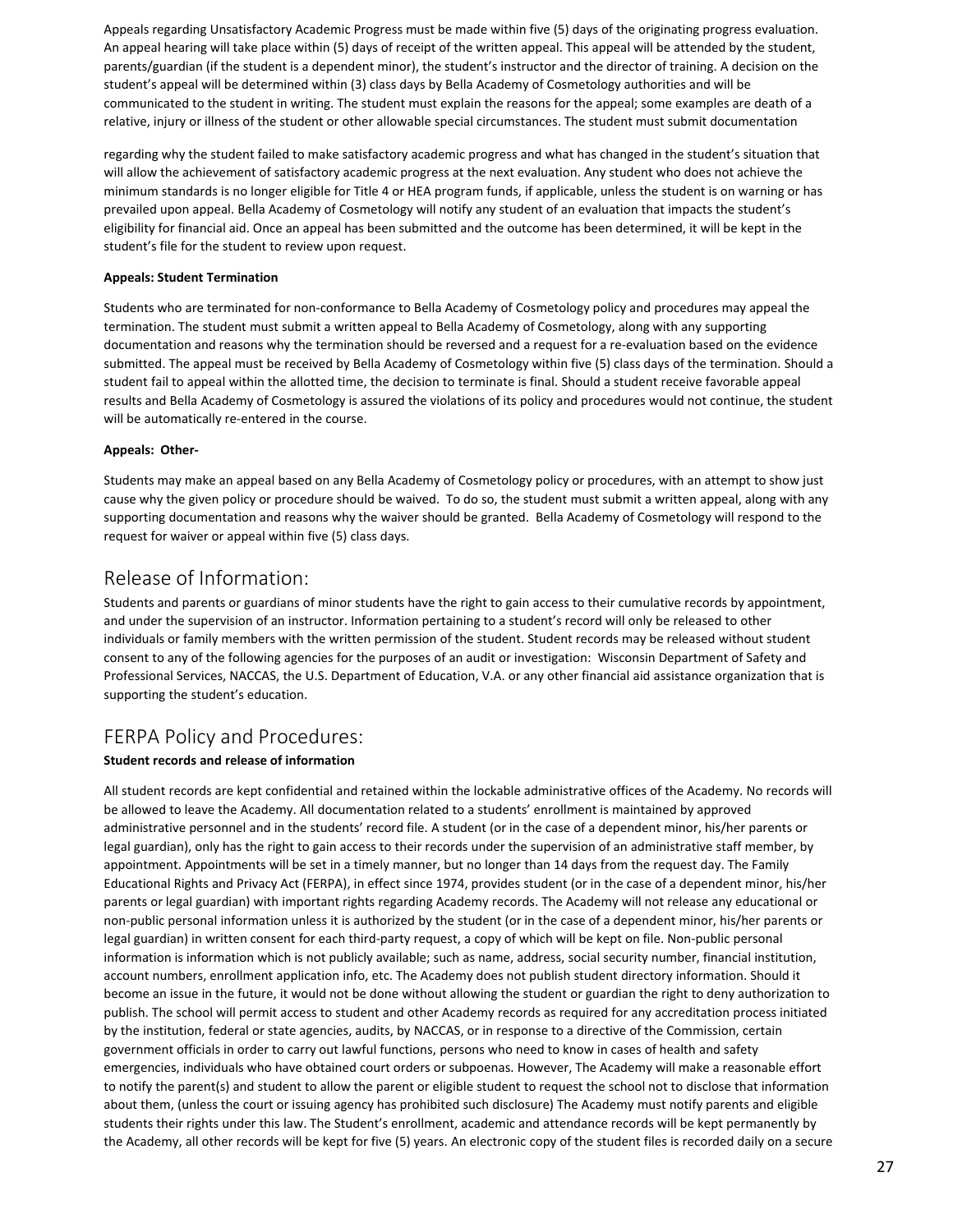external data storage device. This device is stored off site in a secured container. Student records are maintained. Academy<br>employees will have access to student records on a need-to-know basis. No employee may access a s external data storage device. This device is stored off site in a secured container. Student records are maintained. Academy<br>employees will have access to student records on a need-to-know basis. No employee may access a s external data storage device. This device is stored off site in a secured container. Student records are maintained. Academy<br>employees will have access to student records on a need-to-know basis. No employee may access a s external data storage device. This device is stored off site in a secured container. Student records are maintained. Academy<br>employees will have access to student records on a need-to-know basis. No employee may access a s external data storage device. This device is stored off site in a secured container. Student records are maintained. Academy<br>employees will have access to student records on a need-to-know basis. No employee may access a s external data storage device. This device is stored off site in a secured container. Student records are maintained. Academy<br>employees will have access to student records on a need-to-know basis. No employee may access a s external data storage device. This device is stored off site in a secured container. Student records are maintained. Academy<br>employees will have access to student records on a need-to-know basis. No employee may access a s external data storage device. This device is stored off site in a secured container. Student records are maintained. Academy<br>employees will have access to student records on a need-to-know basis. No employee may access a s external data storage device. This device is stored off site in a secured container. Student records are maintained. Acae<br>emphoyes will have access to student records on a need-to-know basis. No employee may access a stude external data storage device. This device is stored off site in a secured container. Student records are maintained. Academy<br>employees will have access to student records on a need-to-know basis. No employee may access a s encination of the Discipline may be addressed by urbal reprimand, written reprimand, suspension, and/or termination for conduction, be address as student's record without authorization from the Director of School, Director emperation from the Director of School, Director of Education, Director of Financial Aid, or Director of Admissions. Review of<br>the file will be done in the presence of one of the above stated administration personnel. The the the will be done in th presence of one of the above stated administration personnel. I. he Financial Aid Ottree and the alteration and the diversions offices are locked when unoccupied. A student (or in the case of a d

<span id="page-31-0"></span>

Admissions offices are locked when uncocuped. A student (or in the case of a dependent minor, his/her parents or legal<br>guardian) may request a copy from the Admisrative Offices of the Academy's the Family Policy Compliance guardian) may request a copy trom the Administative Unties of the Academy's the Family Educational Rights and Privacy Act<br>(FERPA) policy. Any questions or concerns under this act should be directed to: Family Policy Compli (FERPA) policy. Any questions or concerns under this act should<br>400 Maryland Avenue, SW, Room3017, Washington, D.C.20202-<br>DiSCiplinary Policy/Code of Conduct:<br>Students, instructors and staff are expected to conduct themsel Disciplinary Policy/Code of Conduct:<br>Students, instructors and staff are expected to conduct thems<br>Discipline may be addressed by verbal reprimand, written rep<br>Bella Academy of Cosmetology operations or reflects unfavora<br>I DISCIPIINarly POIICY/COOE OI CONIQUCI:<br>Students, instructors and staff are expected to conduct themselves in a dignified and professional manner at all times.<br>Suicely in may be addressed by verbal reprimand, written reprim Students, instructors and staff are expected to conduct themselves in a dignified and professional manner at all times.<br>Discipline may be addressed by verbal reprimand, written reprimand, suspension, and/or termination for Discipline may be addressed by verbal reprimand, written reprimand, suspension, and/or termination for conduct that disrupts<br>Bella Academy of Cosmetology operations or reflects unfavorably in any way upon Bella Academy of

Bella Academy of Cosmetology operations or reflects unfavorably in any way upon Bella Academy of Condinant receives a suspension notice and is "sent home" because of conduct, the student will not be Academy of Cosmetology tudent receives a suspension notice and is "sent home" because of conduct, the student will not be re<br>emy of Cosmetology until Bella Academy of Cosmetology is assured by the student that such actions w<br>document will be pla e my of Cosmetology until Bella Academy of Cosmetology is assured by the student that shocument will be placed in the student/employee file. A second incident may result in in<br>Ilment or employment.<br> **plinary Procedure**<br>
ol document will be placed in the student/employee file. A second incident may resulment or employment.<br>
plinary Procedure<br>
plinary Procedure<br>
collowing is a list of incidents that will result in disciplinary action. Discipli ||ment or employment.<br>
plinary Procedure<br>
collowing is a list of incidents that will result in disciplinary action. Disciplinary action will include 1) Verbal or written<br>
ing for 1st offense; 2) Written Warning for 2nd off France of Schematics that will result in disciplinary action. Disciplinary action will incluing for 1st offense; 2) Written Warning for 2nd offense; 3) Suspension or Termination for 3remsion will be given to a student. If • Computer of incidents that will result in disciplinary action. Disciplinary action will include 1) Verbal or<br>
ing for 1st offense; 2) Written Warning for 2nd offense; 3) Suspension or Termination for 3rd offense. Only o<br> ing for 1st offense; 2) Written Warning for 2nd offense; 3) Suspension will be given to a student. If a student receives a sixth write<br>the they are enrolled. Reasons for a write up are as follows:<br>• Use of cell phone while • Movember of a student. If a student receives a sixth writeup, it will result in a termination from the they are enrolled. Reasons for a write up are as follows:<br>• Use of cell phone while clocked in and accruing hours<br>• U

- 
- 
- 
- abuse\* • Use of cell phone while clocked in and accruing hours<br>
• Use of cell phone while clocked in and accruing hours<br>
• Use of obscene, vulgar or profane language<br>
• Clocking in or out for other students<br>
• Causing dissent amo • Use of cell phone while clocked in and accruing hours<br>• Use of obscene, vulgar or profane language<br>• Clocking in or out for other students<br>• Causing dissent among staff or students including, but not limited to, bullyin • Use or obscene, vurgar or protane language<br>
• Clocking in or out for other students including, but not limited to, bullying, malicious gossip, physical or verba<br>
• Lausing dissent among staff or students including, but n • Clocking in or out for other students<br>• Causing dissent among staff or students including, but not limited to, bullying, malicious<br>• Immoral, improper or unprofessional conduct\*<br>• Refusing to perform services, or being d • Causing oissent among stari or students including, but not ilmited to, bullying, malicious<br>
• Immoral, improper or unprofessional conduct\*<br>
• Refusing to perform services, or being disrespectful to clients\*<br>
• Breach of
- 
- 
- 
- 
- Immoral, improper or unprofessional conduct\*<br>• Refusing to perform services, or being disrespectful to clients\*<br>• Breach of Confidentiality\*<br>• Disrespect to instructors or staff of Bella Academy of Cosmetology\*<br>• Leaving

- 
- 
- 

<span id="page-31-1"></span>

Use of obscene, vulgar or profane language<br>
Clocking in or out for other students<br>
Clocking dissent among staff or students including, but not limited to, bullying, malicious gossip, physical or verbal<br>
abuse<br>
Clousing dis Frame the Station Abuse is to the day, or for an extended period of time<br>The following is a list of incidents that are causes for immediate termination:<br>
• Stealing from Bella Academy of Cosmetology, patrons or other stude For the following is a list of incidents that are causes for immediate termination:<br>
Stealing from Bella Academy of Cosmetology, patrons or other students<br>
• Cheating, dishonesty or falsification of records<br>
• Under the in

The following is a list of incidents that are causes for immediate termination:<br>
• Stealing, dishonesty or falsification of records<br>
• Cheating, dishonesty or falsification of records<br>
• Under the influence of illegal drug Cheating, dishonesty or falsification of records<br>
Under the influence of illegal drugs or alcohol<br>
Prevention and Drug Abuse Prevention Program:<br>
Dand Alcohol Abuse policy applies to all students and all employees. The unl Under the influence of illegal drugs or alcohol<br>
sere noted, first occurrence may result in immediate termination.<br>
In and Alcohol Abuse ploicy applies to all students and all employees. The unlawful possession, use, or di ere noted, first occurrence may result in immediate termination.<br>
In and Alcohol Abuse policy applies to all students and all employees. The unlawful possession, use, or distribution of<br>
sand alcohol are strictly prohibite ere notea, first occurrence may result in immediate termination.<br>
In and Alcohol Abuse policy applies to all students and all employees. The unlawful possession, use, or distribution of<br>
s and alcohol are strictly prohibit by a and Drug Abuse Prevention Program:<br>
From Alcohol Abuse policy applies to all students and all employees. The unlawful possession, use, or distribution of<br>
Stand alcohol are strictly prohibited at this Academy. Student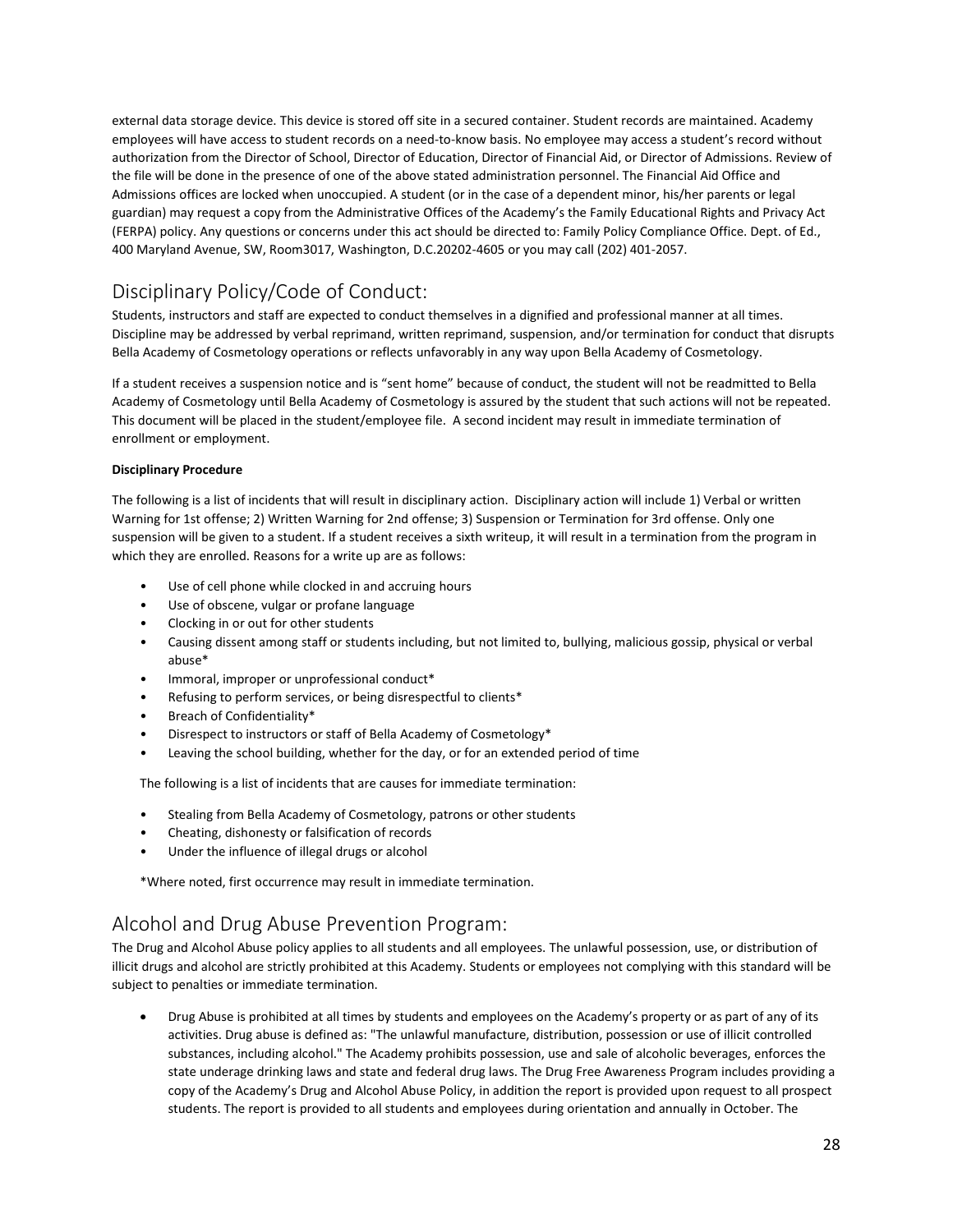- Academy provides advanced educational awareness by having individuals who are professionals in the drug and<br>alcohol abuse field speak with our students.<br>An Employee will receive a copy of the "Terms and Symptoms of Drug Ab Academy provides advanced educational awareness by having individuals who are professionals in the drug and<br>alcohol abuse field speak with our students.<br>An Employee will receive a copy of the "Terms and Symptoms of Drug Ab Academy provides advanced educational awareness by having individuals who are professionals in the drug and<br>alcohol abuse field speak with our students.<br>An Employee will receive a copy of the "Terms and Symptoms of Drug Ab Academy provides advanced educational awareness by having individuals who are professionals in the drug and<br>alcohol abuse field speak with our students.<br>An Employee will receive a copy of the "Terms and Symptoms of Drug Ab Academy provides advanced educational awareness by having individuals who are professionals in the drug and<br>
• An Employee will receive a copy of the "Terms and Symptoms of Drug Abuse" in which all negative symptoms of dru Academy provides advanced educational awareness by having individuals who are professionals in the drug and<br>alcohol abuse field speak with our students.<br>An Employee will receive a copy of the "Terms and Symptoms of Drug Ab Academy provides advanced educational awareness by having individuals who are professionals in the drug and<br>alcohol abuse field speak with our students.<br>An Employee will receive a copy of the "Terms and Symptoms of Drug Ab Academy provides advanced educational awareness by having individuals who are professionals in the drug and<br>acohol abuse field speak with our students.<br>
• An Employee will neceive a copy of the "Terms and Symptoms of Drug Academy provides advanced educational awareness by having individuals who are professionals in the drug and<br>alcohol abuse field speak with our students.<br>An Employee will receive a copy of the "Terms and Symptoms of Drug Ab alcohol abuse field speak with our students.<br>
• An Employee will receive a copy of the "Terms and Symptoms of Drug Abuse" in which all negative symptoms of drug<br>
abuse are defined. Fact sheets and posters about early warni An Employee will receive a copy of the "Terms and Symptoms of Dr<br>abuse are defined. Fact sheets and posters about early warnings an<br>condition of employment, employees will notify the institution of al<br>occurring in the work
- 
- authorities
- 

condition of employment, employees will notify the institution of any criminal driand converting in the workplace immediately.<br>
• Any action taken by the institution against a violation of the drug-free workplace administr Couring in the womplear universidue of the drug-free workplace policy will occur immediately upon<br>Any action taken by the institution against a violation of the drug-free workplace policy will occur immediately upon<br>admini For a conducive to an academic atmosphere. Drugs intereducive to the learning process and can cause disruption of the behald the students of the Academy policy supports and enforces state underage drinking suks, possession and employee or student being involved in any criminal drug statute conviction for a violation occurring in the workplace<br>
The Academy policy supports and enforces state underage drinking laws, possession, use or sale of i Final Accordination and perform in a safe and effective manner of the safet under and state convictive in any of the above situations will be dismissed from the program and will be reported to the authorities<br>
In Some case Fine Kuddent caught in any of the above stituations will be dismissed from the program and will be reported to the<br>authorities<br>and torrities<br>the best in any of the above situations will be dismissed from the program and wi structure contributed mental and physical health, Neurological disease and damage, Memory or intellectual interference and and which the student's ineligibility of Title V funding or other<br>
forms or financial assistance<br>
H entimental and physical nearthy entered the institution itself. This mental assistance<br>
In Some cases, conviction of drug related offenses could result in the student's ineligibility of Title V funding or other<br>
from sor f <sup>•</sup> In some tasse, conviction of outget eated onesses count result in the student sheepgonity of thee V intimig or other<br> **Health Effects of Alcohol & Other Drugs: Summary**<br>
The abuse of alcohol and the use of other drugs forms or miancial assistance<br>
Health Effects of Alcohol & Other Drugs: Summary<br>
The abuse of alcohol and the use of other drugs are detrimental to the health of<br>
is not conducive to an academic atmosphere. Drugs impede the The abuse of alcohol and the use of other drugs are detrimental to the health of the user. Further, the use of drugs and alcohol<br>is not conducive to an academic atmosphere. Drugs impede the learning process and can cause d Ine abuse or alternative and the use of other artigs are detirmination the neatting process and can cause distuption for other students and disturb their academic interests. The use of alcohol or drugs in the workplace may Is not conducte Co an academic authory intere. Dugly impled the eleming process and can case ous appligation on the structure is a mediate the employee's ability to perform in a safe and effective manner and may result in of the best interests of the employees, students, and the institution itself. Health risks associated with the use of drugs of the motolic impaired mental and physical health. Neurological disease and damage, Memory or int or during any sicular mental and physical health, Neurological disease and damage, Memory or intellectual interference,<br>ession both mentally and physically, Uncontrolled violence, impulse behavior, convulsion seizures, hom

- ac disease or damage, cardiovascular collapse, Gastrointestinal disease or damage, Ulcers, Anemia, Liver issues, Liver<br>
re, Over dose, Pancreatic disease.<br> **tites/policy to be imposed on students and employees for Drug/Alc** Ities/policy to be imposed on students and employees for Drug/Alcohol abuse violations occurring on campus include:<br>
fication of the abuse to the Director of School, Director of Admissions, Director of Financial Aid and th For a activity of the Academy of Cosmetology encourages employees and students who have substance of Financial Academy or on the grounds<br>
Inmediate termination from employment, or in case of a student, from Academy, will b • Immediate termination from employment, or in case of a student, from Acad<br>distribution, or possession of illicit drugs and alcohol or under the influence v<br>or during any activities.<br>• If the student/employee is found to Finder derivation, or possession of illicit drugs and alcohol or under the influence while at the Academy or on the grounds or during any activities.<br>
• If the student/employee is found to have violated the Institution's D
	-
	-
	-

<span id="page-32-0"></span>

# administration, or possession of inicial dings and account of dinate the initial<br>or during any activities.<br>• If the student/employee is found to have violated the Institution's Drummation from the Academy or employment wil

Notification of the abuse to the Director of School, Director of Admissions, Director of Financial Aid and then reported to the local authorities and local police department<br>
• Immediate termination from employment, or in • **Internation of enrollment or employment will be considered based on th**<br>
• Students and employees may be reinstated upon completion of an appro<br> **Suspension of Convertions** and students who have sue<br>
confidential counse • Students and employees may be reinstated upon completion of an appropriated rehabilitation program<br>Bella Academy of Cosmetology encourages employees and students who have substance abuse problems or concerns, to seek<br>con Bella Academy of Cosmetology encourages employees and students who have substance abuse problems or concerns, to seek<br>confidential counseling/or treatment services.<br>Any action taken by the Academy against a violation of th Bella Academy of Cosmetology encourages employees and students who have substance abuse problems or concerns, to seek<br>confidential counseling/or treatment services.<br>Any action taken by the Academy against a violation of th confidential counseling/or treatment services.<br>Any action taken by the Academy against a violation of the drug-free workplace policy will occur immediately upon<br>administration obtaining such information.<br>Notice of Federal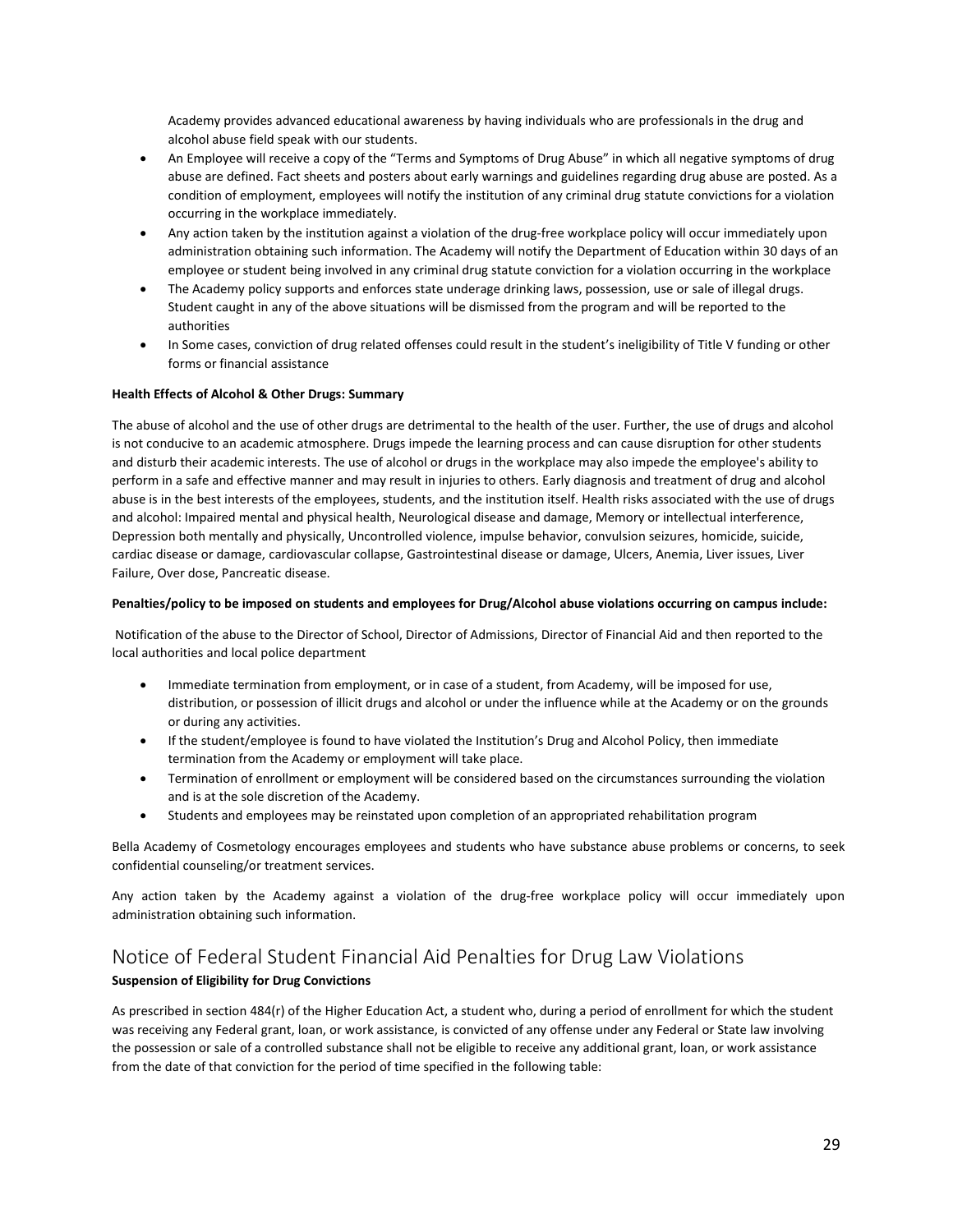| Period of Ineligibility for Title IV Federal Aid                                                                                       |                                 |                                 |  |  |  |
|----------------------------------------------------------------------------------------------------------------------------------------|---------------------------------|---------------------------------|--|--|--|
|                                                                                                                                        | Sale of Illegal Drugs           | Possession of Illegal Drugs     |  |  |  |
| 1 <sup>st</sup> Offense                                                                                                                | 1 year from date of conviction  | 2 years from date of conviction |  |  |  |
| 2 <sup>nd</sup> Offense                                                                                                                | 2 years from date of conviction | Indefinite Period               |  |  |  |
| 3 + Offenses                                                                                                                           | <b>Indefinite Period</b>        |                                 |  |  |  |
| (A conviction for sale of drugs includes convictions for conspiring to sell drugs.)                                                    |                                 |                                 |  |  |  |
| For individuals convicted of both possession and sale of illegal drugs, the overlapping periods of ineligibility will run              |                                 |                                 |  |  |  |
| concurrently, resulting in the longer period of ineligibility prevailing. Only convictions for an offense occurring during a period of |                                 |                                 |  |  |  |
|                                                                                                                                        |                                 |                                 |  |  |  |

<span id="page-33-0"></span>Period of Ineligibility for Title IV Federal Aid<br>  $\frac{18}{2}$  offense<br>  $\frac{1}{2}$  versificant and seconviction<br>  $\frac{1}{2}$  offense<br>  $\frac{1}{2}$  versificant and seconviction<br>
(A conviction for sale of drugs includes convictions Period of Ineligibility for Title IV Federal Aid<br>
19 Sale of Illegal Drugs<br>
19 Concurrently, resulting the longer period and a set of conviction<br>
2 - Offense and a period ineligibility prevailing between the indefinite Per Period of Ineligibility for Title IV Federal Aid<br>
Sale of Illegal Drugs<br>
1 years from date of conviction<br>
2<sup>nd</sup> Offense<br>
3 + Offense<br>
4 Offense<br>
4 Conviction for sale of drugs includes convictions for conspiring to sell dr Period of Ineligibility for Title IV Federal Aid<br>
1º Offense<br>
1º Offense<br>
2<sup>nd</sup> Offense<br>
2<sup>nd</sup> Offense<br>
2<sup>nd</sup> Offense<br>
2<sup>nd</sup> Offense<br>
2<sup>nd</sup> Offense<br>
2<sup>nd</sup> Offense<br>
2<sup>nd</sup> Offense<br>
2<sup>nd</sup> Offense<br>
2<sup>nd</sup> Offense<br>
2<sup>nd</sup> Offense Period of Ineligibility for Title IV Federal Aid<br>
1<sup>14</sup> Offense<br>
11 year from date of conviction<br>
11 year from date of conviction<br>
2<sup>nd</sup> Offense<br>
2<sup>nd</sup> Offense<br>
2 years from date of conviction<br>
11 year from date of convict Sale of Illegal Drugs<br>
The state of Conviction<br>
2 written date of conviction<br>
2 written and a conviction<br>
3 + Offenses<br>
(A conviction for sale of drugs includes convictions for conspiring to sell drugs.)<br>
For individuals c  $\begin{tabular}{l|l|l|} \hline 1^{\text{st}} \text{Offense} & 1 \text{ year from date of conviction} & 2 \text{ years from date of conviction} \\ \hline 2^{\text{ref}} \text{Offense} & 1 \text{ years from date of conviction} & \text{indefinite Period} \\ \hline 3+ \text{Offenses} & \text{indefinite Period} \\ \hline (A conviction for sale of drugs includes convictions for conspiring to sell drugs.) \\ \hline \end{tabular} For individuals convicted of both possession and sale of illegal drugs, the overlapping periods of ineligibility will run concurrently, resulting in the longer period of ineligibility prevailing. Only convictions for an offense occurring during a perrollment for which the student was receiving Federal aid will impact eligibility. Convictions that are reversed, set$ Indefinite Period<br>
(A conviction for sale of drugs includes convictions for conspiring to sell drugs.)<br>
For individuals convicted of both possession and sale of illegal drugs, the overlapping periods of ineligiti<br>
Concurre For individuals convicted of both possession and sale of illegal drugs, the overlapping periods of ineligibility will run<br>concurrently, resulting in the longer period of ineligibility prevailing. Only convictions for an of For individuals convicted of both possession and sale of illegal drugs, the overlapping periods of ineligibility will run<br>concurrently, resulting in the longer period of ineligibility prevailing. Only convictions for an of enrollment for which the student was receiving Federal aid will impact eligibility. Convictions that are reversed, set aside, or<br>removed from the student's record will not impact eligibility, nor will convictions be occurr

entioned rion in estudion in the steady in the steady will not impact enginity, nor will convictions be occurring when the student was a juvenine,<br>A written notice will be provided to each student who has lost eligibility A written notice will be provided to each student who has lost eligibility for Title IV Federal financial aid funds due to a drug<br>conviction and will include the methods by which a student can regain eligibility.<br>Student R report the conviction on item number 23 of the FAFSA.<br> **Regaining Eligibility**<br> **Reporting Provident Convicted During Period of Enrollment**<br> **According to the US Department of Education**, if a student is convicted of a dru **For additional information** on this requirement call a Federal representative and a divelopting to the US Department of Education, if a student is convicted of a drug offense after receiving Federal aid, they must<br>notify

- 
- 

According to the US Department of Education, if a student is<br>notify the Office of Scholarships and Financial Aid immediate<br>• Be immediately ineligible for further aid and will b<br>• Be required to self-certify their eligibil notify the Office of Scholarships and Financial Aid immediately. That student will<br>
• Be immediately ineligible for further aid and will be required to pay back all aid received after the loss of eligibility.<br>
• Be require **Example 19**<br> **Example 19**<br> **Example 19**<br> **Example 19**<br> **Example 19**<br> **Example 19**<br> **Example 19**<br> **Example 19**<br> **Example 19**<br> **Example 19**<br> **Example 19**<br> **Example 19**<br> **Example 19**<br> **Example 19**<br> **Example 19**<br> **Example 19** For the minieulately inengione for further ato antivoritie required to pay back an altiexceled atter the fossion engitimity.<br>If a student has been convicted of a drug offense while applying to receive Title IV Federal fina • Be required to self-certify their eligibility for Federal aid with regard to drug convictions on the FAFSA.<br>If a student has been convicted of a drug offense while applying to receive Title IV Federal financial aid, they If a student has been convicted of a drug offense while applying to receive Title IV Federal financial aid, they are required to<br>report the conviction on item number 23 of the FAFSA.<br>**For additional information on this req** For additional information on their number 25 or the PAFSA.<br>
For additional information on this requirement call a Federal representative at 1-800-433-3243.<br>
Regaining Eligibility<br>
A student regains eligibility the day aft For additional miormation on this requirement can a rederal representative at 1-000-435-3243.<br>
Regaining Eligibility<br>
A student regains eligibility the day after the period of ineligibility ends, the date their conviction **Figure 19 Example 19 Explority** the day after the period of ineligibility ends, the date their conviction is overturned, or the date they consplete a qualified drug rehabilitation program, whichever occurs first. A studen A student regams engusting the day are the perito on innegibility encours first. A student whose eligibility has been suspended indefinitely may only regain it by successfully completing a qualified drug rehabilitation pro Complete a qualitied original that program, whichever of<br>
indefinitely may only regain it by successfully completing a qual<br>
program must include at least two unannounced drug tests and<br>
Be qualified to receive funds direc

- 
- 
- 
- 

<span id="page-33-1"></span>

For additional information on this requirement call a Federal representative at 1-800-433-3243.<br>
A student regisine ligibility the day after the period of ineligibility ends, the date their conviction is overturned, or the be qualitied to receive tunds directly or indirectly from a Federal, State, or local government program<br>Be qualified to receive payment directly or indirectly from a Federally- or State-licensed insurance company<br>Be admini student to the right of the right of the right of indirectly or indirectly from a Federally- or State-licensed insurance company<br>
Be administered or recognized by a Federally- or State-licensed hospital, health clinic, or **Provided the sexual harassment** and Discrimination Policy including sexual harassment and the completed a dentinistered or recognized by a Federally- or State-licensed hospital, health clinic, or medical doctor<br>
It is the Farassment of students based on any elegally protected by a Federally-or State-licensed hospital, health clinic, or medical doctor<br>
The student's responsibility to certify to the Office of Scholarships and Financial Aid th • Be administered or recognized by a Federally- or State-licensed hospital, health clinic, or medical doctor<br>It is the student's responsibility to certify to the Office of Scholarships and Financial Aid that they have succ • Be administered or recognized by a Federally- or State-licensed nospital, nealth clinic, or medical doctor<br>It is the student's responsibility to certify to the Office of Scholarships and Financial Aid that they have succ It is the student's responsibility to certify to the Office of Scholarships and Financial Aid that they have successfully completed a<br>rehabilitation program.<br>Anti-HaraSSMent and Discrimination Policy:<br>Bella Academy of Cosm Furthermore prohibited by law.<br>The same of states of states and the constraining and the rehabilitation program.<br>Anti-Harassment and Discrimination Policy:<br>Bella Academy of Cosmetology provides an environment free from any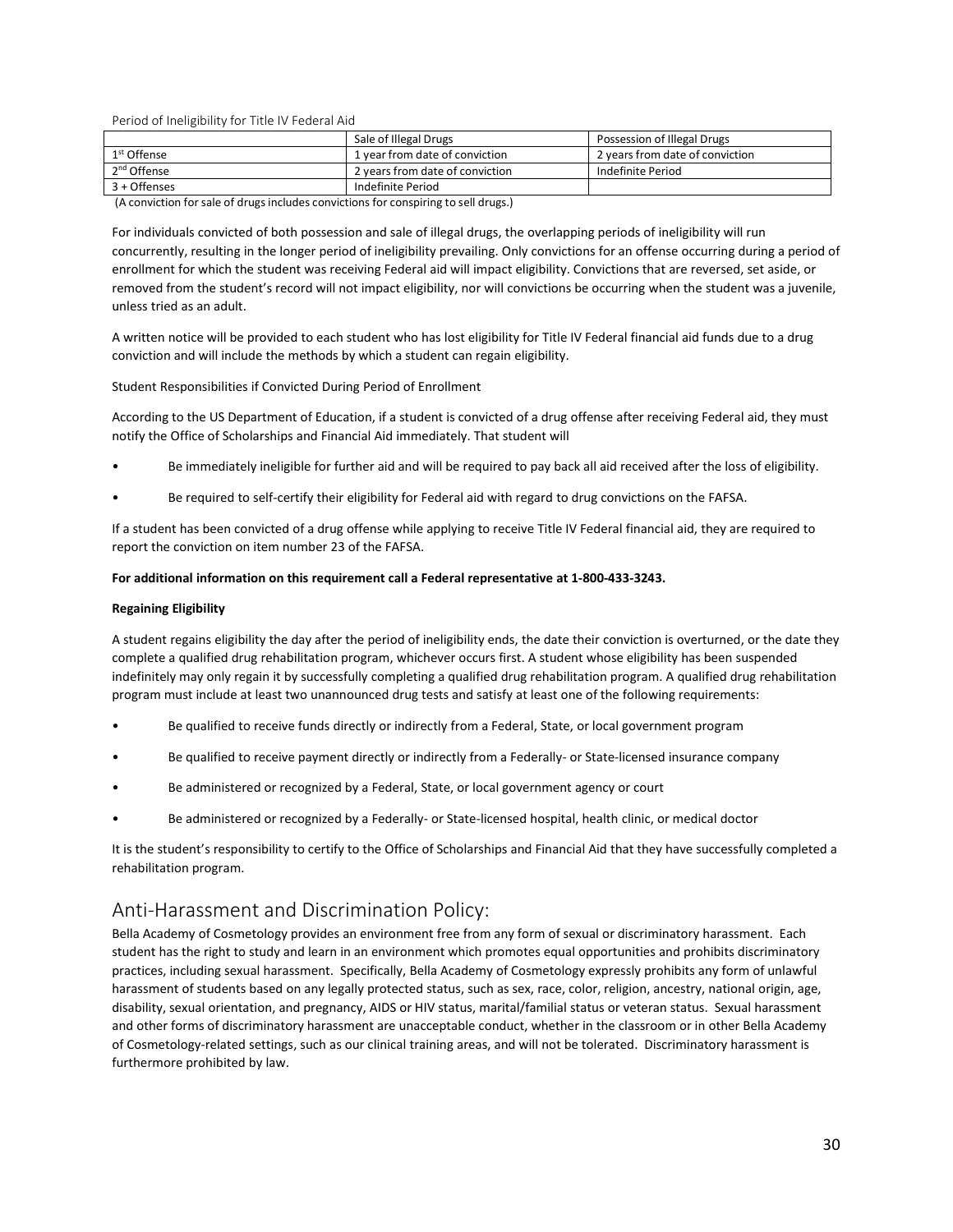This policy covers all students attending, and all instructors and staff members working at, Bella Academy of Cosmetology. All<br>who work and study at Bella Academy of Cosmetology are responsible for ensuring that the Bella This policy covers all students attending, and all instructors and staff members working at, Bella Academy of Cosmetology. All<br>who work and study at Bella Academy of Cosmetology are responsible for ensuring that the Bella This policy covers all students attending, and all instructors and staff members working at, Bella Academy of Cosmetology. All<br>who work and study at Bella Academy of Cosmetology are responsible for ensuring that the Bella This policy covers all students attending, and all instructors and staff members working at, Bella Academy of Cosmetology. All<br>who work and study at Bella Academy of Cosmetology are responsible for ensuring that the Bella This policy covers all students attending, and all instructors and staff members working at, Bella Academy of Cosmetology. All<br>who work and study at Bella Academy of Cosmetology are responsible for ensuring that the Bella This policy covers all students attending, and all instructors and staff members working at, Bella Academy of Cosmetology. All<br>who work and study at Bella Academy of Cosmetology are responsible for ensuring that the Bella be. This policy covers all students attending, and all instructors and staff me<br>who work and study at Bella Academy of Cosmetology are responsible fe<br>environment is free from all forms of discrimination and harassment. Be<br>or a This policy covers all students attending, and all instructors and staff members working at, Bella Academy of Cosmetology. All<br>who work and study at Bella Academy of Cosmetology are responsible for ensuring that the Bella This policy covers all students attending, and all instructors and staff members working at, Bella Academy of Cosmetology. All<br>who work and study at Bella Academy of Cosmetology are responsible for ensuring that the Bella Ins policy covers an students attenum, and an instructors and surrimenters working at, een a Academy of Cosmetology. An<br>unho work and study at Bella Academy of Cosmetology are responsible for ensuring that the Bella Academ Who work and study at between individuals is either ineffective or ensuring that the between the common or allow discriminatory brees and a target exponsion or allow discriminatory harassment, whether engaged in by fellow

environment is free from all forms of discrimination and narassment. Belia Academy of Co<br>or allow discriminatory harassment, whether engaged in by fellow students, instructors, en<br>vendors or other non-employees who conduct

1. Promptly report the incident, either verbally or in writing, to a Bella Academy of Cosmetology Director.

2. All reports of harassment or discrimination will be summarized to writing by the person receiving the complaint and signed by the complainant.

3. Bella Academy of Cosmetology will investigate all allegations of discriminatory harassment in as thorough, prompt, and confidential a manner as possible and will undertake all investigations with due regard to the privacy of all parties involved.

4. Upon completion of an investigation, Bella Academy of Cosmetology will communicate its findings and intended action to both the complainant and alleged harasser. If it is determined that a student is guilty of harassing another individual, appropriate disciplinary action will be taken, commensurate with the judgment as to the seriousness of the offense, up to and including expulsion or termination of employment. Although Bella Academy of Cosmetology's ability to discipline a nonemployee or non-student is limited by the degree of control that it has over the alleged harasser, any student or employee who has been subjected to work-related discriminatory harassment by a non-employee or non-student should file a complaint with the Manitowoc Police Department and be assured that appropriate action will be taken. Bella Academy of Cosmetology will investigate all allegations of discriminatory harassment in as thorough, prompt,<br>and confidential a manner as possible and will undertake all investigations with due regard to the privacy states and confidential a manner as possible and winwesugate an allegatuos on uscimination y intassment in as unorougin, proming, provided.<br>A concernent and confidential a manner as possible and will undertake all investig and connoential a manner as possible and will undertake all investigations with due regard to the privacy or all parties involved.<br>
4. Upon completion of an investigation, Bella Academy of Cosmetology will communicate its 4. Upon completion of an investigation, Bella Academy of Cosmetology will communicate its findings and intended<br>action to both the complainant and alleged harasser. If it is determined that a student is guilty of harassing action to both the complainant and alleged harasser. If it is determined that a student is guilty of appropriate disciplinary action will be taken, commensurate with the judgment as to the seriousn including expulsion or t

appropriate isocipitary actions will be takent, commensioned with the juogement as to the seriousness or ne entense, up to and<br>including expulsion or termination of employment. Although Bella Academy of Cosmetology's abili employee or non-student is limited by the degree of control that it has over the alleged harasser, any student or emplot<br>has been subjected to work-related discriminatory harassment by a non-employee or non-student should the Manitowoc Police Department and be assured that appropriate action will be taken.<br>Bella Academy of Cosmetology will not in any way retaliate against an individual who makes a report of harassment or<br>discrimination or p Rella Academy of Cosmetology will not in any way retaliate against an individual who makes a report of harassment or<br>discrimination or provides information concerning an act of harassment or discrimination, nor permit any discrimination or provides information concerning an act of harassment or discrimination, nor permit any other employee or<br>
student to do so. Retaliation is a serious violation of this policy and should be reported immedia eela Academy or Osmetology will not in any way retainee against an innolvidual won makes a report or inarssment or<br>distrimination or provides information concerning an act of harassment or discrimination, nor permit any ot

<span id="page-34-0"></span>

| disciplinary actions noted above for harassment offenders.                                                                                                                                                                             |                                                                                                                                   |  |
|----------------------------------------------------------------------------------------------------------------------------------------------------------------------------------------------------------------------------------------|-----------------------------------------------------------------------------------------------------------------------------------|--|
| In the event a student has a complaint that needs to be addressed, the student should follow these procedures:                                                                                                                         |                                                                                                                                   |  |
| Submit a signed complaint in writing to an instructor and/or Director<br>1.                                                                                                                                                            |                                                                                                                                   |  |
| An instructor will present the complaint to a Director; upon receipt of the complaint, a Director will review the<br>2.<br>complaint and notify the student or instructor within 10 working days as to how the issue will be resolved. |                                                                                                                                   |  |
| 3.<br>If this is not satisfactory to the complainant, he/she may contact either of the following agencies:                                                                                                                             |                                                                                                                                   |  |
| The National Accrediting Commission of Career Arts and Sciences.<br>3015 Colvin St<br>Alexandria, Virginia 22314<br>703-600-7600                                                                                                       | Wisconsin Department of Safety and Services<br>P.O. Box 8935<br>Madison, WI 53708-8935<br>1-877-617-1565                          |  |
| Whistleblower Protection and Anti Retaliation Policy                                                                                                                                                                                   |                                                                                                                                   |  |
| occurrence(s) of illegal, unethical or inappropriate events (behaviors or practices) without retribution with respect to the<br>implementation of any provision of the "Clery Act".                                                    | . This policy is intended to encourage Bella Academy of Cosmetology staff members and others to report suspected or actual        |  |
| primarily with malice to damage another or the organization.                                                                                                                                                                           | • The Whistle blower shall receive no retaliation or retribution for a report that was provided in good faith – that was not done |  |
|                                                                                                                                                                                                                                        | 31                                                                                                                                |  |
|                                                                                                                                                                                                                                        |                                                                                                                                   |  |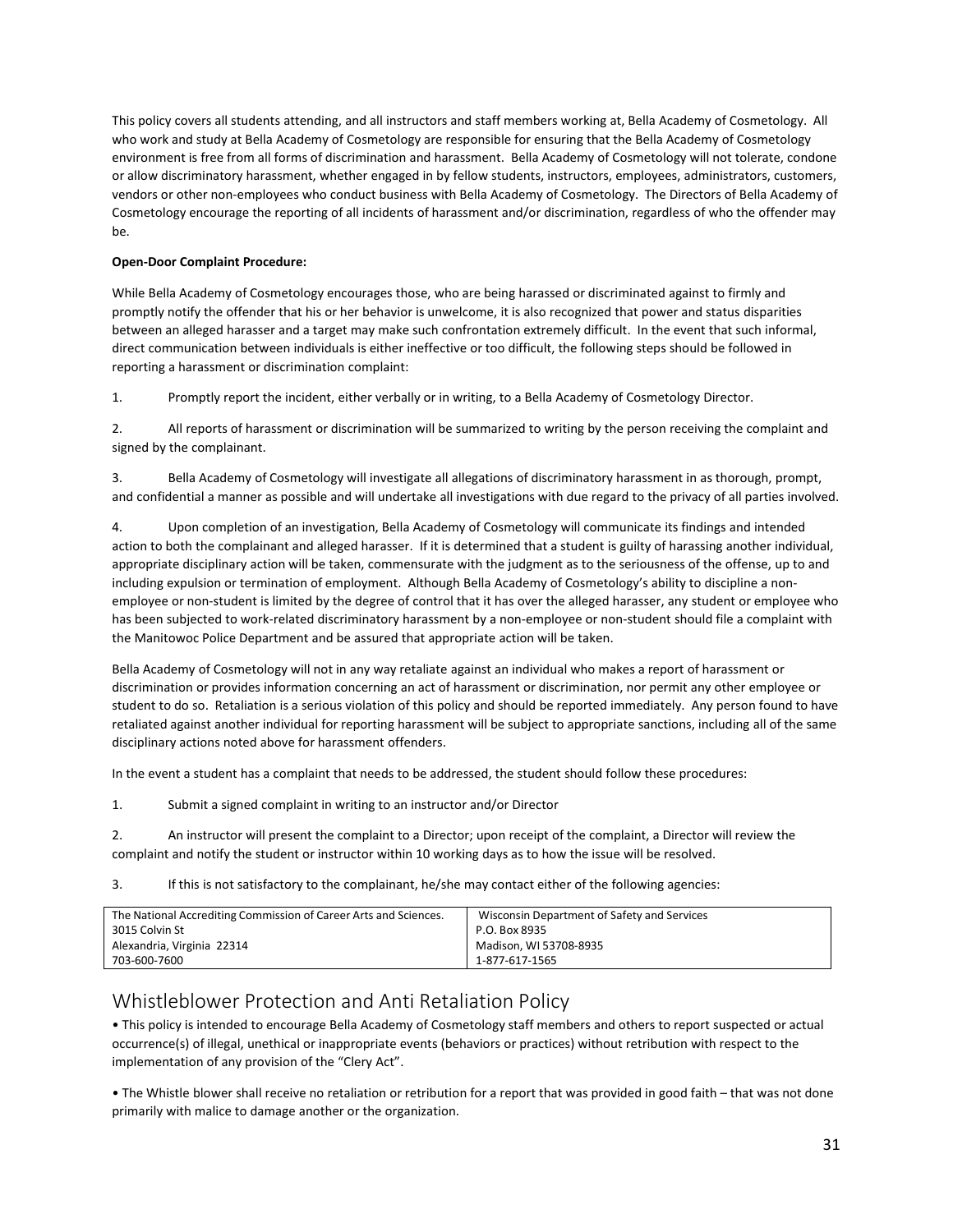• The Whistleblower should promptly report the suspected or actual event to his/her Supervisor. • The Whistleblower should promptly report the suspected or actual event to his/her Supervisor.<br>• If the Whistleblower would be uncomfortable or otherwise reluctant to report to his/her Supervisor, the Whistleblower can<br>• The Whistleblower should promptly report the suspected or actual event to his/her Supervisor.<br>• If the Whistleblower would be uncomfortable or otherwise reluctant to report to his/her Supervisor, the<br>report the event to th • The Whistleblower should promptly report the suspected or actual event to his/her Supervisor.<br>• If the Whistleblower would be uncomfortable or otherwise reluctant to report to his/her Supervisor, the Whistleblower can<br>• • The Whistleblower should promptly report the suspected or actual event to his/her Supervisor.<br>• If the Whistleblower would be uncomfortable or otherwise reluctant to report to his/her Supervisor, the Whistleblower can<br>• The Whistleblower should promptly report the suspected or actual event<br>
• If the Whistleblower would be uncomfortable or otherwise reluctant to report the event to the next highest or another level of management.<br>
• The Wh • If the Whistleblower would be uncomfortable or otherwise report the event to the next highest or another level of manage<br>• The Whistleblower can report the event with his/her identity<br>• A Whistleblower who makes a report

• The Whistleblower should promptly report the suspected or actual event to his/her Supervisor.<br>• If the Whistleblower would be uncomfortable or otherwise reluctant to report to his/her Supervisor, the Whistleblower can<br>• • The Whistleblower should promptly report the suspected or actual event to his/her Supervisor.<br>• If the Whistleblower would be uncomfortable or otherwise reluctant to report to his/her Supervisor, the Whistleblower can<br>• • Irle winsteolower should promptly report the suspected or actual event to inspirer supervisor,<br>• If the Whistleblower would be uncomfortable or otherwise reluctant to report to his/her Supervisor, the Whistleblower can<br>•

• The Whistleblower can report the event with his/her identity or anonymously by means of written communication.<br>• A Whistleblower who makes a report that is not done in good faith is subject to discipline, including termi • The Whistleblower can report the event with misylier neintry or anonymously by means or written communication.<br>• A Whistleblower who makes a report that is not done in good faith is subject to discipline, including termi • A Whistleblower who makes a report that is not done in good faith is subject to discipline, including termination of the employee relationship, or other legal means to protect the reputation of The Academy owners and sta employee relationship, or other legal means to protect the reputation of The Academy ov<br>
• Anyone who retaliates against the Whistleblower (who reported an event in good faith)<br>
termination of employee status.<br>
• Crimes ag • Anyone who retaliates against the Whistleblower (who reported an event in good faith) will be subject to discipline, including<br>termination of employee status.<br>• Crimes against person or property, such as assault, rape, b termination of employee status.<br>• Crimes against person or property, such as assault, rape, burglary, etc., should immediately be reported to local law<br>• Supervisors, managers and/or owners who receive the reports must pro

<span id="page-35-0"></span>

• A Whistleblower who makes a report that is not done in good faith is subject to discipline, in<br>
• A Whistleblower who makes a report that is not done in good faith is subject to discipline, in<br>
• memployee relationship, Supervisors, managers and/or owners who receive the reports must promptly act to investigate and/or resolve the issue.<br>
• The Whistelelower shall receive a report within five business days if the investigation of a report, • Supervisors, managers and/or owners who receive the reports must promptly act to investigate and/or resolve the issue.<br>• The Whistleblower shall receive a report within five business days if the investigation of a report • The Whistleblower shall receive a report within five business days If the investigation of a report, that was done in good faith<br>and investigated by internal personnel, is not to the Whistleblower's satisfaction, then he • Ine Whistelblower snall receive a report within the business days if the investigation of a report, that was done in good faith<br>and investigated by internal personnel, is not to the Whistleblower's satisfaction, then he/ and investigated by internal personnel, is not to the Whistleblower's satistaction, then he/she has the right to report the event<br>of the appropriate legal or investigative agency.<br>
• The identity of the Whistleblower, if k to the appropriate legal or investigative agency.<br>
• The identity of the Whistleblower, if known, shall remain confidential to those persons directly involved in applying this policy,<br>
• The identity of the Whistleblower, • The identity of the Whistleblower, if known, shall remain confidential to those persons directly involved in applying this policy, unless the issue requires investigation by law enforcement, in which case members of the The same the issue requires investigation by law enforcement, in which case m<br>and the issue requires investigation by law enforcement, in which case m<br>Dress Code Policy<br>Students will wear Bella Academy- approved business c

- **•** All clothing shall be neat, clean, and in good repair.
- **•** All hair and makeup will be complete by start of class.
- **•** Business casual attire reflects Bella Academy's professional image.
- **•** Skirts and pants no shorter than 4" above the knee caps. **In Inappropriate clothing:**

Cut-off shirts, belly-baring shirts, halter tops, bra-less look shirts or tops or shirts where bra is visible. Also, cleavage should not be visible. Skirts should be no shorter than 4 inches above the knee in length. All pants must be worn at the waist and not hang below the waist. No foam bottom flip-flops are allowed. Students are expected to be prepared for the work day prior to the start of class. Hair is to be styled and make-up should be applied prior to clocking in. (A student cannot accrue hours for time spent on personal hygiene preparing for the day.) The Instructor's decision on whether or not the student's attire is appropriate is the final decision. If it is deemed inappropriate, the student will be asked to clock out and leave. The instructor's decision on whether or not the student's attire is appropriate is final. If the attire is deemed inappropriate, the student will be asked to clock out and leave.

## **Appearance of Work Stations***:*

Every work station must be kept clean and neat at all times. All equipment and supplies must be kept in their proper places. Soiled linens will be placed in appropriate containers. Mirrors and counter tops will be visibly clean. Clips are not to be kept on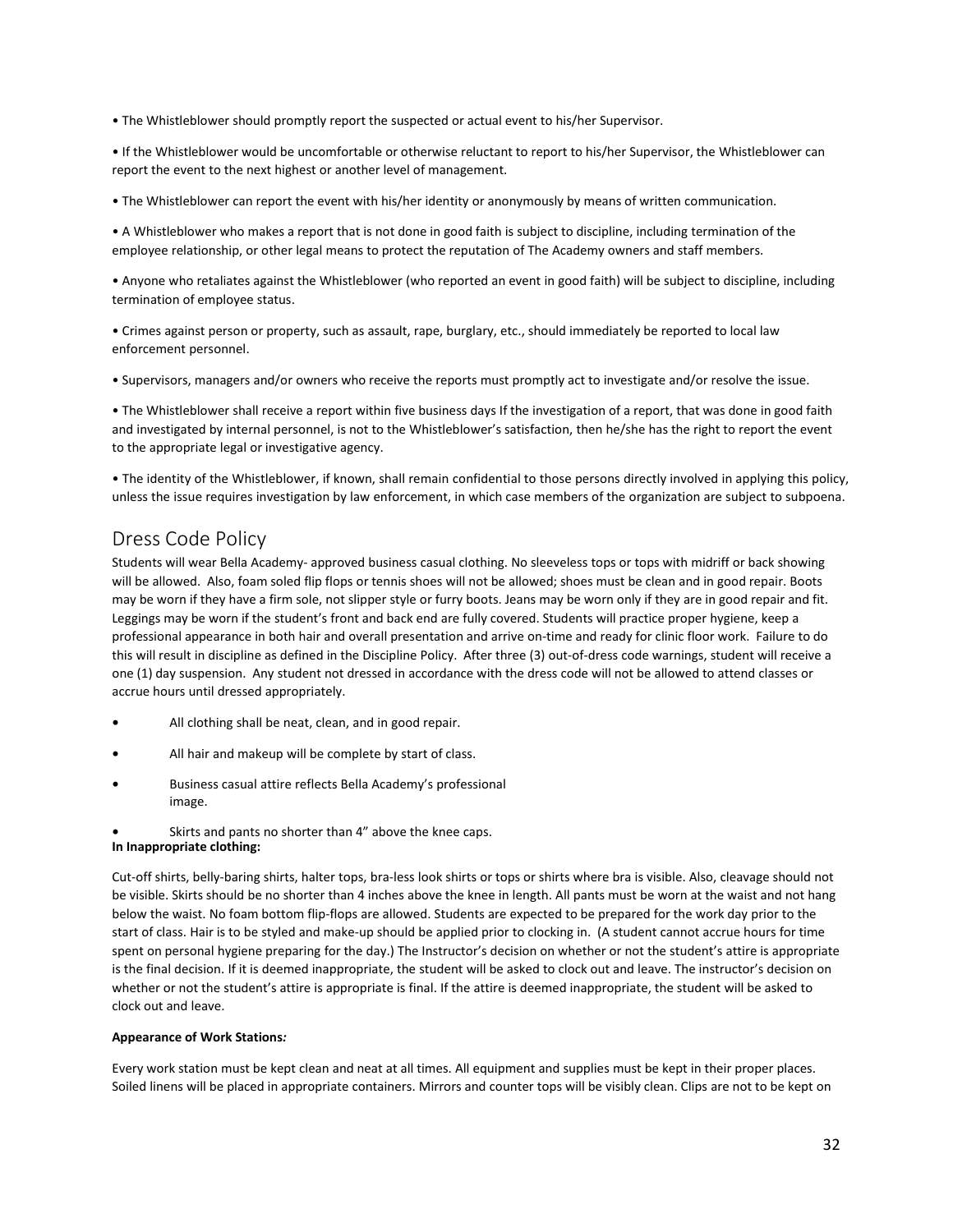mirrors. No personnel effects are allowed in the work station. No food or beverages will be allowed or consumed by students or instructors at work stations. At the end of each day every work station will be visually inspected by an instructor.

# <span id="page-36-0"></span>Testing Policy:

Written testing is administered for every chapter in the Milady textbook that each student receives with his/her kit. Rubric tests are also administered for all chapters having practical (hands on) content that the Wisconsin board of safety and professional service test for. Students must pass all test as a requirement for graduation. If a student misses a test, they are required to seek out an instructor to take the test the next day. If a student does not pass a test either written or rubric, it is their responsibility to retake it the next day. If they fail the test again, they can retake it again the following day and turn in a one-page report about the test subject. If they fail again, they will be given a three-day suspension, the student must retake the test the fourth time on the day they are back to school. However, if the student fails the test again, they may be terminated by the school.

## <span id="page-36-1"></span>Sanitation Duties:

Sanitation duties are assigned every month. You are not allowed to leave for the day until your assignment has been completed and inspected by an instructor. A list of the assignments will be posted in the classroom. All sanitation duties will begin no later than fifteen (15) minutes before closing. Sanitation of all equipment, work areas, tools and implements are extremely important, it is not just a Bella Academy of Cosmetology rule--it is a requirement by the Wisconsin State Board of Cosmetology. A checklist indicating the duties associated with this policy is posted in the classroom.

# Emergency Response Procedures:

The evacuation plan will be explained during new student orientation, as well as the first day of classes for new and existing students, to ensure that all students are familiar with the plan.

If a situation arises before students arrive at the Academy, the Academy will attempt to notify students to advise accordingly. Notification will take place via group messaging and/or on Messenger. Student must arrange a way of notification if they do not haves means to receive messages.

<span id="page-36-2"></span>Bella Academy has a process if an emergency or dangerous situation should arise, Academy staff will notify the Director of the school and or owner to develop and implement a response plan. Bella staff will without delay take into account the highest safety to the students. We will determine the emergency and initiate the notification system. Bella Academy will in no way compromise efforts to assist a victim or to contain, respond to or otherwise interfere with the emergency situation. evacuation plan will be explained during new student orientatic<br>ents, to ensure that all students are familiar with the plan.<br>ituation arises before students arrive at the Academy, the Acad<br>ication will take place via grou Emergency Response Procedures:<br>
The evacuation plan will be explained during news student orientation, as well as the first day of classes for new and existing<br>
students, to ensure that all sudents arrive at the Academy, t Sella Academy has a process if an emergency or dangerous situation should arise, Academy staff will notify the Director of the chordool and or owner to develop and implement a response plan. Bella staff will whoto telely t school and or owner to develop and implement a response plan. Bella staff will without delay take into account the highest<br>safety to the students. We will determine the emergency and initiate the notification system. Bella

- 1. Bella Academy Director Maureen Lehman
- 2. Admissions Director Sara Schneider
- <span id="page-36-3"></span>3. Director of Education– Christine Dennis

in the Academy. We will determine the emergency and initiate the notification system. Bella Academy will in no way<br>
The response members<br>
The response members<br>
2. Bella Academy Director – Maureen Lehman<br>
2. Admissions Dire al or Terrorists Threats and or Hazardous Threats<br>wn may occur when a situation may be hazardous to health or life threatening. After being notified of th<br>ds the situation at hand the staff will initiate a 'lock down' call minal of Terrorists Inreats and or Hazardous Inreats<br>
Exkown may occur when a situation may be hazardos to health or life threatening. After being notified of the threat and<br>
station at hand the staff will initiate a 'lock

- 
- 
- 
- 
- 

- 
- Inside threats<br>
 Outside threats<br>
 Hazardous spills<br>
 Violent situations<br>
 Armed individual<br> **1.** When a lockdown is in effect the following mus<br>
 Staff will do a roll call<br>
 Do not evacuate your lockdown position
	-
-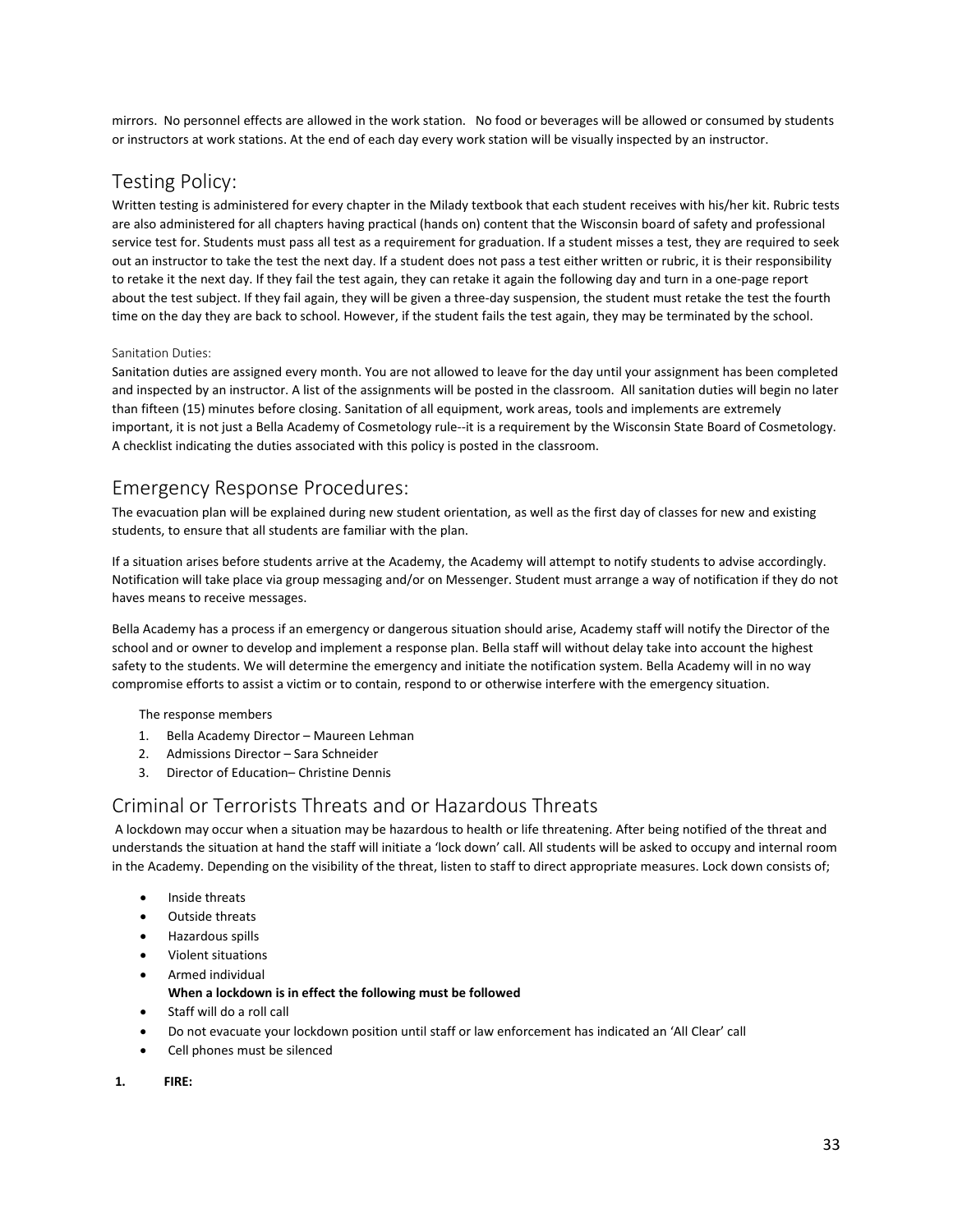a. Calmly proceed to the nearest exit in an orderly fashion, notifying other students or clients of the emergency and making sure they are responding in a like manner. Calmly proceed to the nearest exit in an orderly fashion, notifying other students or clients of the emergency are responding in a like manner.<br>
Walk; do not run or push. Do not stop to collect personal belongings.<br>
Upon e

b. Walk; do not run or push. Do not stop to collect personal belongings.

c. Upon exiting, gather at the furthest most corner of the parking lot.

- d. Listen to roll call; attendance will be taken to ensure no one has been left in the building.
- e. Instructors will immediately report the results of the roll call to the Directors.
- f. Do not re-enter the building until directed by an instructor or Director.

a. DO NOT LEAVE THE BUILDING

**2** Walk; do not run or push. Do not sto<br> **2** Upon exiting, gather at the furthest<br> **2** Instructors will immediately report to<br> **2** Instructors will immediately report to<br> **2 2 TORNADO WARNING:**<br> **2 2 TORNADO WARNI** b. Calmly proceed to the inner most room of the building and close the door (i.e., bathroom ). The inner most room of the building is described as the restroom facility. Emergency Telephone Numbers:<br>
Protantance will be taken to ensure no one has<br>
e.<br>
Instructors will immediately report the results of the roll call to t<br>
f.<br>
Do not re-enter the building until directed by an instructor or D Political Political Political Political<br>
Bolignal Calmly proceed to the inner most room of the building<br>
of the building is described as the restroom facility.<br>
C. Position your body as close to the floor as possible, cove

- c. Position your body as close to the floor as possible, covering your head.
- d. Do not exit the indicated area until an all-clear is given by an instructor or Director.

Director….Maureen Lehman (920) 973-4340

Director of Admissions Sara Schneider (920) 682-2811

## <span id="page-37-0"></span>Personal Visitors

For security purposes, no one is allowed to be in the school classrooms or dispensary premises un-escorted. Students should try to refrain from having personal visitors. If it is necessary, the visitor must enter through the front entrance and speak with a staff member. They are allowed in the reception area only. They may be asked to leave unless they are here for a service. The clinic floor is a classroom, and is for student education. No personal visitors or customers are allowed in the student lounge/ lunch room area for any reason. to refrain from having personal visitors. If it is necessary,<br>staff member. They are allowed in the reception area onl<br>clinic floor is a classroom, and is for student education. Nunch room area for any reason.<br>Prevention P

# <span id="page-37-1"></span>Prevention Policy

Bella Academy of Cosmetology does not tolerate threats by or against students. In addition, Bella Academy prohibits students from carrying, possessing, or using firearms while on school property. This policy applies to all students, including those with a valid permit to carry a firearm. Students who violate this policy will be suspended or terminated. member. They are allowed in the red<br>floor is a classroom, and is for stude<br>from area for any reason.<br>Vention Policy<br>Academy of Cosmetology does not<br>carrying, possessing, or using firearm<br>permit to carry a firearm. Students Floor is a classroom, and is for student education. No personal visitors or customers are allowed in the student<br>
1 room area for any reason.<br>
Vention Policy<br>
Academy of Cosmetology does not tolerate threats by or against carrying, possessing, or using tirearms while on schoopermit to carry a firearm. Students who violate this pol<br>
Case of Accident or Injury<br>
• Call 911<br>
• Do Not move sick or injured person/s<br>
• Be careful to avoid personal

# <span id="page-37-2"></span>In Case of Accident or Injury

- 
- 
- permit to carry a firearm. Students who violate this policy with<br>
Case of Accident or Injury<br>
 Call 911<br>
 Do Not move sick or injured person/s<br>
 Be careful to avoid personal contact with any body fluid<br>
 Stay with the
- 

- <span id="page-37-3"></span>
-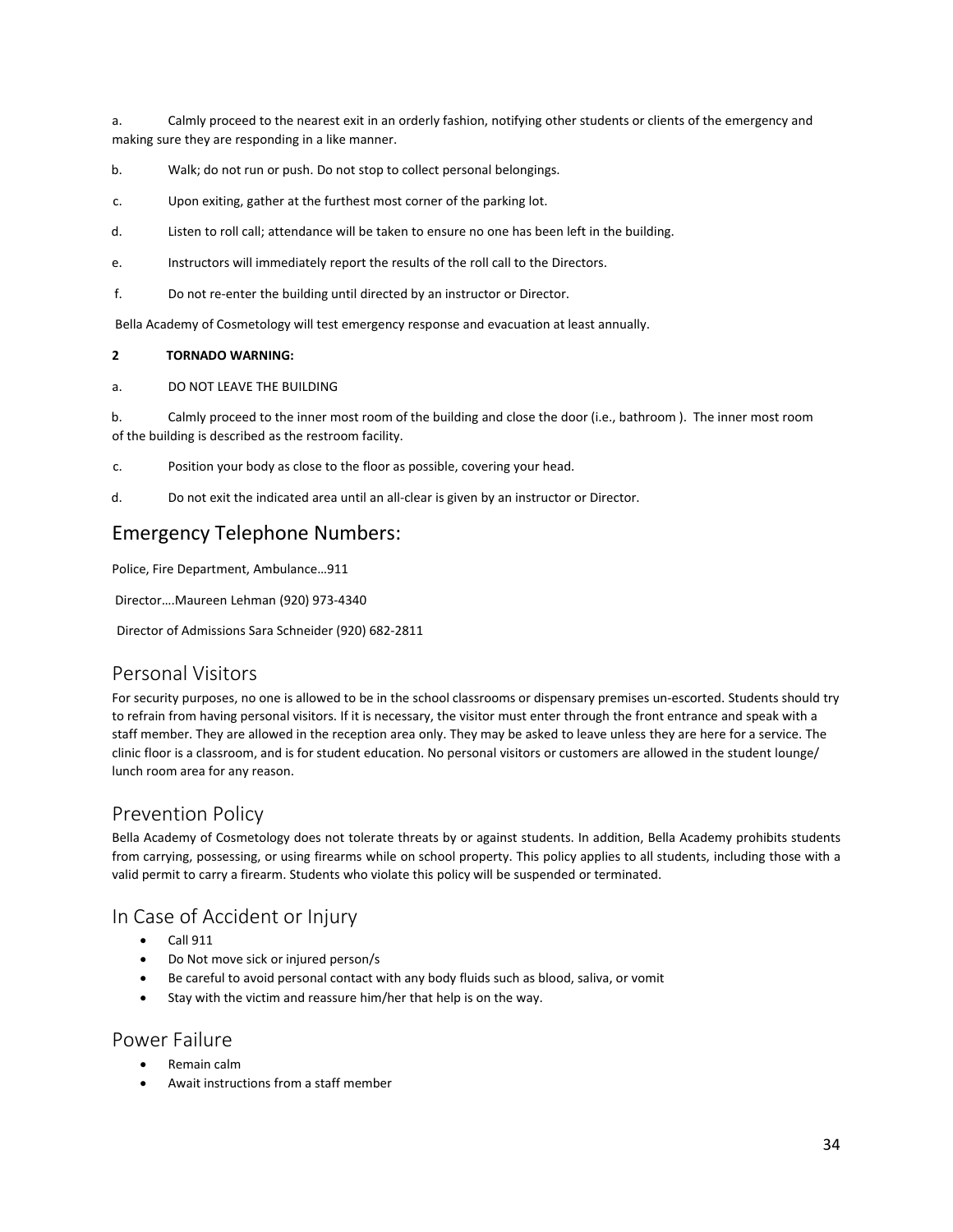| <b>Help Lines</b>                                                                                                                           |                                                                                                                                                                                                                                                                                                                   |
|---------------------------------------------------------------------------------------------------------------------------------------------|-------------------------------------------------------------------------------------------------------------------------------------------------------------------------------------------------------------------------------------------------------------------------------------------------------------------|
| Immediate help call 911<br>Manitowoc Police Department - 920-686-6500<br>Wisconsin State Patrol- 608-266-3212<br>Poison Center-800-222-1222 | Local Counseling/Help/Medical Centers<br>Holy Family Behavioral Health (920) 320-8600<br>$\bullet$<br>Urgent Care - 920-3202436<br>Teledoc 24/7 - 888-688-2332<br>$\bullet$<br>Aurora Urgent Care - 920-686-5731<br>$\bullet$<br>Aurora Health Center 920-686-5700<br>$\bullet$<br>Behavioral Health-920-793-7420 |

## <span id="page-38-2"></span><span id="page-38-1"></span><span id="page-38-0"></span>Campus Crime Log

## **Bella Academy of Cosmetology Security Act Information Disclosure;**

Under the Crime Awareness Campus Security Act of 1990, we are required to provide you with the following safety information about our Academy. All criminal actions must be reported to an instructor or Director immediately. That individual will assist the student or client in reporting to the local police or other appropriate security force. The Academy is open Monday through Friday according to assigned class schedules. Only instructors and Directors have keys to the building therefore preventing internal crimes to as great as extent as possible. Administrative staff members are made aware of a crime, and will notify the rest of the staff as soon as possible, perhaps even prior to police, depending on the situation. It is critical that all staff be aware of any crime, and the local police be notified immediately. This information will be provided to all prospective students. At regular intervals during training, staff and students will be reminded about security and safety procedures including crime prevention, personal safety, fire safety, dangerous weather procedures, etc. This information is posted in the student break room for your reference and located on the Academy web page. A student, staff or general public may request a copy of the Academy's Annual Security Report from the admissions department.

Bella Academy of Cosmetology will inform students and employees of any crimes committed on campus within two business days of the incident. This information will also be entered **ion Manitowoc Police Department**

| <b>Calls for Service</b>   | 2020  | 2019  | 2018  |
|----------------------------|-------|-------|-------|
| <b>Calls for Service</b>   | 28630 | 32113 | 32533 |
| <b>Incidents Generated</b> | 18109 | 19320 | 18907 |
| <b>PART 1 Crimes</b>       | 2020  | 2019  | 2018  |
| Homicide                   | 1     | 0     | 3     |
| <b>Forcible Rape</b>       | 5     | 6     | 3     |
| Robbery                    | 9     | 5     | 5     |
| <b>Assault</b>             | 249   | 284   | 303   |
| <b>Burglary</b>            | 66    | 45    | 104   |
| Larceny/Theft              | 528   | 577   | 540   |
| <b>Motor Vehicle Theft</b> | 15    | 21    | 26    |
| Arson                      | 1     | 1     | 0     |
| <b>TOTAL</b>               | 874   | 942   | 981   |
| <b>Patrol Division</b>     | 2020  | 2019  | 2018  |
| <b>Field Warnings</b>      | 3753  | 5626  | 6301  |
| Ordinance                  | 1380  | 1870  | 1551  |
| <b>Traffic</b>             | 2348  | 3483  | 3722  |
| <b>TOTAL</b>               | 7481  | 10979 | 11574 |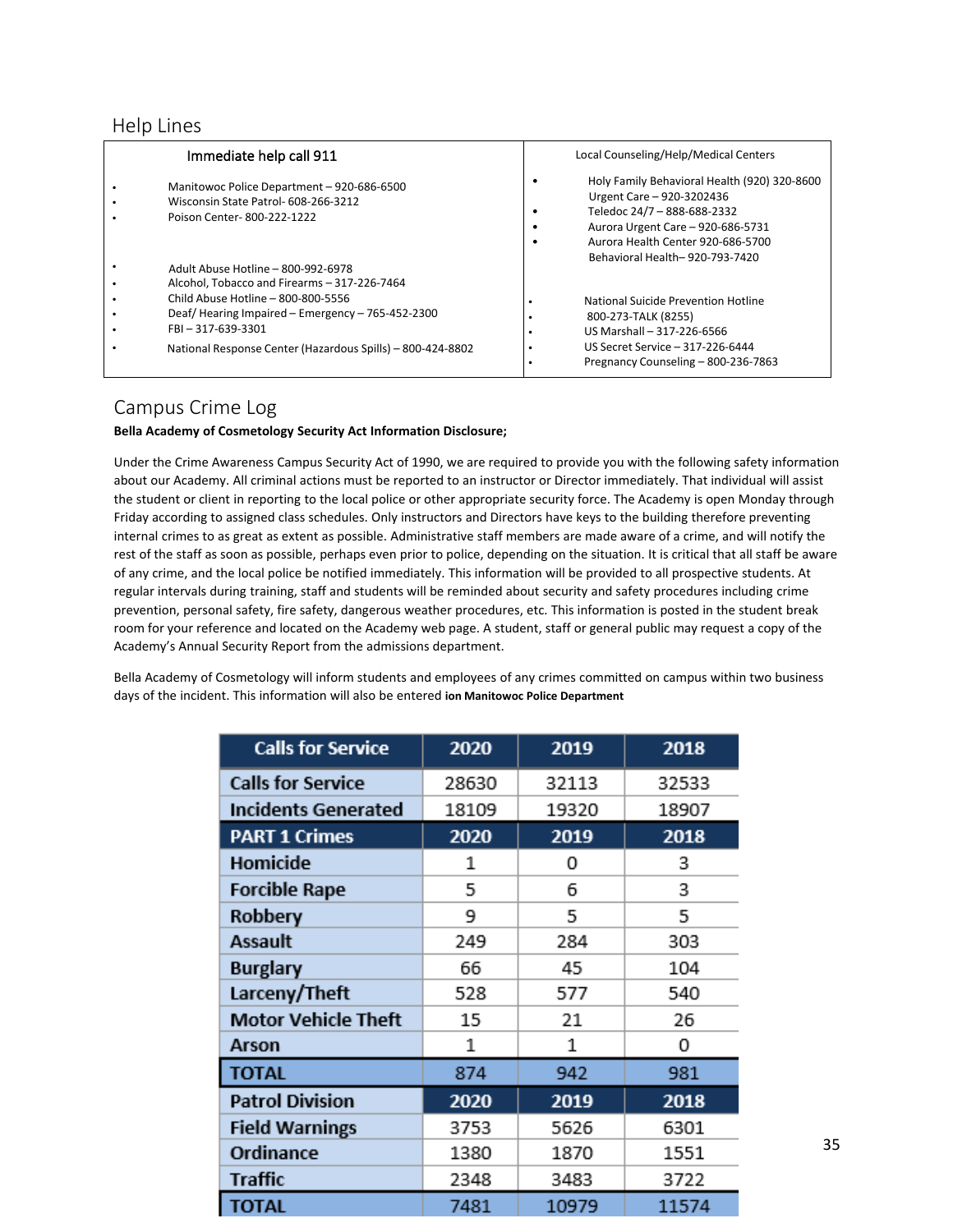• Forcible Sex Offenses: Any sexual act directed against another person, forcibly and/or against the persons will; or not forcibly or against the persons will, where the victim is incapable of giving consent. Reported sexual offences may include forcible rape, forcible sodomy, sexual assault with an object and forcible fondling.

• Robbery: The taking or attempting to take anything of value from the care, custody or control of a person or persons by force or threat of force or violence and/or making the victim fearful.

• Aggravated assault/battery: an unlawful attack by one person upon another for the purpose of inflicting severe or substantial bodily injury. This type of assault may be accompanied by the use of weapon or other means likely to produce death or great bodily harm.

• Simple assault/battery: All assaults and attempted assaults which are not of an aggravated nature and do not result in serious injury to the victim.

• Burglary: The unlawful entry of a structure to commit a felony or theft.

• Motor vehicle theft: The theft or attempted theft of a motor vehicle.

• Destruction, damage or vandalism to property: To willfully or maliciously destroy, injure, disfigure, or deface any public or private property, real or personal, without the consent of the owner or person having custody or control by cutting, tearing, breaking, marking, painting drawing, covering with filth, or any other such means as may be specified by local law.

• Arson: any willful or malicious burning or attempting to burn, with or without intent to defraud, a dwelling house, public building, motor vehicle, aircraft, personal property of another, etc.

• Liquor law violation: The violation of laws or ordinances prohibiting manufacturing, selling, transporting, furnishing or possessing of intoxicating liquor; maintaining unlawful drinking places, bootlegging, operating a still; furnishing liquor to a minor or intemperate person; using a vehicle for illegal transportation of liquor; drinking on a train or public conveyance; and all attempts to commit any of the afore mentioned.

• Drug law violation: Violation of the state and local laws relating to unlawfully possessing, selling, using, growing, manufacturing and making narcotic drugs.

• Weapon law violation: The violation of laws or ordinances dealing with weapon offenses, regulatory in nature such as; the manufacturing, sale or possession of deadly weapons; carrying deadly weapons, concealed or openly; furnishing deadly weapons to minors; aliens possessing deadly weapons; and all attempts to commit any of the aforementioned.

• Hate crimes: Any of the crimes listed here which manifest evidence of prejudice based on race, religion or sexual orientation, ethnicity, disability and gender.

• Larceny theft: The unlawful taking and carrying away of someone else's personal property with the intent to deprive the possessor of it permanently.

Intimidation: Coercing or inhibiting through use of fear.

**In the event a sex offense occurs at the Academy; the accuser has the option of sex offers of prejudice based on race, religion or sexual<br>
<b>In the possessor of it permanently.**<br> **In the possessor of it permanently.**<br>
Inti orientation, ethnicity, disability and gender.<br>
• Larceny theft: The unlawful taking and carrying away of someone else's personal property with the intent to deprive<br>
the possessor of it permanently.<br>
• Intimidation: Coerc **reported directly the fit:** The unlawful taking and carrying away of someone else's personal property with the intent to deprive<br>the possessor of it permanently.<br>In the event a sex offense occurs at the Academy; the accus • Larceny theft: The unlawful taking and carrying away of someone else's personal property with the intent<br>the possessor of it permanently.<br>• Intimidation: Coercing or inhibiting through use of fear.<br><br>**In the event a sex o** • Intimidation: Coercing or inhibiting through use of fear.<br>
In the event a sex offense occurs at the Academy; the accuser has the<br>
Report the assault in a timely manner, time is a critical factor for evide<br>
reported direc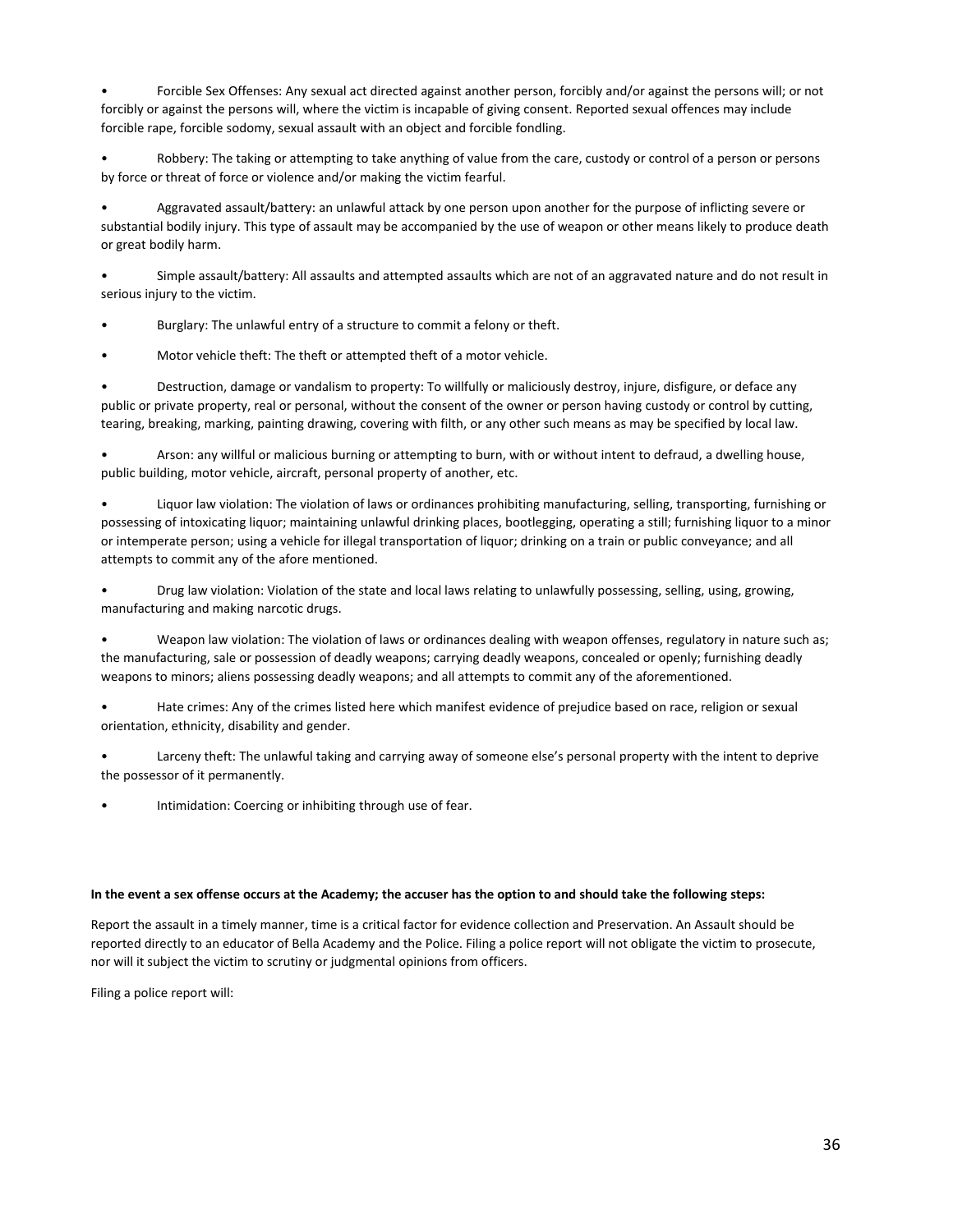- 
- 
- Ensure that a victim of sexual assault receives the necessary medical treatment.<br>• Provide the opportunity for collection of evidence helpful in prosecution, which cannot be obtained later.<br>• Assure the victim has access Ensure that a victim of sexual assault receives the necessary m<br>Provide the opportunity for collection of evidence helpful in pr<br>Assure the victim has access to free confidential counseling fro<br>assault crisis intervention.

Various counseling options are available throughout the county and can be found through the Manitowoc Police Department. There is no Academy counseling, mental health or other student services available.

Academy staff explains the "Cut IT Out" program informational material on preventing domestic violence and discuss the programs focus on awareness and information sharing –not intervention or interrogation. Academy offers education programs on the preventions on drug and alcohol. Bella Academy of Cosmetology works with the local organizations, local authorities and local self-defense organizations on these educational programs.

Per the Department of Education, the accused and the victim will each be allowed to choose one person to be present during the Academy's disciplinary proceeding and both the accuser and the accused shall be informed of the final determination of the disciplinary proceeding and any sanction(s) imposed against accused. The Academy may impose following a final determination regarding rape, acquaintance rape, or other forcible or non-forcible sex offense vary depending upon the final determination and may include termination. The school will change a victim academic and living situations after an alleged sex offense and the options for those changes if those changes are requested by the victim and are reasonably available.

## **A Complete list of sex offenders for Wisconsin can be found at: http://offender.doc.state.wi.us/public/**

Violence Prevention Policy Bella Academy of Cosmetology does not tolerate threats by or against students. In addition, Bella Academy of Cosmetology prohibits students from carrying, possessing, or using firearms while on school property. This policy applies to all students, including those with a valid permit to carry a firearm. Students who violate this policy will be suspended or terminated.

# Sexual Misconduct Policy (WAVA)

Bella Academy of Cosmetology is committed to providing a working and educational environment for all students, faculty and staff that is free from sex discrimination, including sexual misconduct. Every member of the Academy community should be aware that the school is strongly opposed to sexual misconduct, and that such behavior is prohibited by state and federal laws. As part of the Academy's commitment to providing a working and learning environment free from sexual misconduct, this Policy shall be disseminated widely to the school community through publications, the school website, new employee orientations, student orientations, and other appropriate channels of communication. The Academy provides training to key staff members to enable the school to handle any allegations of sexual misconduct promptly.

## **Prohibited Conduct**

Sexual misconduct comprises a broad range of behaviors focused on sex that may or may not be sexual in nature. Any intercourse or other intentional sexual touching or activity without the other person's consent is sexual assault, which is a form of sexual misconduct under this Policy. Sexual harassment and sexual exploitation, stalking, domestic violence, and dating violence are also forms of sexual misconduct. Intimidation for one of these purposes is sexual misconduct, as is retaliation following an incident of alleged sexual misconduct or attempted sexual misconduct. Misconduct can occur between strangers or acquaintances, or people who know each other well, including between people involved in an intimate or sexual relationship, can be committed by anyone regardless of gender identity, and can occur between people of the same or different sex or gender. This Policy prohibits all forms of sexual misconduct.

## **Options for Assistance Following an Incident of Sexual Misconduct**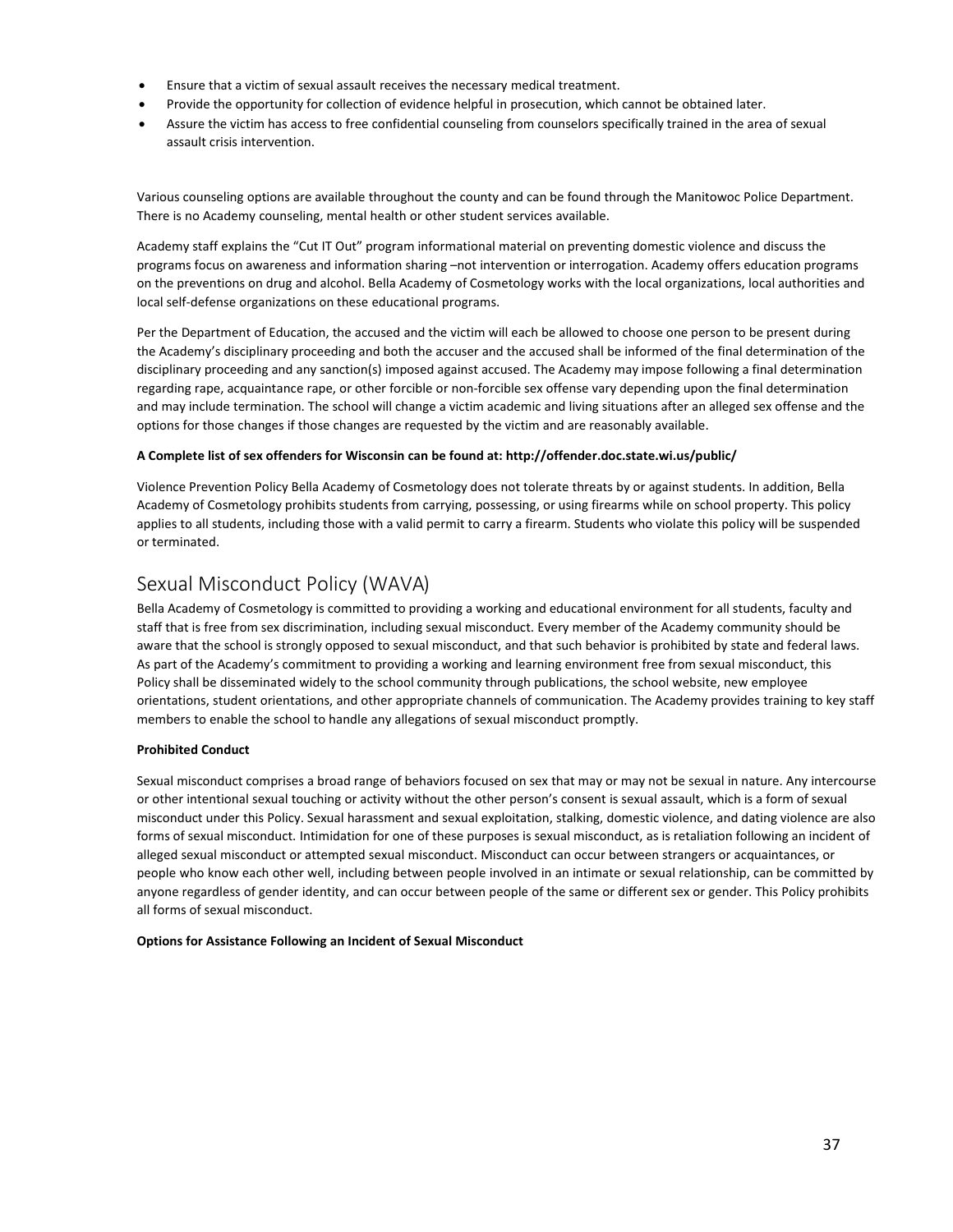The Academy strongly encourages any victim of sexual misconduct to seek immediate assistance. Seeking prompt assistance may be important to ensure a victim's physical safety or to obtain medical care. The Academy strongly advocates that a victim of sexual assault reports the incident in a timely manner. Time is a critical factor for evidence collection and preservation.

#### **Reporting Incidents of Sexual Misconduct.**

Victims of sexual misconduct may file a report with the Oshkosh Police Department, as applicable. Victims may also file a report with the school's Title IX Coordinator. The victim of the sexual assault may choose for the investigation to be pursued through the criminal justice system and the Academy's disciplinary procedures. The school and the criminal justice system work independently from each other. Law enforcement officers do not determine whether a violation of this Policy has occurred. The Title IX Coordinator will guide the victim through the available options and support the victim in his or her decision.

#### **Support Services Available.**

Counseling, advocacy and support services are available for victims of sexual misconduct, whether or not a victim chooses to make an official report or participate in the school's disciplinary or criminal process. The Academy does not provide counseling or health care services. Personal counseling offered by the Academy will be limited to initial crisis assessment and referral. Sexual misconduct crisis and counseling options are available locally and nationally through a number of agencies, including:

#### **National Resources:**

National Sexual Assault Hotline - 800-656-4673

National Domestic Violence Hotline - 800-799-7233

#### **Local Resources;**

Christine Ann Domestic Abuse services – 920-235-5998

Reach Counseling – 920-426-1460

The Title IX Coordinator will work with all students affected by sexual misconduct to ensure their safety and support their wellbeing. This assistance may include providing accommodations to support or protect a student after an incident of sexual misconduct and while an investigation or disciplinary proceeding is pending. The Academy may be able to provide additional interim measures to victims while an investigation is pending, such as no contact orders and changing the alleged perpetrator's class schedule. misconduct and while an investigation or disciplinary proceeding is pending. The Academy may be able to provide additional<br>interim measures to victims while an investigation is pending, such as no contact orders and changi

## Title IX Coordinator

The Title IX Coordinator is responsible for monitoring and overseeing the Academy's compliance with Title IX and the prevention of sex harassment, sexual misconduct and discrimination. The Title IX Coordinator is:

end Title IX Coordinator<br>• The Title IX Coordinator is responsible for monitoring and overseeing the Academy's compliance with Title IX and the<br>• prevention of sex harassment, sexual misconduct and discrimination. The Titl Title IX Coordinator<br>The Title IX Coordinator is responsible for monitoring and overseeing the<br>prevention of sex harassment, sexual misconduct and discrimination. The<br>• Knowledgeable and trained in the Academy's policies a FIET THE IX COOT CUINT AUT<br>The Title IX Coordinator is responsible for monitoring and overseeing the Academy's compliance with Title IX and the<br>prevention of sex harassment, sexual misconduct and discrimination. The Title The Title IX Coordinator is responsible for monitoring and overseeing the Academy's condinention of sex harassment, sexual misconduct and discrimination. The Title IX Coordinential of the Academy's policies and procedures • Knowledgeable and trained in the Academy's policies and procedures and relevant state and federal laws;<br>• Available to advise any individual, including a complainant, respondent, or a third party, about Academy and commu Figure Monology and trained in the Academy's policies and procedures and relevant state and ferminal and the Academy's policies and procedures and relevant state and ferminal of the Academy amplainant, respondent, or a thi • Knowledgeable and trained in the Academy's policies and procedures and relevant state and federal laws;<br>• Available to advise any individual, including a complainant, respondent, or a third party, about Academy and commu

**Course of conduct** means two or more acts, including, but not limited to, acts in which the stalker directly, indirectly, or through third parties, by any action, method, device, or means, follows, monitors, observes, surveils, threatens, or Communicates to or about a person, or interferes with a person's property. **Reasonable person** means a reasonable person under similar circumstances and with similar identities to the victim. **Substantial emotional distress** means significant mental suffering or anguish that may, but does not necessarily, require medical or other professional Treatment or counseling.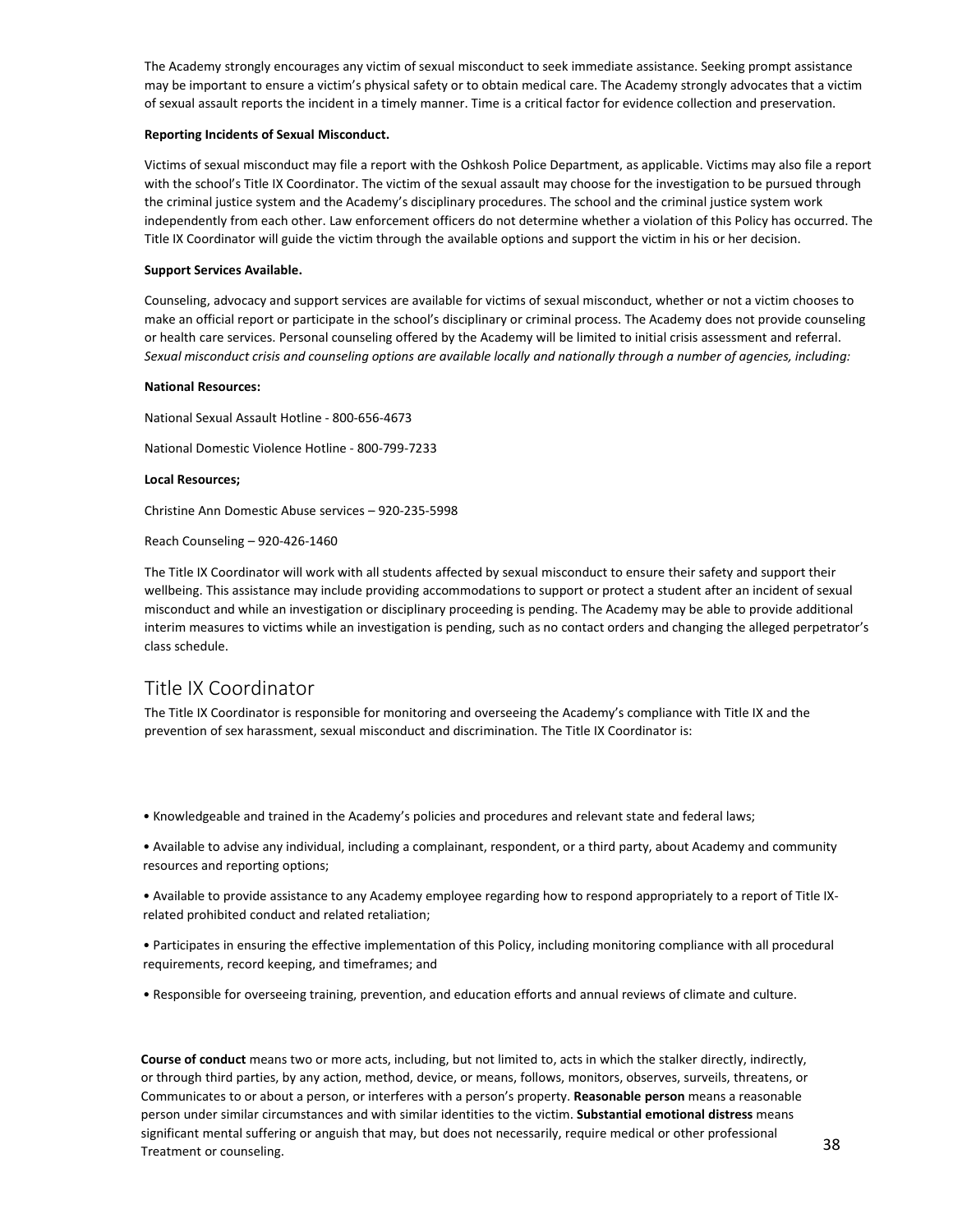*Inquiries or concerns about Title IX may be referred to the school's Title IX Coordinator:*

Maureen Lehman, 1440 S. 39<sup>th</sup> ST. Manitowoc, WI. 54220

(920)682-2811

Email: admissions@bellaacademymanitowoc.com

#### **Domestic violence.**

A felony or misdemeanor crime of violence committed—

- By a current or former spouse or intimate partner of the victim;
- By a person with whom the victim shares a child in common;
- By a person who is cohabitating with, or has cohabitated with, the victim as a spouse or intimate partner;
- By a person similarly situated to a spouse of the victim under the domestic or family violence laws of the jurisdiction in which the crime of violence occurred, or
- By any other person against an adult or youth victim who is protected from that person's acts under the domestic or family violence laws of the jurisdiction in which the crime of violence occurred.

## **Any incident meeting this definition is considered a crime for the purposes of Clery Act reporting. Dating Violence**

Dating violence. Violence committed by a person who is or has been in a social relationship of a romantic or intimate nature with the victim.

The existence of such a relationship shall be determined based on the reporting party's statement and with consideration of the length of the relationship, the type of relationship, and the frequency of interaction between the persons involved in the relationship.

For the purposes of this definition—

- Dating violence includes, but is not limited to, sexual or physical abuse or the threat of such abuse.
- Dating violence does not include acts covered under the definition of domestic violence.
- Any incident meeting this definition is considered a crime for the purposes of Clery Act reporting.

#### **Sexual Assault**

Sexual assault. An offense that meets the definition of rape, fondling, incest, or statutory rape as used in the FBI's Unified Crime Reporting ("UCR") program.

Rape - The penetration, no matter how slight, of the vagina or anus with any body part or object, or oral penetration by a sex organ of another person, without the consent of the victim.

<span id="page-42-0"></span>Sex Offenses - Any sexual act directed against another person, without the consent of the victim, including instances where the victim is incapable of giving consent.

A. Fondling—The touching of the private body parts of another person for the purpose of sexual gratification, without the consent of the victim, including instances where the victim is incapable of giving consent because of his/her age or because of his/her temporary or permanent mental incapacity.

B. Incest—Sexual intercourse between persons who are related to each other

within the degrees wherein marriage is prohibited by law.

C. Statutory Rape— sexual intercourse with a person who is under the statutory age of consent.

## **Stalking**

Engaging in a course of conduct directed at a specific person that would cause a reasonable person to—

(A) Fear for the person's safety or the safety of others; or

(B) Suffer substantial emotional distress.

## Vaccination Policy

.. Statutory Rape— sexual intercourse with a person who is under the statutory age of consent.<br>talking<br>requires in a course of conduct directed at a specific person that would cause a reasonable person to—<br>(A) Fear for the